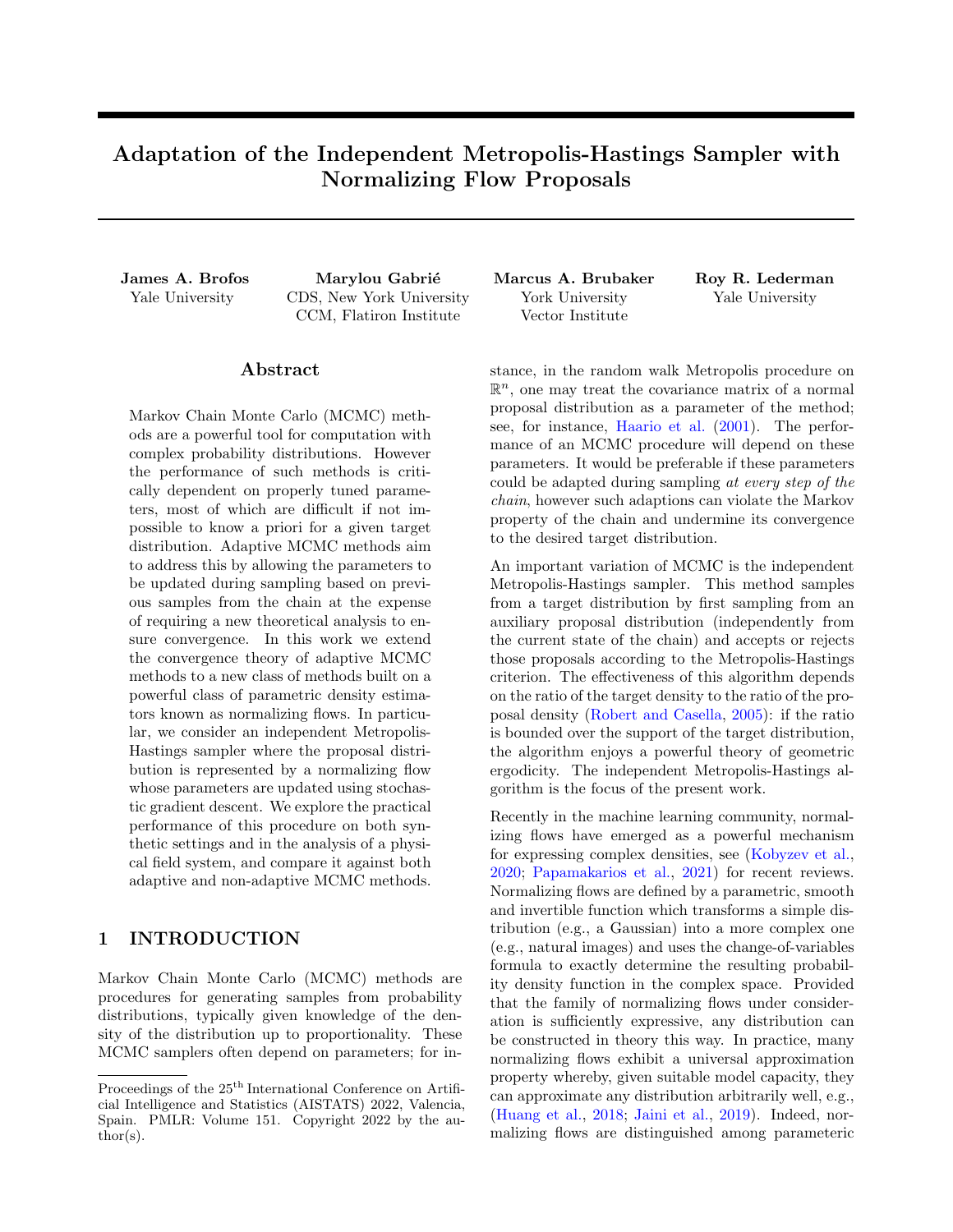families of distributions by their expressiveness and tractability of sampling and log-density evaluation; the precise attributes that one requires for a proposal distribution in the independent Metropolis-Hastings sampler. By incorporating normalizing flows into the MCMC framework we seek to leverage their expressivity along with the ergodicity of the MCMC procedure in order to produce samples from a target distribution (see fig. [1\)](#page-2-0). The principle computational challenge associated to normalizing flows is the identification of parameters that produce the best approximation of a target density. Therefore, a question of principle theoretical interest and practical importance is, "During the course of sampling, under what conditions can the parameters of the normalizing flow be adapted at every step of the chain?"

The outline of this paper is as follows. In section [2](#page-1-0) we review important concepts from the analysis of Markov chains; we provide the independent Metropolis-Hastings algorithm and state the conditions under which it enjoys geometric ergodicity; we devise a metric space over transition kernels, which will be important for analyzing notions of continuity. We review recent experimental works that demonstrated the benefit of normalizing flow proposals in MCMCs and related theoretical literature in section [3.](#page-3-0) In section [4](#page-4-0) we state our theories for the continual adaptation of Markov chains. We begin by considering deterministic adaptations wherein parameter updates are determined sequentially and deterministically without regard to the state of the chain; this case can be used to motivate the adaptation of normalizing flows as a gradient flow. We then proceed to consider stochastic adaptations wherein the state of the chain and the adaptation of the parameters of the normalizing flow at the  $n<sup>th</sup>$  step are not necessarily independent given the history of the chain up to the  $(n \t1)^{\text{th}}$  step. This circumstance includes the case wherein the accepted proposal sampled from the normalizing flow is also used in the computation of the adaptation, as necessary for the "pseudo-likelihood" algorithm we examine numerically in section [5.](#page-6-0)

## <span id="page-1-0"></span>2 PRELIMINARIES

In giving an overview of Markov chains and their associated theory, we emulate the notation and presentation of [Meyn and Tweedie](#page-9-5) [\(1993\)](#page-9-5). Refer to appendix [A](#page-11-0) for a review of total variation distances. Throughout, we let  $X$  denote a set which we equip with its Borel σ-algebra, denoted  $B(X)$ . We associate to  $(X, B(X))$ <br>a measure  $\mu : B(X) \neq [0, 7)$  – satisfying  $\mu(A) = 0$  for a measure  $\mu$  :  $B(X)$  ! [0, 1) – satisfying  $\mu(A)$ all  $A \supseteq B(X)$ ,  $\mu(\cdot) = 0$ , and the condition of countable additivity – to create the measure space  $(X, B(X), \mu)$ . A probability measure is a measure which satisfies Kolmogorov's axioms [\(Kolmogorov,](#page-9-6) [1960\)](#page-9-6). A signed measure relaxes the condition of non-negativity. If  $X$  is an X-valued random variable and  $\Pi$  is a probability<br>measure on  $(X, B(X))$  we write  $X \Pi()$  to mean measure on  $(X, B(X))$  we write X that for any  $A \supseteq B(X)$  we have  $Pr[X \supseteq A] = \Pi(A)$ . If a probability measure Π has a density with respect to a dominating measure  $\mu$ , this means that for all  $A \supseteq B(X)$ ,  $\Pi(A) = \int_A \pi(x) \mu(dx)$ . The support of a density  $\pi$  is  $\text{Supp}(\pi) = \text{fix } 2 \times : \pi(x) > 0$ g. When we turn our attention to the discussion of parameterizations of transition kernels, we will write  $Y$  as a generic parameter space and use the symbol  $\theta$  2  $\gamma$  to refer to a particular parameterization. We denote the Dirac measure concentrated at  $x \nightharpoonup X$  by  $\delta_x($ ).

#### 2.1 Transition Kernels

In MCMC, we generate a sequence of  $X$ -valued random variables, denoted  $(X_0, X_1, \ldots)$  that satisfy the Markov property. The transition to state  $X_{n+1}$  given  $X_n = x_n$  is formally captured by the notion of a transition kernel.

Definition 2.1 [\(Robert and Casella](#page-10-0) [\(2005\)](#page-10-0)). A transition kernel on X is a function  $X$   $\mathbf{B}(X)$  3  $(x, A)$   $\mathbb{Z}$  $K(x, A)$  that satisfies the following two properties: (i) For all  $x \nightharpoonup X$ ,  $K(x, \cdot)$  is a probability measure and (ii) For all  $A \supseteq B(X)$ ,  $K( , A)$  is  $B(X)$ -measurable.

Thus, the propagation of the state from step  $n$  to step  $n+1$  is represented by  $X_{n+1}$  K( $x_n$ , ). When considering Markov chains, we will frequently be interested in the n-step transition probability measure from some initial state  $X_0 = x_0$ ; we denote this probability measure by  $K^n(x_0, ) = \Pr [X_n \, 2 \, jX_0 = x_0],$  which has the following expression:

$$
K^{n}(x_{0}, A) = \underbrace{\int_{X} \int_{X} K(x_{0}, dx_{1}) K(x_{1}, dx_{2})}_{(n-1) \text{ times}} \tag{1}
$$

$$
K(x_{n-2}, dx_{n-1}) K(x_{n-1}, A).
$$

Of principle interest to the theory of Markov chains is the limiting behavior of the *n*-step transition probability measure.

Definition 2.2. The transition kernel  $K$  with n-step transition law  $K^n$  is ergodic for  $\Pi$  if, for every  $x \nightharpoonup X$ ,  $\lim_{n \to \infty} K^{n}(x, )$   $\Pi(\ )k_{\mathsf{TV}} = 0.$ 

In the sequel, we will require continuity of sequences of transition kernels, which necessitates that we equip the space of transition kernels with a metric. A natural metric considers the worst-case total variation distance between kernels.

<span id="page-1-2"></span><span id="page-1-1"></span>Definition 2.3. Two transition kernels K and  $K^{\theta}$  on X  $B(X)$  are equal if  $\sup_{x \ge X} kK(x, y) K^{\theta}(x, y)$ k<sub>TV</sub> = 0.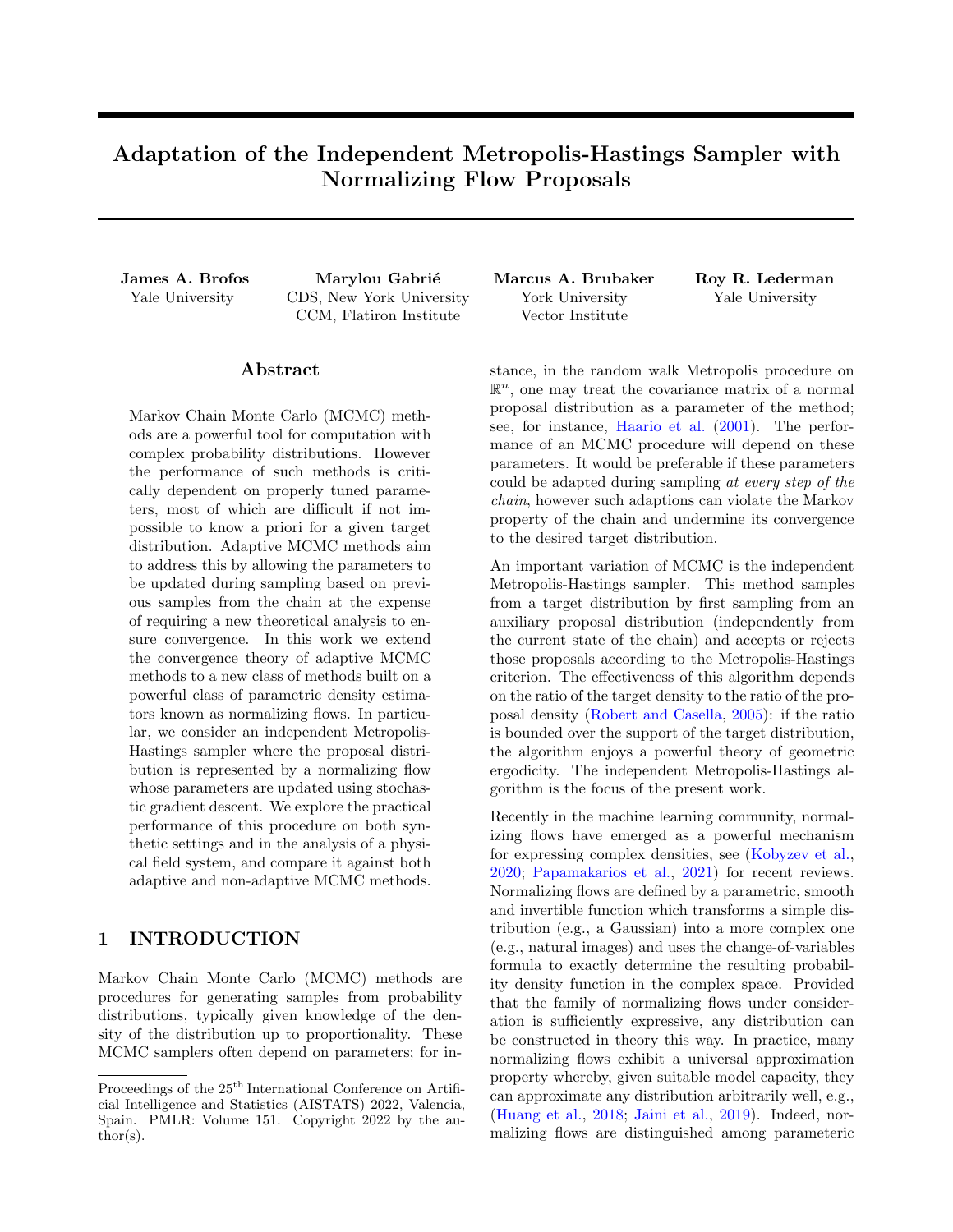<span id="page-2-0"></span>

Figure 1: This work examines the convergence of adaptive Markov chain Monte Carlo algorithms using the independent Metropolis-Hastings algorithm when the proposal distribution is parameterized by a normalizing flow. In this illustration, we seek to draw samples from a target distribution. We begin with an initial parameter  $\Theta_0$  which parameterizes a simple proposal distribution, denoted  $\tilde{\Pi}$ <sub>0</sub>, which is a normalizing flow, and an initial state of the chain  $X_0$ ; a sample from this proposal is accepted or rejected according to the Metropolis-Hastings criterion, yielding a transition to the state  $X_1$ . The parameters of the normalizing flow are thereafter adapted to produce a new proposal distribution  $\tilde{\Pi}_{-1}$ , which we hope is closer to the target distribution. Iterating this procedure we obtain both a sequence of states  $(X_n)_{n\geq N}$  and a sequence of normalizing flow parameters  $(\Theta_n)_{n\geq N}$ . The principle question of this work is to establish when the sequence of states converges to the target density.

**Proposition 2.4.** Let K and  $K^{\theta}$  be transition kernels on X  $\mathbf{B}(X)$ . Then the function,  $d(K, K^{\theta}) =$  $\sup_{x \geq X} kK(x, \cdot)$   $K^0(x, \cdot)$   $k_{\text{TV}}$  is a distance function on transition kernels.

A proof is given in appendix [D.](#page-17-0)

#### 2.2 Independent Metropolis-Hastings

Definition 2.5. Let  $\Pi$  and  $\Pi$  be two probability measures on  $B(X)$  with densities with respect to some dominating measure  $\mu$  given by  $\pi$  and  $\tilde{\pi}$ , respectively. Consider a Markov chain  $(X_0, X_1, X_2, ...)$  constructed via the following procedure given an initial state of the Markov chain  $X_0 = x_0$ . First, randomly sample  $\tilde{X}$  II. Then set  $X_{n+1} = \tilde{X}$  with probability  $\min \left\{ \frac{\pi(X)\pi(X_n)}{\pi(X_n)\pi(X)} \right\}$  $\left\{\frac{\pi(X)\pi(X_n)}{\pi(X_n)\pi(X)}, 1\right\}$  and otherwise set  $X_{n+1} = X_n$ . The Markov chain  $(X_0, X_1, X_2, ...)$  is called the independent Metropolis-Hastings sampler of  $\Pi$  given  $\Pi$ .

<span id="page-2-1"></span>**Proposition 2.6.** Let  $K$  denote the transition kernel of the independent Metropolis-Hastings sampler. The stationary distribution of  $(X_0, X_1, X_2, ...)$  is  $\Pi$ and if there exists a constant M 1 such that  $\frac{\pi(x)}{\pi(x)}$ M,  $8x \cdot 2 \text{Supp}(\pi)$ , then the independent Metropolis-Hastings sampler is uniformly ergodic in the sense that  $kK^n(x, )$   $\Pi()k_{\text{TV}}$   $2\left(1-\frac{1}{M}\right)^n$ .

<span id="page-2-3"></span>For a proof of these results, refer to [Meyn and Tweedie](#page-9-5) [\(1993\)](#page-9-5); [Robert and Casella](#page-10-0) [\(2005\)](#page-10-0). There is a question of when such a  $M$  as in proposition [2.6](#page-2-1) will exist. Under a compactness condition and assumptions of continuity on both the proposal and target densities, then an affirmative existence result can be given.

**Corollary 2.7.** If, in addition,  $X$  is a compact set and if  $\pi$  and  $\tilde{\pi}$  are continuous on X, and if  $\text{Supp}(\pi)$  $\text{Supp}(\tilde{\pi})$  then there exists such an M as in proposition [2.6.](#page-2-1)

A proof is given in appendix [E.](#page-20-0) The transition kernel of the independent Metropolis-Hastings sampler has the form

$$
K(x, dx^{\theta}) = \min\left\{1, \frac{\pi(x^{\theta})\tilde{\pi}(x)}{\pi(x)\tilde{\pi}(x^{\theta})}\right\}\tilde{\pi}(x^{\theta}) \mu(dx^{\theta}) +
$$

$$
\left(1 - \int_{X} \min\left\{1, \frac{\pi(w)\tilde{\pi}(x)}{\pi(x)\tilde{\pi}(w)}\right\}\tilde{\pi}(w) \mu(dw)\right)\delta_{x}(dx^{\theta}).
$$

$$
(2)
$$

<span id="page-2-2"></span>The first term in eq.  $(2)$  is the probability of an accepted transition from x to the region  $dx^{\theta}$  whereas the second term is the probability of remaining at  $x$ , which only contributes if x lies in the region  $dx^{\theta}$ .

#### 2.3 Adaptive Transition Kernels

As alluded to in section [1,](#page-0-0) the transition kernel may depend on parameters, denoted by  $\theta$  and taking values in a set Y. In this case, we express the dependency of the kernel  $K$  on its parameters by writing  $K_{\theta}$ . In adaptive MCMC, given a target probability measure Π, we seek to strategically construct a sequence of transition kernels  $(K_n)_{n \geq N}$  where  $(\Theta_n)_{n \geq N}$ is a sequence of Y-valued random variables. Ideally, the sequence  $(\Theta_n)_{n\geq N}$  will enable sampling from Π that becomes more effective with each step. In the adaptive MCMC framework, the one-step transition laws for  $X_{n+1}$  given  $X_n = x_n$  and  $\Theta_n = \theta_n$  is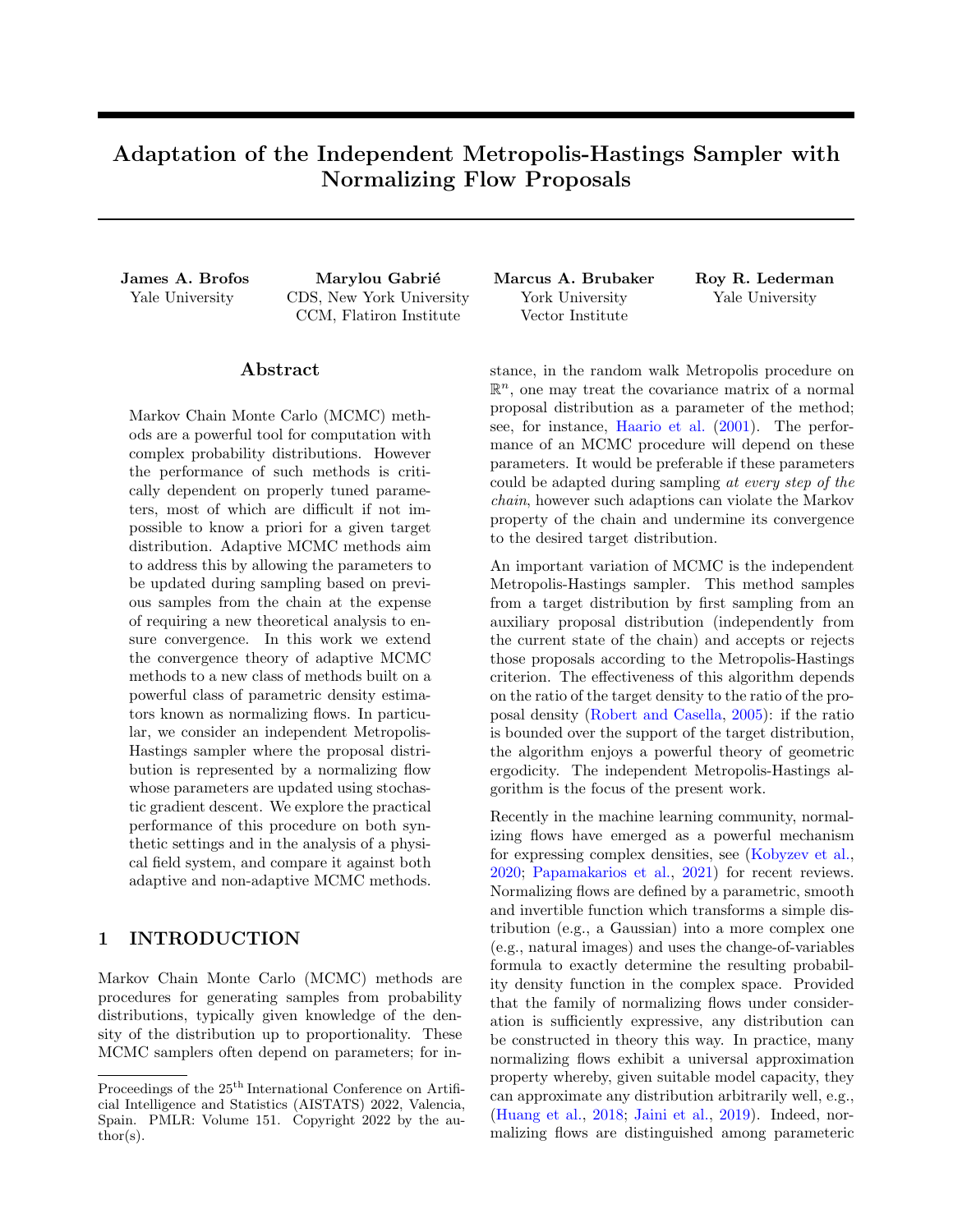$X_{n+1}$   $K_{\theta_n}(x_n)$ . The *n*-step transition law given  $X_0 = x_0$  and  $(\Theta_0 = \theta_0, \dots, \Theta_{n-1} = \theta_{n-1})$  is

$$
K_{(\theta_i)_{i=0}^n}^n(x_0, A) = \underbrace{\int_X \int_X K_{\theta_0}(x_0, dx_1) K_{\theta_1}(x_1, dx_2)}_{(n-1) \text{ times}}.
$$
  

$$
K_{\theta_{n-2}}(x_{n-2}, dx_{n-1}) K_{\theta_{n-1}}(x_{n-1}, A)
$$
(3)

Therefore, by the law of total expectation, the  $n$ step transition law given  $X_0 = x_0$  is  $G^n(x_0, A) =$ E  $\mathbb{E}_{(-0,\dots,-n-1)} K_{(-i)_{i=0}^n}^n(x_0,A)$ , where the expectation is computed over the marginal distribution of the parameters. We now give a precise definition for what it means for an adaptive MCMC procedure to be ergodic. Definition 2.8. The n-step transition law  $G<sup>n</sup>$  is said to be ergodic for the probability measure  $\Pi$  if, for every  $x \; 2 \; X$ ,  $\lim_{n \to \infty} \; kG^n(x, ) \quad \Pi(\;)k_{\text{TV}} = 0.$ 

<span id="page-3-1"></span>The principal theoretical tools of our analysis are the definitions of containment, simultaneous uniform ergodicity, and diminishing adaptation. Diminishing adaptation together with either containment or simultaneous uniform ergodicity implies ergodicity of the adaptive MCMC procedure in the sense of definition [2.8.](#page-3-1) The remainder of this section is a review of [Roberts and Rosenthal](#page-10-1) [\(2007\)](#page-10-1); [Bai et al.](#page-8-0) [\(2011\)](#page-8-0).

<span id="page-3-2"></span>Definition 2.9. The sequence of Markov transition kernels  $fK_{n}g_{n2N}$  is said to exhibit diminishing adaptation if  $\lim_{n \to \infty} \mathcal{A}(K_{n+1}, K_n) = 0$  in probability.

<span id="page-3-4"></span>**Lemma 2.10** [\(Roberts and Rosenthal](#page-10-1)  $(2007)$ ). Suppose that  $\Theta_{n+1} = \Theta_n$  w.p. 1  $\alpha_n$  and otherwise  $\Theta_{n+1} = \Theta_n^{\theta}$  where  $\Theta_n^{\theta} \supseteq Y$  is any other element of the index set. If  $\lim_{n \to \infty} \alpha_n = 0$ , then  $(K_0, K_1, \ldots)$ exhibits diminishing adaptation.

<span id="page-3-3"></span>Definition 2.11. Define  $W_{\epsilon}(x, K)$ inf  $fn \quad 1 : kK^n(x, ) \quad \Pi(\ )k_{\text{TV}} < \epsilon g$ . The sequence  $(\Theta_n)_{n\geq N}$  is said to exhibit containment if, for every  $\epsilon > 0$ , the sequence  $(W_{\epsilon}(X_0, K_{0}), W_{\epsilon}(X_1, K_{1}),...)$ is bounded in probability given  $X_0 = x_0$  and  $\Theta_0 = \theta_0$ , where  $X_{n+1}$  K  $_n(X_n)$ .

Containment states that for a particular stochastic sequence of adaptations  $(\Theta_n)_{n\geq N}$  there is, with arbitrarily high probability, a finite number of steps one may take with any of the parameters in the sequence in order to be arbitrarily close to the target distribution. The following theorems give the relationships between diminishing adaptation, simultaneous uniform ergodicity, containment, and ergodicity of the adaptive MCMC procedure. The proofs of these results may be found in [\(Roberts and Rosenthal,](#page-10-1) [2007\)](#page-10-1).

<span id="page-3-7"></span>**Theorem 2.12.** Let  $fK_{\theta}g_{\theta\gamma}$  be a family of Markov chain transition kernels that are all stationary for the same distribution Π. Suppose that the family satisfies definition [N.1](#page-35-0) and that the sequence  $(\Theta_0, \Theta_1, \ldots)$  satisfies definition [2.9.](#page-3-2) Then the chain whose transitions are governed by  $X_{n+1}$  K  $_K(X_n, )$  is ergodic for the distribution Π.

<span id="page-3-6"></span><span id="page-3-5"></span>**Theorem 2.13.** Let  $fK_{\theta}g_{\theta\gamma}$  be a family of Markov chain transition kernels that are all stationary for the same distribution  $\Pi$ . Suppose that the sequence  $(\Theta_0, \Theta_1, \ldots)$  satisfies definitions [2.9](#page-3-2) and [2.11.](#page-3-3) Then the chain whose transitions are governed by  $X_{n+1}$  $K_{n}(X_{n},)$  is ergodic for the distribution  $\Pi$ .

### <span id="page-3-0"></span>3 RELATED WORK

A series of works recently investigated the learning of a proposal distribution for the independent Metropolis-Hastings sampler with normalizing flows, in particular for statistical mechanics field theories. For such models, [Albergo et al.](#page-8-1) [\(2019\)](#page-8-1) followed by [Nicoli et al.](#page-9-7) [\(2020,](#page-9-7) [2021\)](#page-9-8) used stochastic independent adaptations models following the optimization of the reverse Kullback-Leibler divergence  $(KL)$ , as in *Example* [2](#page-4-1) of the next section. While this strategy is successful when the target is unimodal, it is known to yield underdispersed approximation of the target distribution and to be prone to mode collapse. Within the framework of variational inference, [Naesseth et al.](#page-9-9) [\(2020\)](#page-9-9) proposed to address these issues by optimizing instead an approximate forward KL using simple parametric families for the proposal. In this case, adaptations are stochastic and rely on the previous states of the chain to estimate gradients of the approximate forward KL, called "pseudo-likelihood" in example [3](#page-5-0) of the present paper. Incorporating normalizing flows, Gabrié et al.  $(2021a)$ successfully sampled multimodal distributions using an initialization that echoes the containment property. In the context of statistical field theories, [Hackett](#page-9-11) [et al.](#page-9-11) [\(2021\)](#page-9-11) also demonstrated the need for forward KL training to assist sampling of multimodal distributions while surveying strategies to obtain training samples different from the adaptive MCMC discussed here. [Hoffman et al.](#page-9-12)  $(2019)$  focuses on using normalizing flows to adapt Hamiltonian Monte Carlo to unfavorable posterior geometry by transforming a complicated posterior into a isotropic Gaussian.

Among the works above, ergodicity was only tested numerically. One exception is Gabrié et al. [\(2021a\)](#page-9-10) where a convergence argument based on a continuous time analysis is developed under the assumption of perfect adaptation. The present paper provides a theoretical framework to analyze for the ergodicity of the methods presented in the body of work above. Though our work has focused on establishing ergodicity via the mechanism of [Roberts and Rosenthal](#page-10-1) [\(2007\)](#page-10-1), we note the work of [Andrieu and Moulines](#page-8-2) [\(2006\)](#page-8-2), which may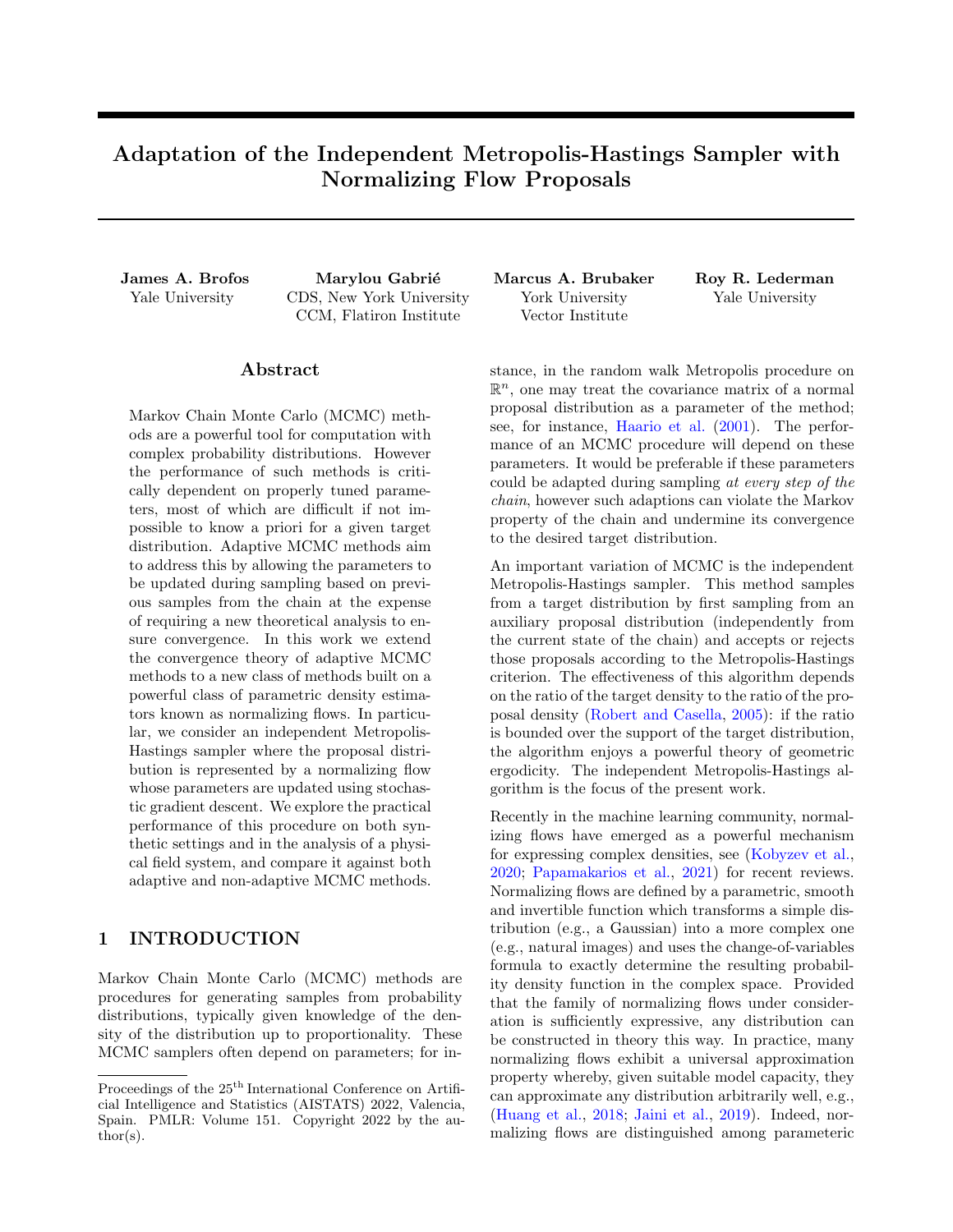be used to establish an ergodicity theory. We concur with the statement in [Roberts and Rosenthal](#page-10-1) [\(2007\)](#page-10-1) that [Andrieu and Moulines](#page-8-2) [\(2006\)](#page-8-2) "requir[es] other technical hypotheses which may be difficult to verify in practice" and that diminishing adaptation and containment are "somewhat simpler conditions." [Holden](#page-9-13) [et al.](#page-9-13) [\(2009\)](#page-9-13) considered the case of independent adaptations of the independent Metropolis-Hastings algorithm; however, this technique requires that accepted and rejected states be treated identically in the adaptation procedure, so we do not consider it further. We also note that [Parno and Marzouk](#page-9-14) [\(2018\)](#page-9-14) investigated the ergodicity of an adaptive MCMC using invertible maps. These works have similar aims but differ in several key details. For instance [Parno and Marzouk](#page-9-14) [\(2018\)](#page-9-14) focuses on establishing an ergodicity theory of triangular transformations of a Gaussian base measure, representing a local proposal distribution, which in practice is accomplished by employing third-degree Hermite polynomials. Our work, on the other hand, employs normalizing flows as global proposal mechanisms (independent of the current state of the chain). This necessitates a somewhat different treatment in order to establish ergodicity of the adaptive chain. As in this work, a pseudo-likelihod objective (see example [3\)](#page-5-0) is employed in order to inform adaptations, but their objective is concave due to the choice of Hermite polynomials, whereas in the case of neural networks, the objective is more complex. [Parno and Marzouk](#page-9-14)  $(2018)$  also assumes that parameter space Y is compact, which is untrue for typical parameterizations of normalizing flows, and insists on enforcing diminishing adaptation probabilistically (lemma [2.10\)](#page-3-4) whereas we allow parameters to converge in probability (lemma [4.2](#page-5-1) and theorem [4.3\)](#page-5-2).

## <span id="page-4-0"></span>4 ANALYTICAL APPARATUS

We now consider the principle problem of this paper: When can the adaptive independent Metropolis-Hastings sampler with proposal distribution parameterized by a normalizing flow be given an ergodicity theory? We separate our discussion into two components wherein the adaptations are either deterministic or not necessarily independent of the state of the chain.

#### 4.1 Deterministic Adaptations

<span id="page-4-2"></span>**Theorem 4.1.** Let  $\Pi$  be a probability measure with density  $\pi$ . Suppose that every  $\theta$  2 Y parameterizes a probability measure  $\tilde{\Pi}_{\theta}$  on  $B(X)$  with density  $\tilde{\pi}_{\theta}$ . Suppose that  $(\theta_0, \theta_1, ...)$  is a deterministic Y-valued sequence. Let  $(K_{\theta_n})_{n \geq N}$  be an associated sequence of Markov transition kernels of the independent Metropolis-Hastings sampler of  $\Pi$  given  $\tilde{\Pi}_{\theta_{\Omega}}$ .

Let  $K^n(x_0, A)$  denote the n-step transition probability from  $x_0$  to  $A \supseteq B(X)$  with law eq. [\(3\)](#page-3-5). Then  $\Pi$ is the stationary distribution for  $K^n$ . Suppose further that for each  $n \geq \mathbb{N}$  there exists  $M_n$  satisfying  $\pi(x)$   $M_n \tilde{\pi}_{\theta_n}(x)$  for all  $x \geq \text{Supp}(\pi)$  Then,  $kK^{n}(x_{0},)$   $\Pi(\ )k_{\text{TV}}$   $2\prod_{i=0}^{n-1} \left(1-\frac{1}{M_{i}}\right).$ 

<span id="page-4-4"></span>A proof is given in appendix [B.](#page-12-0) We note that theo-rem [4.1](#page-4-2) permits great generality in how  $\theta$  parameterizes  $\Pi_{\theta}$ ; indeed, our analysis here, and subsequently, applies to any parameterized family of distributions. Example 1. Let  $\Pi$  be a probability measure with density  $\pi$ . Let  $Y = \mathbb{R}^m$  and suppose that every  $\theta \geq Y$ smoothly parameterizes a probability measure  $\tilde{\Pi}_{\theta}$  on  $B(X)$  with density  $\tilde{\pi}_{\theta}$  for which  $\text{Supp}(\pi) = \text{Supp}(\tilde{\pi}_{\theta})$ . Consider the initial value problem

<span id="page-4-3"></span>
$$
\frac{\mathrm{d}}{\mathrm{d}t}\theta(t) = r \, \theta \mathbb{KL}(\tilde{\pi}_{\theta(t)} k \pi), \quad \theta(0) = \theta_0,\qquad(4)
$$

where  $\theta_0 \nightharpoonup Y$ . Let  $(t_0, t_1, \ldots)$  be a deterministic sequence of times and let  $\theta_n = \theta(t_n)$  for  $n \geq \mathbb{N}$ . Consider the family of Markov chain transition operators of the independent Metropolis-Hastings sampler of Π given  $\tilde{\Pi}_{\theta_{n}}$  with transition kernels  $K_{\theta_{n}}$ . Then  $\Pi$  is the stationary distribution of the Markov chain whose transitions satisfy  $X_{n+1}$  $K_{\theta_n}(X_n, \cdot)$ . From the condition  $\text{Supp}(\pi) = \text{Supp}(\tilde{\pi}_{\theta})$  it follows that  $\Pi$  is the stationary distribution for each  $K_{\theta}$ . Since  $(\theta_0, \theta_1, \ldots)$  is a deter-ministic sequence, it follows from theorem [4.1](#page-4-2) that  $\Pi$  is the stationary distribution. The particular mechanism of producing a deterministic sequence was not important; however, the time derivative eq.  $(4)$  was chosen because it begins to imitate the evolution encountered in normalizing flow loss functions.  $k$ 

#### 4.2 Non-Independent Adaptations

Notice that the decision to make the adaptation and the subsequent state of the chain dependent is not artificial or contrived; in fact, if such a procedure can be equipped with an ergodicity theory, then the resulting algorithm would have an important computational advantage. Specifically, it would require fewer evaluations of the target density (or the gradient of the target density) than the corresponding procedure with independent adaptations. For instance, the following adaptation scheme does not fall into the category of independent adaptations.

<span id="page-4-1"></span>Example 2. Let  $\Pi$  be a probability measure with density  $\pi$  on a space X. Let  $Y = \mathbb{R}^m$  and suppose that every  $\theta$  2  $\gamma$  smoothly parameterizes a probability measure  $\tilde{\Pi}_{\theta}$  on  $B(X)$  with density  $\tilde{\pi}_{\theta}$  for which  $\text{Supp}(\pi) =$  $\text{Supp}(\tilde{\pi}_{\theta})$ . Let  $\tilde{X}$   $\tilde{\Pi}_{\theta_{n-1}}$  be the proposal produced by the independent Metropolis-Hastings sampler of Π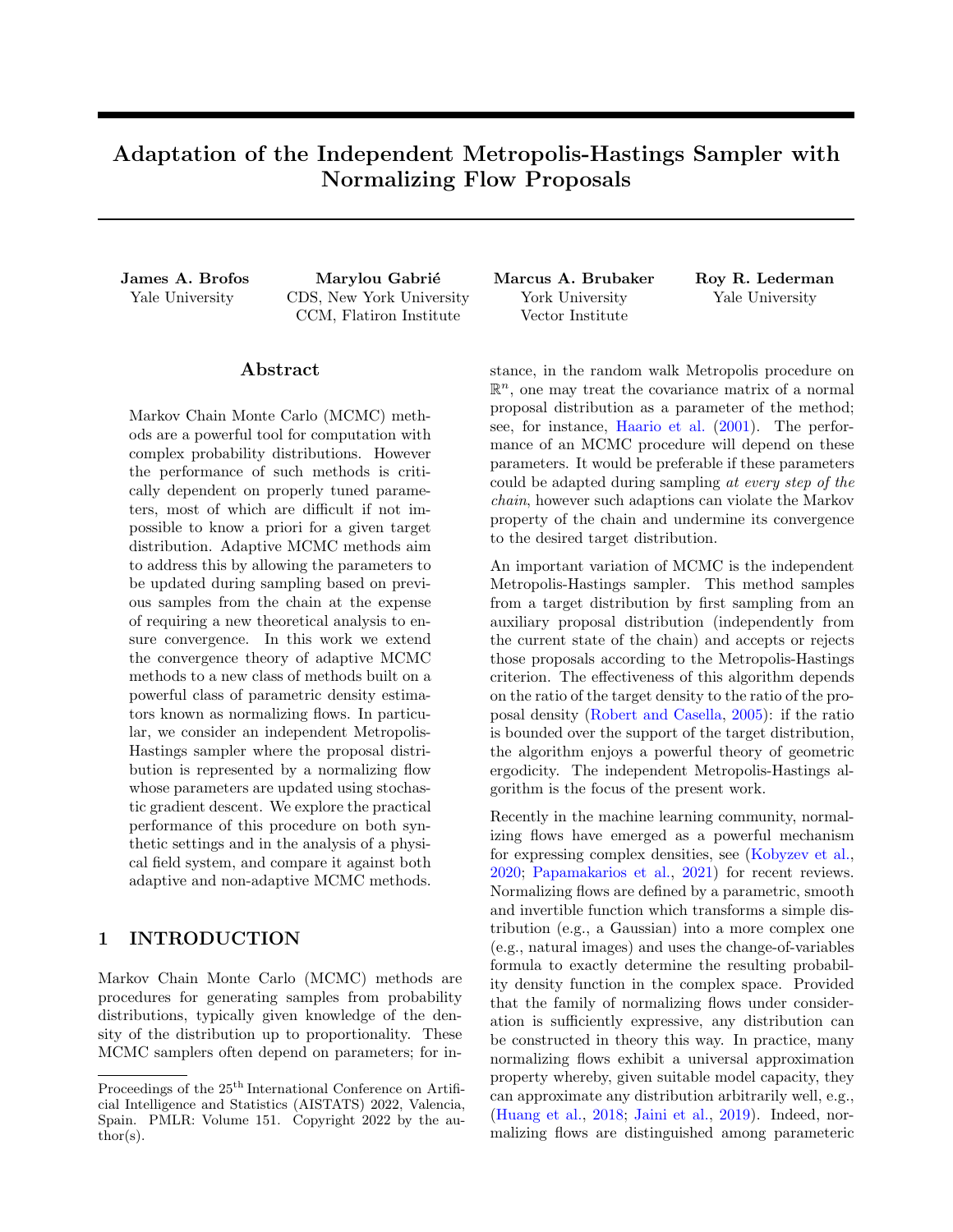given  $\tilde{\Pi}_{\theta_{n-1}}$ . Consider the adaptation

$$
\theta_n = \theta_{n-1} \quad \epsilon \cap \theta \log \frac{\tilde{\pi}_{\theta_{n-1}}(\tilde{X}(\theta_{n-1}))}{\pi(\tilde{X}(\theta_{n-1}))}, \quad (5)
$$

which can be interpreted as the single-sample approximation of the gradient flow of  $\mathbb{KL}(\tilde{\pi}_{\theta_{n-1}} k\pi)$ .  $k$ 

This motivates us to explore this direction. Definition [2.9](#page-3-2) and the continuous mapping theorem (see theorem [D.1\)](#page-17-1) leads immediately to the following result.

<span id="page-5-1"></span>**Lemma 4.2.** Suppose that the map  $\theta \nabla K_{\theta}$  is continuous and that the sequence  $(\Theta_0, \Theta_1, \ldots)$  converges in probability in Y. Then  $(K_0, K_1, \ldots)$  exhibits diminishing adaptation.

A proof is given in appendix [D.](#page-17-0) We now consider the question of the continuity of the mapping  $\theta \not\hspace{0.2em} \mathcal{V}$   $K_{\theta}$ .

<span id="page-5-2"></span>**Theorem 4.3.** Let  $(\theta_1, \theta_2, ...)$  be a Y-valued sequence converging to  $\theta$ . Let  $\pi$  be a probability density function on a space X and let  $\tilde{\pi}_{\theta}$  be a family of density functions on X indexed by  $\theta$  such that the map  $\theta \nabla \tilde{\pi}_{\theta}$ is continuous. Suppose further that  $\text{Supp}(\tilde{\pi}_{\theta}) = X$  for every  $\theta \supseteq Y$ . Let  $\Pi$  be the probability measure on  $B(X)$ with density  $\pi$  and let  $\tilde{\Pi}_{\theta}$  be the probability measure on  $B(X)$  with density  $\tilde{\pi}_{\theta}$ . Let  $K_{\theta}$  be the transition kernel of the independent Metropolis-Hastings sampler of Π given  $\tilde{\Pi}_{\theta}$ . Then  $\lim_{n \to \infty} K_{\theta_n} = K_{\theta}$  (i.e. the mapping  $\theta \not\in K_{\theta}$  is continuous).

A proof is given in appendix [D.](#page-17-0) When training normalizing flows, it is typical to apply stochastic gradient descent to the minimization of some loss function. The question of when the iterates of stochastic gradient descent converge is an important question that has been recently treated in the case of non-convex losses. We refer the interested reader to [Bottou](#page-8-3) [\(1999\)](#page-8-3); [Mertikopoulos et al.](#page-9-15) [\(2020\)](#page-9-15) for conditions and results guaranteeing the convergence of stochastic gradient descent. In practice, the convergence of the sequence of normalizing flow parameters can be further encouraged by a decreasing learning rate schedule. In appendix [N](#page-35-1) we discuss simultaneous uniform ergodicity on compact spaces and give some examples of normalizing flows works in these cases. The condition for geometric ergodicity of the independent Metropolis-Hastings sampler is that there exists  $M$  1 such that  $\pi(x)$  M  $\tilde{\pi}(x)$  for all  $x \geq \text{Supp}(\pi)$  where  $\pi$  is the density of the target distribution and  $\tilde{\pi}$  is the proposal density. By taking the logarithm of both sides and rearranging we obtain the equivalent inequality,  $\log \pi(x)$   $\log \tilde{\pi}(x)$   $\log M$  for all  $x \geq \text{Supp}(x)$ .

<span id="page-5-4"></span>**Proposition 4.4.** Suppose that every  $\theta \supseteq Y$  parameterizes a probability measure  $\tilde{\Pi}_{\theta}$  on  $\mathsf{B}(\mathsf{X})$  with density  $\tilde{\pi}_{\theta}$ . Let  $(\Theta_0, \Theta_1, \ldots)$  be a sequence of Y-valued random variables and consider the family of Markov chain

transition operators of the independent Metropolis-Hastings sampler of  $\Pi$  given  $\tilde{\Pi}$   $\sigma$  with transition kernels K  $_n$ . Suppose that for all  $\delta > 0$ , there exists  $M \cong M(\delta) \supseteq [1, 1]$  such that

<span id="page-5-3"></span>
$$
\Pr\left[\log \pi(x) \quad \log \tilde{\pi}_{n}(x) < \log M \quad \mathcal{S} \quad x \quad 2 \quad \mathcal{X}\right] \quad 1 \quad \delta,\tag{6}
$$

for all  $n \geq \mathbb{N}$ . Then,  $(\Theta_n)_{n \geq \mathbb{N}}$  exhibits containment.

A proof is given in appendix [F.](#page-21-0) Regarding the tail condition in eq. [\(6\)](#page-5-3), we note that the tail behaviour of the most popular normalizing flow architectures can be explicitly controlled, as shown by [Jaini et al.](#page-9-16) [\(2020\)](#page-9-16). Specifically, with Lipschitz triangular bijections (including most affine coupling flow implementations) the tail behaviour remains identical to that of the base measure. Thus, to ensure heavy tails in a flow one can simply replace the typical Gaussian base measure with a heavier tailed one, e.g., a Laplace or Studentt. An even stronger condition than eq.  $(6)$  is that  $\Pr[\log \pi(x) \quad \log \tilde{\pi}_{n}(x)] < \log M \quad \text{$\beta$} \quad x \geq X] \quad 1 \quad \delta.$ Thus, we see that containment can be obtained for the transition kernels of the independent Metropolis-Hastings sampler if, for every n,  $\log \tilde{\pi}$  n is within  $\log M$  of  $\log \pi$  with probability 1  $\delta$ . Note that M does not need to even be close to unity (equivalently,  $log M$  need not be close to zero) in order for containment to hold; it is sufficient merely that, with high probability, the sequence  $(\Theta_n)_{n\geq N}$  does not produce arbitrarily poor approximations of  $\log \pi$ .

The loss functions used in estimating normalizing flows are chosen to encourage closeness of the approximation and the target density. For instance, if one chooses to minimize  $\mathbb{KL}(\tilde{\pi}_{\theta}k\pi)$  as a function of  $\theta \geq Y$  then  $\mathbb{KL}(\tilde{\pi}_{\theta}k\pi) = 0$  ()  $\tilde{\pi}_{\theta} = \pi$ . The minimization of a loss function that encourages the closeness of the approximation and the target density is certainly no guarantee that eq.  $(6)$  holds; however, it gives an indication that eq.  $(6)$  might be true. We turn our attention in the next section to the empirical evaluation of adaptive samplers using normalizing flows. Some obstacles that could prevent the conditions of proposition [4.4](#page-5-4) from holding are stated in appendix [L.](#page-33-0)

<span id="page-5-0"></span>Example 3. Recently, Gabrié et al.  $(2021a,b)$  $(2021a,b)$  proposed to sample from Boltzmann distributions and posteriors over the parameters of physical systems by alternating between an independence Metropolis-Hastings algorithm whose proposal is represented as a RealNVP normalizing flow and local updates computed by the Metropolis-adjusted Langevin algorithm (MALA). In Gabrié et al.  $(2021a)$  the authors "demonstrate the importance of initializing the training with some a priori knowledge of the relevant modes." This incorporation of prior knowledge is done to avert mode-collapse. We can connect knowledge of modes to the property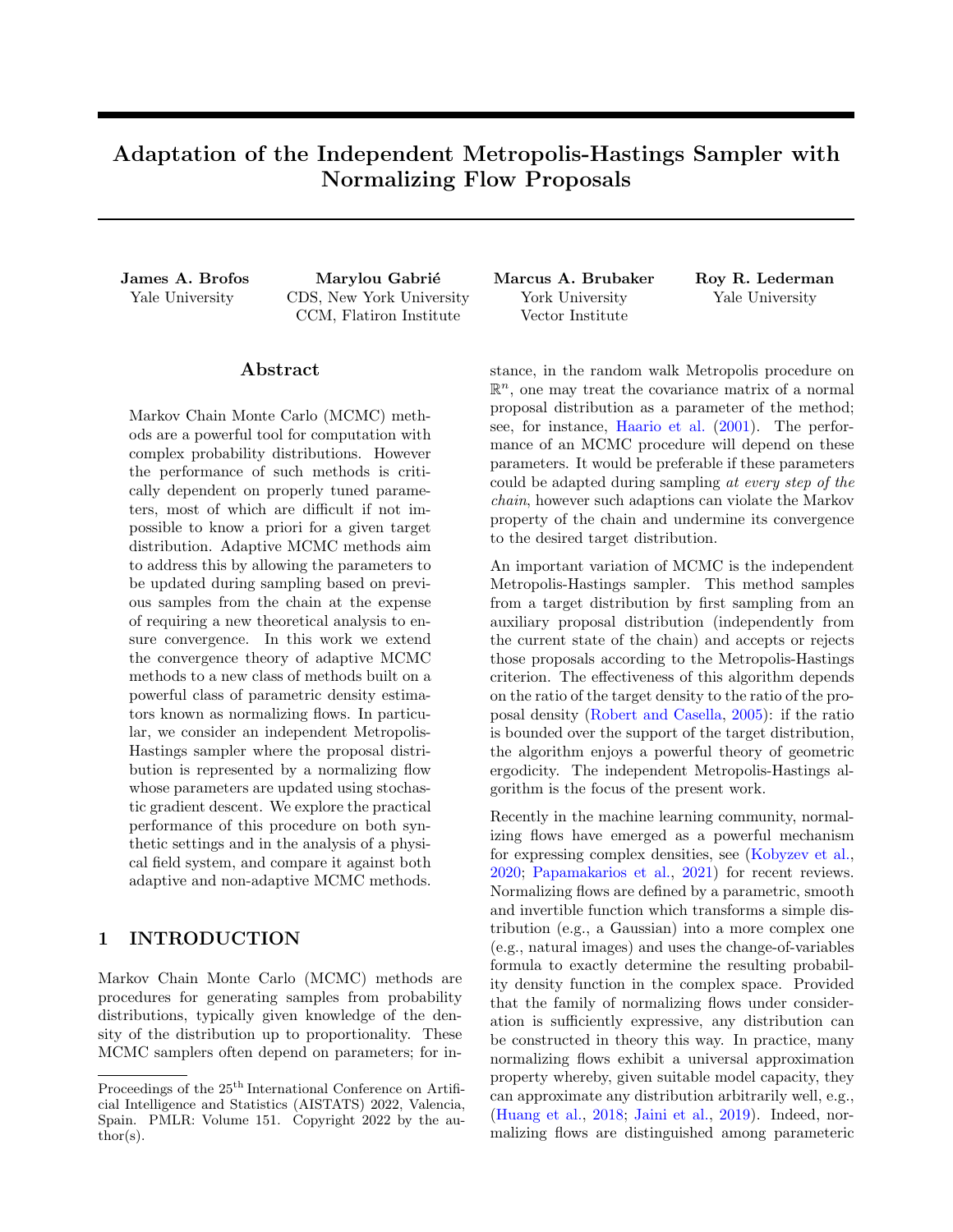of containment: by ensuring that the proposal density of the independent Metropolis-Hastings sampler places sufficient mass on all modes with high probability, one satisfies containment by proposition [4.4.](#page-5-4) The specific training procedure used by these samplers is to adapt parameters of the normalizing flow as  $\Theta_{n+1} = \Theta_n + \epsilon_n \frac{1}{n} \sum_{i=0}^n \Gamma \log \tilde{\pi}_{n}(X_i)$  where  $(X_i)_{i=0}^n$  are the states of the chain to the  $n^{\text{th}}$  step and  $(\epsilon_i)_{i=0}^n$ are a sequence of adaptation step-sizes. Because the states of the chain can only be regarded as approximate samples from the target distribution, we understand this update as seeking to update a "pseudolikelihood." Diminishing adaptation of this procedure can be enforced using either lemma [2.10](#page-3-4) or via convergence and continuity using lemma [4.2.](#page-5-1) When diminishing adaptation and containment are satisfied, this adaptative algorithm produces an ergodic chain by theorem [2.13.](#page-3-6)

#### <span id="page-6-0"></span>5 EXPERIMENTS

Here we evaluate the adaptive independent Metropolis-Hastings algorithm following the "pseudolikelihood objective", with non-independent adaptations, summarized in algorithm [1](#page-34-0) in appendix [M.](#page-34-1) As a baseline adaptive MCMC technique, we consider the random walk Metropolis method of [Haario et al.](#page-9-0) [\(2001\)](#page-9-0); we also compare against Langevin dynamics. To assess the ergodicity of samplers, we compare MCMC samples against analytic samples drawn from the target density, except in the case of the physical system wherein we use domain knowledge to compare against Langevin dynamics. Specifically, we choose 10,000 random unit vectors and project the samples of the adaptive chain onto the vector space spanned by the chosen unit vector; we then compare these one-dimensional quantities to the projection of the baseline samples from the target distribution and compute the two-sample Kolmogorov-Smirnov (KS) test statistic [\(Smirnov,](#page-10-2) [1948;](#page-10-2) [Cuesta-Albertos et al.,](#page-8-4) [2006\)](#page-8-4). In appendix [J,](#page-30-0) we show how adaptation can actually degrade sample quality at finite time.

Code implementing the experiments in the brownian bridge, the two-dimensional multimodal example, and the experiments of appendix [J](#page-30-0) can be found at [https://github.com/JamesBrofos/](https://github.com/JamesBrofos/Adaptive-Normalizing-Flow-Chains) [Adaptive-Normalizing-Flow-Chains](https://github.com/JamesBrofos/Adaptive-Normalizing-Flow-Chains).

#### 5.1 Affine Flows in a Brownian Bridge

We consider sampling from a Gaussian process with the following mean and covariance functions:  $\mu(t) =$  $\sin(\pi t)$  and  $\Sigma(t, s) = \min(t, s)$  st. For  $0 < t, s < 1$ , the covariance function identifies this distribution as a Brownian bridge whose mean is a sinusoid. We seek to sample this Gaussian process at 50 equally spaced times in the unit interval, yielding a fifty-dimensional target distribution. We estimate an affine normalizing flow from a Gaussian base distribution in order to sample from the target. Since the base distribution of the flow is Gaussian, and since affine transformations of Gaussian random variables remain Gaussian, in addition to the pseudo-likelihood training objective, we also consider gradient descent on the exact KL divergence between the target and the current proposal distribution. Minimization of the exact KL divergence is equivalent to maximum likelihood training, and therefore allows us to compare the efficiency lost by training with the pseudo-likelihood objective compared to the true likelihood. To enforce diminishing adaptation, we set a learning rate schedule for the gradient steps on the shift and scale of the affine transformation that converges to zero. In addition to Langevin dynamics, we also consider a preconditioned variant of the Metropolis-adjusted Langevin algorithm that uses the Hessian of the log-density to adapt proposals to the geometry of the target distribution [\(Giro](#page-9-18)[lami and Calderhead,](#page-9-18) [2011\)](#page-9-18). Results shown in fig. [2](#page-7-0) demonstrate the advantages of the adaptive independent Metropolis-Hastings samplers.

#### 5.2 Two-Dimensional Examples

We use a RealNVP architecture to model a multimodal distribution and Neal's funnel distribution, both in  $\mathbb{R}^2$ . The multimodal density is a mixture of two Gaussians with a shared covariance structure given by  $\Sigma = \text{diag}(1/100, 1/100)$ . The two means of the component Gaussians are  $(2, 2)$  and  $(2, 2)$ . Neal's funnel distribution is defined by generating  $v$  Normal $(0, 9)$ and x Normal $(0, e^{-v})$ , which defines a distribution in  $\mathbb{R}^2$ . To enforce diminishing adaptation, we set a learning rate schedule for the gradient steps on parameters of the RealNVP bijections that converges to zero. Results are shown in fig. [3.](#page-7-1) The expressivity of the RealNVP normalizing flow is key to building efficient proposals accommodating the distinct modes or the challenging multi-scale structure of Neal's funnel.

#### <span id="page-6-1"></span>5.3 Analysis of a Physical Field System

We finally revisit a high-dimensional bi-modal example: the  $1d-\phi^4$  system studied in Gabrié et al. [\(2021a\)](#page-9-10). The statistics of a field  $\phi : [0, 1]$  ! R are given by the Boltzmann weight  $e^{-\beta U}$  with the energy functional

$$
U(\phi) = \int_0^1 \left[ \frac{a}{2} (\partial_s \phi)^2 + \frac{1}{4a} \left( 1 - \phi^2(s) \right)^2 \right] ds, \quad (7)
$$

assuming boundary conditions  $\phi(0) = \phi(1) = 0$ . We discretize the field at 100 equally spaced locations between 0 and 1, for  $a = 0.1$  and  $\beta = 20$ . Examples of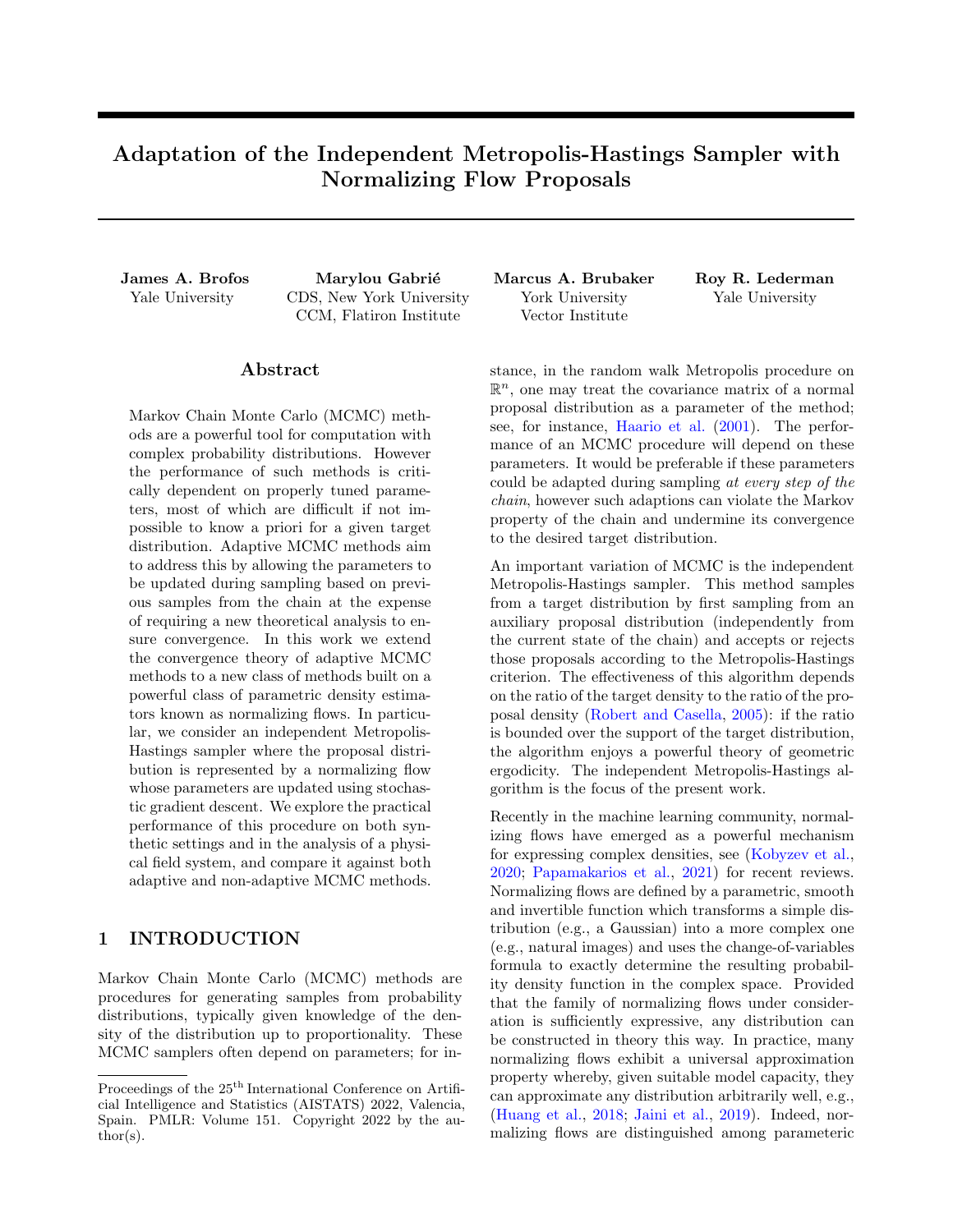<span id="page-7-0"></span>

Figure 2: Result of the Brownian bridge experiment. In assessing ergodicity according to the distribution of Kolmogorov-Smirnov statistics along random one-dimensional sub-spaces, the methods based on the independent Metropolis-Hastings algorithm and preconditioned Langevin dynamcis perform best. Langevin dynamics struggles in this posterior due to the multi-scale phenomena present in this distribution. In terms of the effective sample size per second of computation, the near-independent proposals and high acceptance rate of the independent Metropolis-Hastings sampler cause these algorithms to dominate. We also show the acceptance probability of the adaptive methods; we observe that the independent Metropolis-Hastings procedures enjoy adaptations that cause the acceptance probability to consistently improve over the course of learning.

<span id="page-7-1"></span>

Figure 3: Examination of the performance of MCMC methods on sampling from the multimodal mixture of Gaussians and Neal's funnel distribution. Both adaptive methods enjoy increasing acceptance rates in the multimodal distribution as a function of sampling iteration, but only the adaptive independent Metropolis-Hastings algorithm exhibits ergodicity for this distribution. Indeed, for the adaptive random walk and Langevin sampling methods, which are based on local updates, the multimodal distribution poses distinct challenges. In fact, both methods get stuck in one of the modes. By contrast, the adaptive independent Metropolis-Hastings samplers exhibit the best ergodicity of all methods considered. In Neal's funnel distribution, the adaptive independent Metropolis-Hastings algorithm possesses the best ergodicity.

states are plotted in fig.  $6$  of appendix [O.](#page-36-0) The algorithm proposed in Gabrié et al.  $(2021a)$  is adapted with a learning rate schedule enforcing diminishing adaptations and a mixture transition kernel stochastically choosing from local Langevin updates or proposal sampling from the normalizing flow (appendix [I](#page-28-0) shows that we can expect this mixture kernel to exhibit containment and diminishing adaption). Because the distribution is high-dimensional and multimodal, it is necessary<sup>[1](#page-7-2)</sup> to run multiple parallel walkers initialized around the different modes. In this specific case, the energy and the distributions are even functions of  $\phi$ . In the experiments, we initialize 100 walkers with uneven proportions in each mode (20-80) and test for the ergodicity of the parallel chains. Results are shown in fig. [4.](#page-8-5) Unlike the adaptive independent Metropolis-Hastings samplers, MALA single walkers are stuck in the mode they were initialized in and cannot recover the correct equal weights of the positive and negative mode. We also compare with the Jump Adaptive Multimodal Sampler (JAMS) of [Pompe et al.](#page-9-19) [\(2020\)](#page-9-19), using a MALA sampler for the local steps and

<span id="page-7-2"></span><sup>&</sup>lt;sup>1</sup>This necessity can be lifted by employing an auxiliary fixed set of "training samples" featuring the two modes, in arbitrary proportions. These samples would drive the learning towards relevant regions, so that a random walker

can then inform the adaption about the relative statistical weights of different modes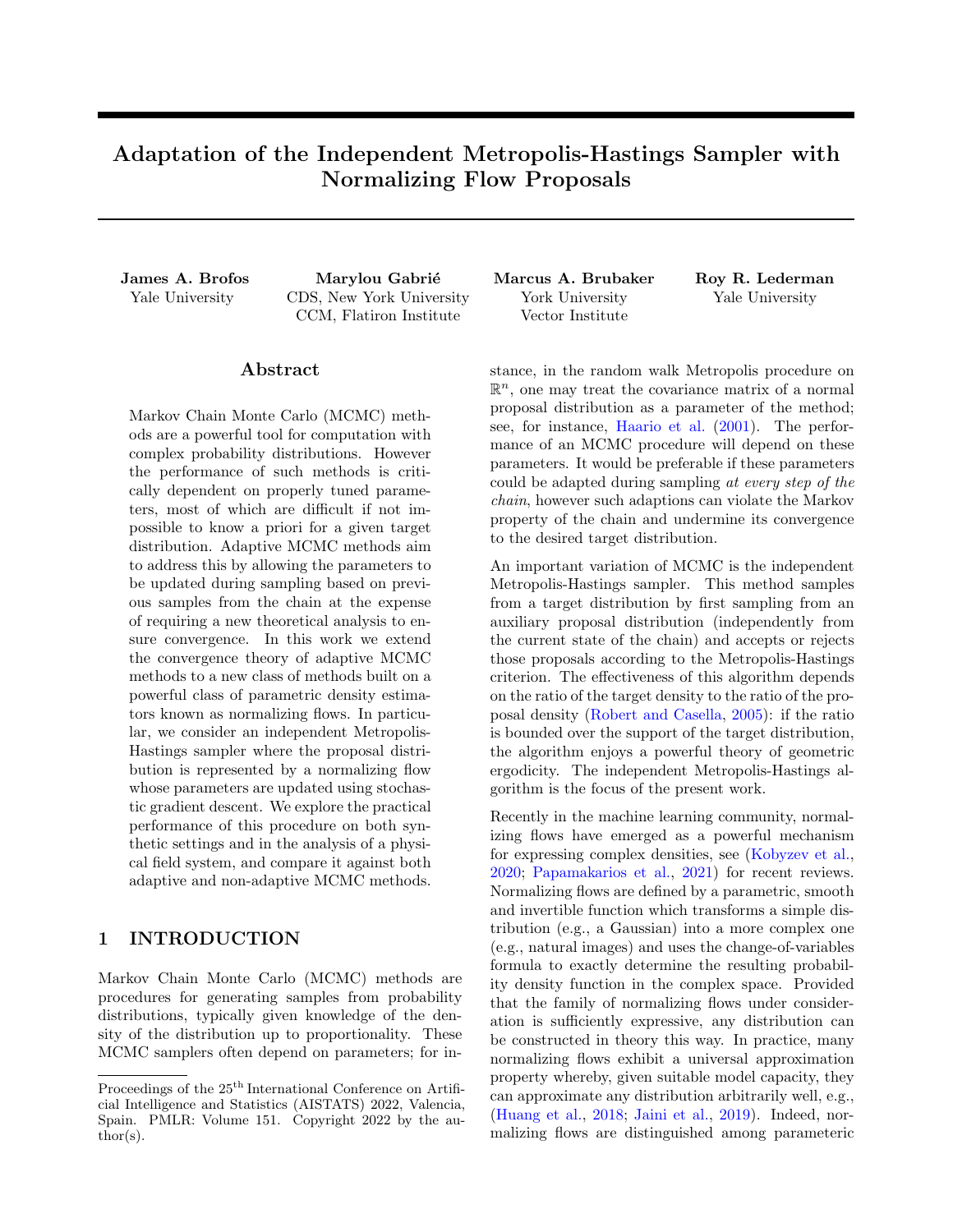<span id="page-8-5"></span>

Figure 4: Results of the  $\phi^4$  field experiment. As Langevin dynamics is unable to mix between the two modes, the better ergodicity of the independent Metropolis Hastings algorithm is reflected in Kolmogorov-Smirnov statistics as expected. The single chain Langevin has poorer ergodicity than its parallel chain equivalent, while for the I.M.H. a single chain approaches the ergodicity of the parallel setting. The Effective Sample Sizes are reported for chains of 1000 steps extracted at burn-in, after  $4 \times 10^4$  iterations (early) and (late) when the NF proposal acceptance probability has reached 50%. Note that periodic jumps in acceptance correspond to iterations where learning rate was decreased.

an adaptive Gaussian mixture for the jumps and report results for the best of 10 runs and a typical failed run where the chains collapsed in one mode. We observe a KS mean statistic of 0.12 for one chain (best of 10 runs), compared to a KS mean statistic of 0.024 for the normalizing flow IMH, with the same number of iterations. The acceptance rate of jumps in JAMS reaches around 40% while the IMH gets to 55%. Additional details can be found in appendix [O.](#page-36-0) Codes to reproduce this experiment can be found at [https:](https://github.com/marylou-gabrie/adapt-flow-ergo) [//github.com/marylou-gabrie/adapt-flow-ergo](https://github.com/marylou-gabrie/adapt-flow-ergo).

## 6 CONCLUSION

We have examined the question of when an adaptive independent Metropolis-Hastings sampler can be equipped with an ergodicity theory. We specifically consider the case wherein the proposal distribution is parameterized as a normalizing flow. We have considered the cases of deterministic adaptations, independent adaptations, and non-independent adaptations. For the non-independent adaptations case, we examine mechanisms by which to enforce the diminishing adaptation and containment conditions that together imply ergodicity.

#### Acknowledgements

M. G. would like to thank G. Rotskoff and E. Vanden-Eijnden for useful discussions about the physical field system experiments. We thank the Yale Center for Research Computing for use of the research computing infrastructure. This material is based upon work supported by the National Science Foundation Graduate Research Fellowship under Grant No. 1752134. Any opinion, findings, and conclusions or recommendations expressed in this material are those of the authors(s) and do not necessarily reflect the views of the National Science Foundation. MAB was supported by an NSERC Discovery Grant and as part of the Vision: Science to Applications program, thanks in part to funding from the Canada First Research Excellence Fund. The work is also supported in part by NIH/NIGMS 1R01GM136780-01 and AFSOR FA9550-21-1-0317.

#### References

- <span id="page-8-1"></span>Albergo, M. S., Kanwar, G., and Shanahan, P. E. (2019). Flow-based generative models for Markov chain Monte Carlo in lattice field theory. Physical Review D, 100(3):034515.
- <span id="page-8-2"></span>Andrieu, C. and Moulines, É. (2006). On the ergodicity properties of some adaptive MCMC algorithms. The Annals of Applied Probability,  $16(3):1462$  – 1505.
- <span id="page-8-0"></span>Bai, Y., Roberts, G., and Rosenthal, J. (2011). On the containment condition for adaptive markov chain monte carlo algorithms. Adv. Appl. Stat., 21.
- <span id="page-8-6"></span>Berglund, N., Gesù, G. D., and Weber, H. (2017). An Eyring–Kramers law for the stochastic Allen–Cahn equation in dimension two. Electronic Journal of Probability, 22(none):1–27.
- <span id="page-8-3"></span>Bottou, L. (1999). On-line Learning and Stochastic Approximations, page 9–42. Publications of the Newton Institute. Cambridge University Press.
- <span id="page-8-4"></span>Cuesta-Albertos, J., Fraiman, R., and Ransford, T. (2006). Random projections and goodness-of-fit tests in infinite-dimensional spaces. Bulletin Brazilian Mathematical Society, 37:477–501.
- <span id="page-8-7"></span>Dinh, L., Sohl-Dickstein, J., and Bengio, S. (2017).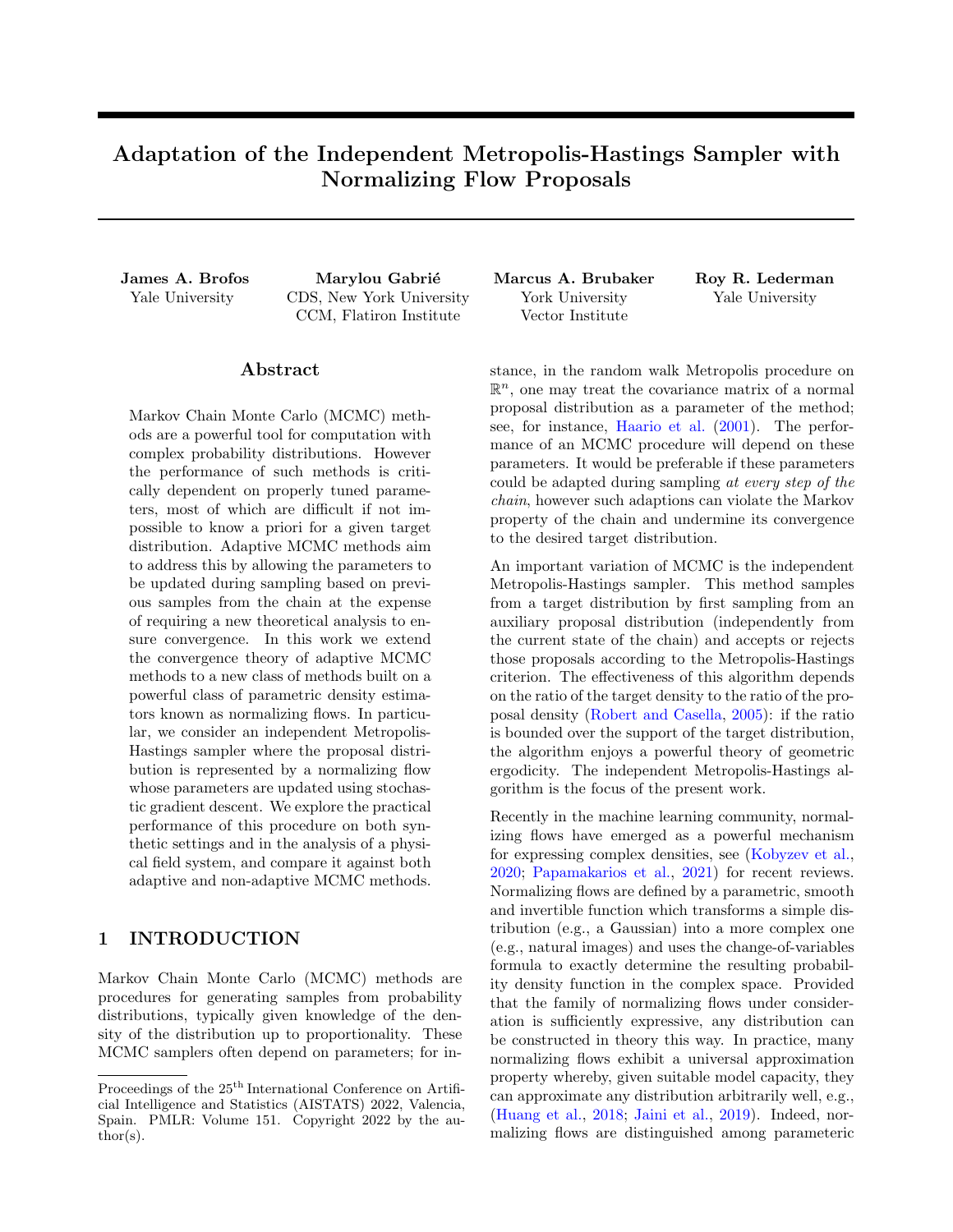Density estimation using real NVP. In 5th International Conference on Learning Representations, ICLR 2017, Toulon, France, April 24-26, 2017, Conference Track Proceedings. OpenReview.net.

- <span id="page-9-24"></span>Falorsi, L., de Haan, P., Davidson, T. R., and Forré, P. (2019). Reparameterizing distributions on lie groups. In Chaudhuri, K. and Sugiyama, M., editors, Proceedings of the Twenty-Second International Conference on Artificial Intelligence and Statistics, volume 89 of Proceedings of Machine Learning Research, pages 3244–3253. PMLR.
- <span id="page-9-10"></span>Gabrié, M., Rotskoff, G. M., and Vanden-Eijnden, E. (2021a). Adaptive monte carlo augmented with normalizing flows.
- <span id="page-9-17"></span>Gabrié, M., Rotskoff, G. M., and Vanden-Eijnden, E. (2021b). Efficient bayesian sampling using normalizing flows to assist markov chain monte carlo methods. In ICML Workshop on Invertible Neural Networks, Normalizing Flows, and Explicit Likelihood Models.
- <span id="page-9-18"></span>Girolami, M. and Calderhead, B. (2011). Riemann manifold langevin and hamiltonian monte carlo methods. Journal of the Royal Statistical Society: Series B (Statistical Methodology), 73(2):123–214.
- <span id="page-9-0"></span>Haario, H., Saksman, E., and Tamminen, J. (2001). An adaptive Metropolis algorithm. Bernoulli,  $7(2):223 - 242.$
- <span id="page-9-11"></span>Hackett, D. C., Hsieh, C.-C., Albergo, M. S., Boyda, D., Chen, J.-W., Chen, K.-F., Cranmer, K., Kanwar, G., and Shanahan, P. E. (2021). Flow-based sampling for multimodal distributions in lattice field theory. arXiv preprint, 2107.00734.
- <span id="page-9-12"></span>Hoffman, M., Sountsov, P., Dillon, J. V., Langmore, I., Tran, D., and Vasudevan, S. (2019). Neutra-lizing bad geometry in hamiltonian monte carlo using neural transport.
- <span id="page-9-13"></span>Holden, L., Hauge, R., and Holden, M. (2009). Adaptive independent Metropolis–Hastings. The Annals of Applied Probability,  $19(1):395 - 413$ .
- <span id="page-9-3"></span>Huang, C.-W., Krueger, D., Lacoste, A., and Courville, A. (2018). Neural autoregressive flows. In Dy, J. and Krause, A., editors, *Proceedings of the* 35th International Conference on Machine Learning, volume 80 of Proceedings of Machine Learning Research, pages 2078–2087. PMLR.
- <span id="page-9-16"></span>Jaini, P., Kobyzev, I., Yu, Y., and Brubaker, M. (2020). Tails of Lipschitz triangular flows. In III, H. D. and Singh, A., editors, Proceedings of the 37th International Conference on Machine Learning, volume 119 of Proceedings of Machine Learning Research, pages 4673–4681. PMLR.
- <span id="page-9-4"></span>Jaini, P., Selby, K. A., and Yu, Y. (2019). Sum-ofsquares polynomial flow.
- <span id="page-9-1"></span>Kobyzev, I., Prince, S., and Brubaker, M. (2020). Normalizing flows: An introduction and review of current methods. IEEE Transactions on Pattern Analysis and Machine Intelligence, page 1–1.
- <span id="page-9-6"></span>Kolmogorov, A. N. (1960). Foundations of the Theory of Probability. Chelsea Pub Co, 2 edition.
- <span id="page-9-21"></span>Lebanon, G. (2017). Probability. Online manuscript.
- <span id="page-9-22"></span>Maire, F., Friel, N., Mira, A., and Raftery, A. E. (2019). Adaptive incremental mixture markov chain monte carlo. Journal of Computational and Graphical Statistics, 28(4):790–805.
- <span id="page-9-15"></span>Mertikopoulos, P., Hallak, N., Kavis, A., and Cevher, V. (2020). On the almost sure convergence of stochastic gradient descent in non-convex problems. In Larochelle, H., Ranzato, M., Hadsell, R., Balcan, M. F., and Lin, H., editors, Advances in Neural Information Processing Systems, volume 33, pages 1117–1128. Curran Associates, Inc.
- <span id="page-9-5"></span>Meyn, S. and Tweedie, R. (1993). Markov Chains and Stochastic Stability. Springer-Verlag, London.
- <span id="page-9-9"></span>Naesseth, C. A., Lindsten, F., and Blei, D. (2020). Markovian score climbing: Variational inference with  $KL(p\text{---}q)$ . Advances in Neural Information Processing Systems, 2020-December(MCMC).
- <span id="page-9-8"></span>Nicoli, K. A., Anders, C. J., Funcke, L., Hartung, T., Jansen, K., Kessel, P., Nakajima, S., and Stornati, P. (2021). Estimation of Thermodynamic Observables in Lattice Field Theories with Deep Generative Models. Physical Review Letters, 126(3):32001.
- <span id="page-9-7"></span>Nicoli, K. A., Nakajima, S., Strodthoff, N., Samek, W., Müller, K. R., and Kessel, P. (2020). Asymptotically unbiased estimation of physical observables with neural samplers. *Physical Review E*, 101(2).
- <span id="page-9-2"></span>Papamakarios, G., Nalisnick, E., Rezende, D. J., Mohamed, S., and Lakshminarayanan, B. (2021). Normalizing flows for probabilistic modeling and inference.
- <span id="page-9-14"></span>Parno, M. D. and Marzouk, Y. M. (2018). Transport map accelerated markov chain monte carlo. SIAM/ASA Journal on Uncertainty Quantification, 6(2):645–682.
- <span id="page-9-20"></span>Pollard, D. (2001). A User's Guide to Measure Theoretic Probability. Cambridge Series in Statistical and Probabilistic Mathematics. Cambridge University Press.
- <span id="page-9-19"></span>Pompe, E., Holmes, C., and Latuszyński, K. (2020). A framework for adaptive mcmc targeting multimodal distributions. Annals of Statistics, 48(5):2930–2952.
- <span id="page-9-23"></span>Rezende, D. J., Papamakarios, G., Racanière, S., Albergo, M. S., Kanwar, G., Shanahan, P. E., and Cranmer, K. (2020). Normalizing flows on tori and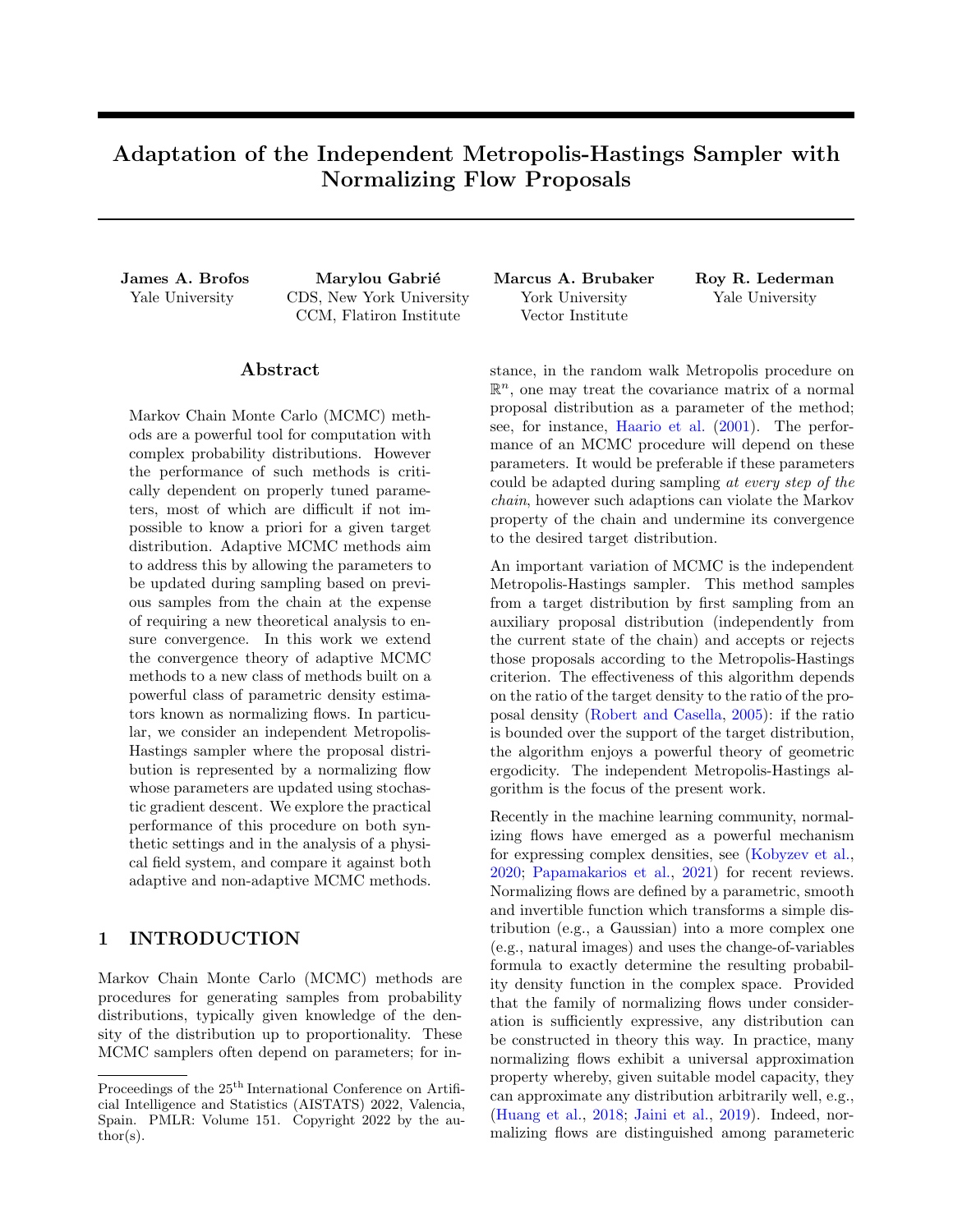spheres. In Proceedings of the 37th International Conference on Machine Learning, ICML 2020, 13- 18 July 2020, Virtual Event, volume 119 of Proceedings of Machine Learning Research, pages 8083– 8092. PMLR.

- <span id="page-10-0"></span>Robert, C. P. and Casella, G. (2005). Monte Carlo Statistical Methods (Springer Texts in Statistics). Springer-Verlag, Berlin, Heidelberg.
- <span id="page-10-3"></span>Roberts, G. and Rosenthal, J. (2004). General state space markov chains and mcmc algorithms. Probability Surveys, 1.
- <span id="page-10-1"></span>Roberts, G. O. and Rosenthal, J. S. (2007). Coupling and ergodicity of adaptive markov chain monte carlo algorithms. Journal of Applied Probability, 44(2):458–475.
- <span id="page-10-4"></span>Royden, H. L. (1968). Real analysis [by] H. L. Royden. Macmillan, New York, 2d ed. edition.
- <span id="page-10-2"></span>Smirnov, N. (1948). Table for Estimating the Goodness of Fit of Empirical Distributions. The Annals of Mathematical Statistics, 19(2):279 – 281.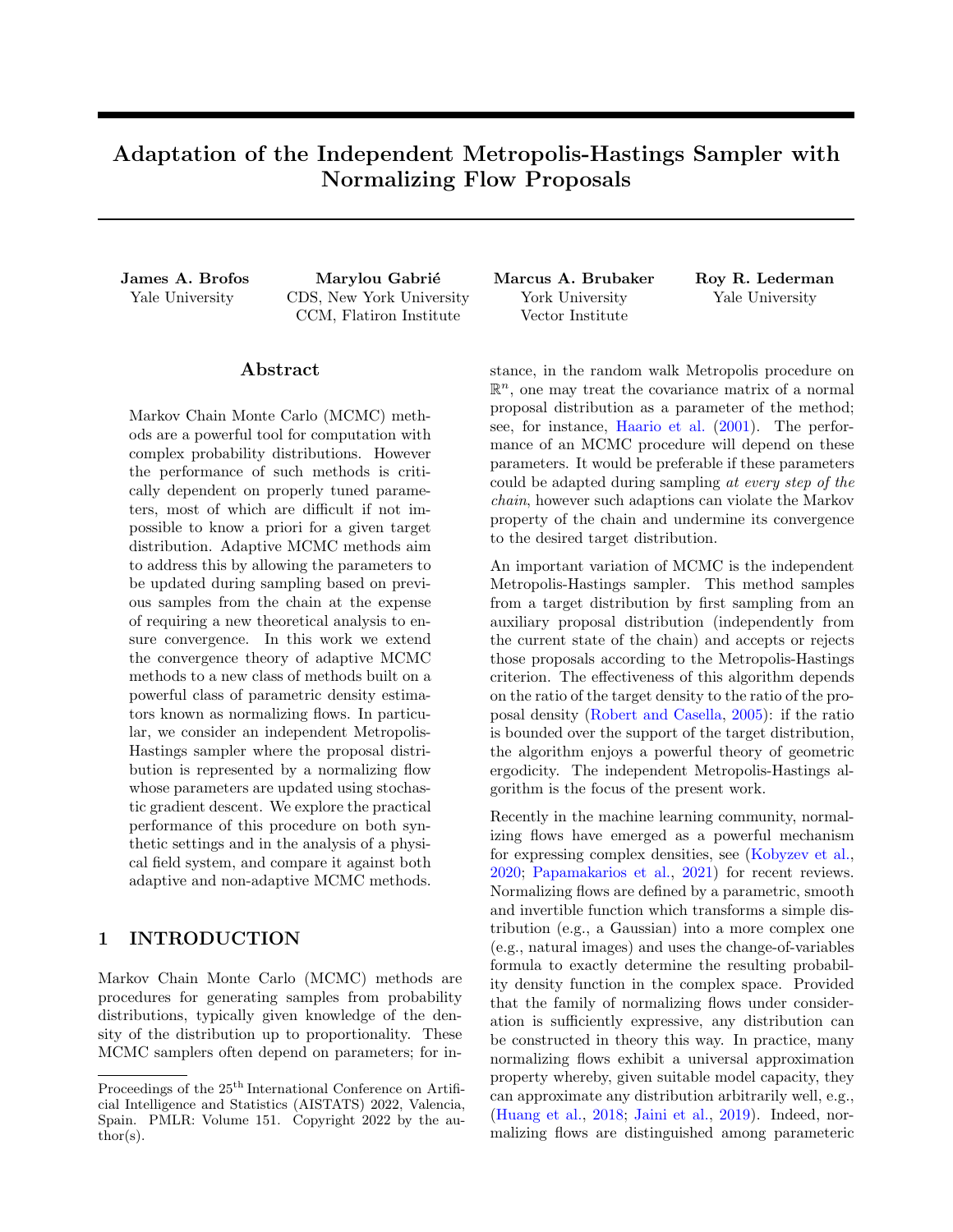# Supplementary Material: Adaptation of the Independent Metropolis-Hastings Sampler with Normalizing Flow Proposals

# <span id="page-11-0"></span>A Review of Total Variation Distance

<span id="page-11-1"></span>Similarity of probability measures can be assessed with respect to several criteria. A ubiquitous notion of distance between probability measures is given by the total variation norm of their difference. Definition A.1. Let  $\nu_1$  and  $\nu_2$  be probability measures on  $(X, B(X))$ . Then the total variation distance between  $\nu_1$  and  $\nu_2$  is defined by,

$$
k\nu_1(\ )\quad \nu_2(\ )k_{\mathsf{TV}} = 2 \sup_{A \geq B(\mathsf{X})} j\nu_1(A) \quad \nu_2(A)j. \tag{8}
$$

The total variation distance is easily verified to be a proper distance in that it satisfies non-negativity, discernability, symmetry, and the triangle inequality. The total variation distance can therefore be understood as the largest possible disagreement between the probabilities assigned to any measurable set by  $\nu_1$  and  $\nu_2$ . The total variation norm has the following equivalent representations which are occasionally useful.

**Proposition A.2.** Within the context of definition [A.1,](#page-11-1) the total variation distance between  $\nu_1$  and  $\nu_2$  is equivalently expressed as,

$$
k\mu k_{\mathsf{TV}} = \sup_{f \ge \mathcal{M}} \left| \int_{X} f(x) \, \nu_1(\mathrm{d}x) \, \int_{X} f(x) \, \nu_2(\mathrm{d}x) \right| \tag{9}
$$

where  $\mathcal{M} \stackrel{\text{def.}}{=} ff : X \text{! } \mathbb{R} \text{ s.t. } jf(x)j \quad 1 \text{ } \mathcal{B} \text{ } x \text{ } 2 \text{ } Xg.$ 

For a proof of this result, and other equivalent characterizations of the total variation distance, we refer the interested reader to [Roberts and Rosenthal](#page-10-3) [\(2004\)](#page-10-3); [Pollard](#page-9-20) [\(2001\)](#page-9-20).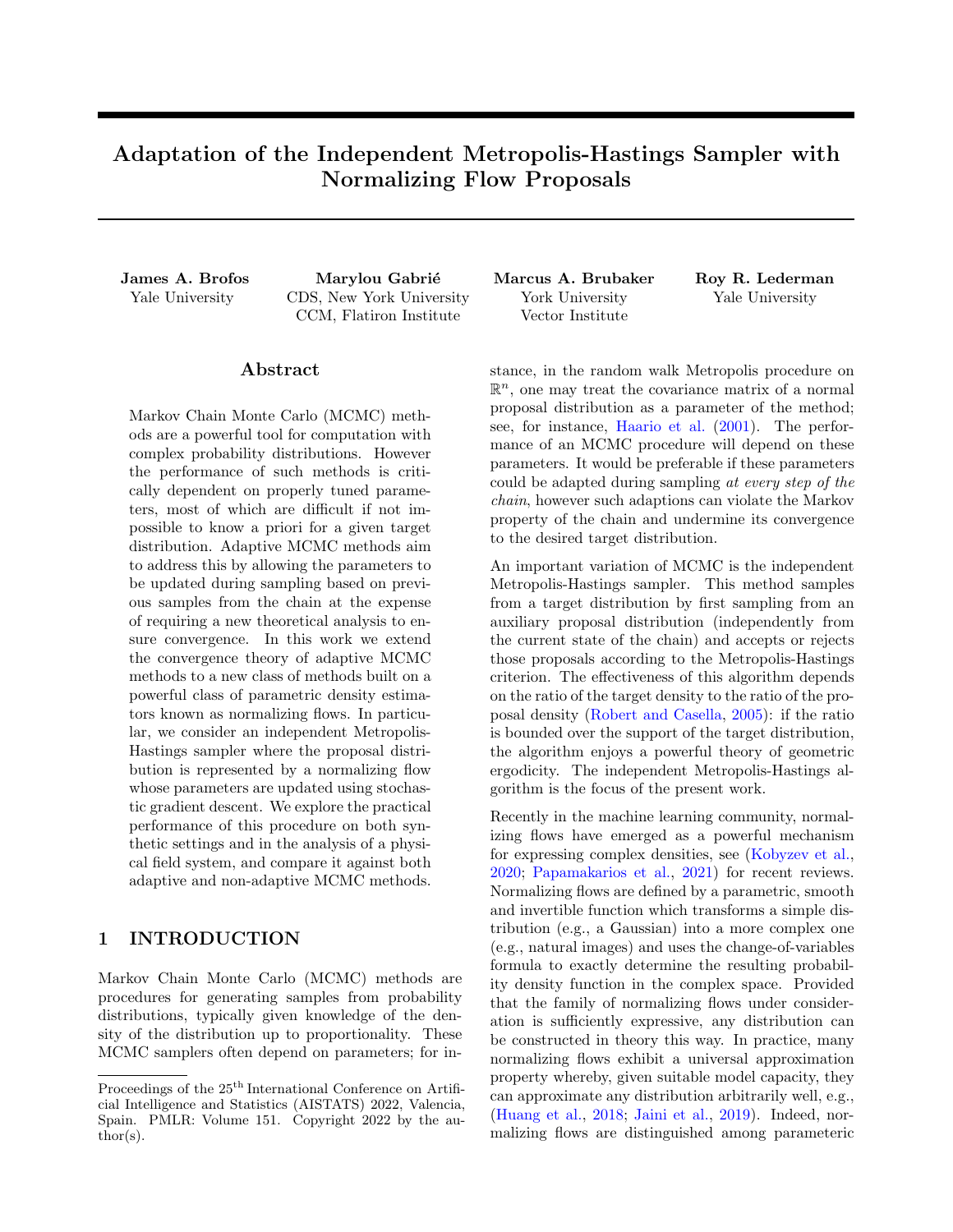### <span id="page-12-0"></span>B Proofs Concerning Deterministic Adaptations

<span id="page-12-4"></span>**Proposition B.1** [\(Roberts and Rosenthal](#page-10-1) [\(2007\)](#page-10-1)). Suppose that  $(\theta_0, \theta_1, \ldots)$  is a deterministic Y-valued sequence. Let  $(K_{\theta_n})_{n\geq N}$  be an associated sequence of Markov transition kernels. If  $\Pi$  is stationary for each  $K_{\theta_n}$ , then  $\Pi$  is also the stationary distribution of the Markov chain whose transitions satisfy  $X_{n+1}$   $K_{\theta_n}(X_n)$ .

*Proof.* Let  $A \supseteq B(X)$  and suppose  $X_n$   $\Pi$ . We will show  $X_{n+1}$   $\Pi$ .

$$
\Pr\left[X_{n+1} \ 2 \ A\right] = \int_{X} \Pr\left[X_{n+1} \ 2 \ A / X_n = x\right] \ \Pr\left[X_n \ 2 \ \mathrm{d}x\right] \tag{10}
$$

$$
= \int_{X} \int_{Y} \Pr\left[X_{n+1} \ 2 \ A_j X_n = x, \Theta_n = \theta\right] \ \delta_{\theta_n}(\mathrm{d}\theta) \ \Pr\left[X_n \ 2 \ \mathrm{d}x\right] \tag{11}
$$

$$
= \int_{X} K_{\theta_n}(x, A) \Pr[X_n \ 2 \, \mathrm{d}x] \tag{12}
$$

$$
=\mathop{\mathbb{E}}\limits_{x} [K_{\theta_n}(x,A)] \tag{13}
$$

$$
= \Pi(A). \tag{14}
$$

<span id="page-12-1"></span> $\Box$ 

**Lemma B.2.** For each  $n \geq N$ ,

$$
K_{\theta_n}(x, \mathrm{d}x^{\theta}) = \frac{\pi (x^{\theta})}{M_n} \mu(\mathrm{d}x^{\theta}).
$$
\n(15)

Proof. From eq. [\(2\)](#page-2-2),

$$
K_{\theta_{\rho}}(x, dx^{\theta}) \quad \min\left\{1, \frac{\pi(x^{\theta})\tilde{\pi}_{\theta_{\rho}}(x)}{\pi(x)\tilde{\pi}_{\theta_{\rho}}(x^{\theta})}\right\} \tilde{\pi}_{\theta_{\rho}}(x^{\theta}) \mu(dx^{\theta}) \tag{16}
$$

$$
= \min\left\{\tilde{\pi}_{\theta_n}(x^{\theta}), \frac{\pi(x^{\theta})\tilde{\pi}_{\theta_n}(x)}{\pi(x)}\right\} \mu(\mathrm{d}x^{\theta}) \tag{17}
$$

$$
\min\left\{\tilde{\pi}_{\theta_n}(x^{\theta}), \frac{\pi(x^{\theta})}{M_n}\right\} \mu(\mathrm{d}x^{\theta})\tag{18}
$$

$$
=\frac{\pi(x^{\theta})}{M_n} \mu(\mathrm{d}x^{\theta})
$$
\n(19)

 $\Box$ 

<span id="page-12-3"></span> $\Box$ 

<span id="page-12-2"></span>Corollary B.3. For any set  $A \supseteq B(X)$ 

$$
K_{\theta_n}(x, A) \quad \frac{1}{M_n} \Pi(A). \tag{20}
$$

Proof. Integrate both sides of eq. [\(15\)](#page-12-1) over the set A.

*Proof of Theorem [4.1.](#page-4-2)* From corollary [B.3](#page-12-2) it follows that we may express the transition kernel at step  $n \geq \mathbb{N}$  as

$$
K_{\theta_n}(x, A) = \frac{1}{M_n} \Pi(A) + \left(1 - \frac{1}{M_n}\right) \underbrace{\frac{K_{\theta_n}(x, A) - \frac{1}{M_n} \Pi(A)}{1 - \frac{1}{M_n}}}_{K_n(x, A)}
$$
(21)

$$
=\frac{1}{M_n}\Pi(A) + \left(1 - \frac{1}{M_n}\right)\tilde{K}_{\theta_n}(x, A),\tag{22}
$$

where  $\tilde{K}_{\theta_n}(x, A)$  is another probability measure. With eq. [\(22\)](#page-12-3),  $K_{\theta_n}$  may be given the following interpretation: With probability  $1/M_n$  generate the next state by the distribution  $\Pi$  and with probability  $1 \quad 1/M_n$  generate the next state from the distribution  $\tilde{K}_{\theta_p}$ . Given an initial state  $X_0 = x_0$ , consider the Markov chain whose transitions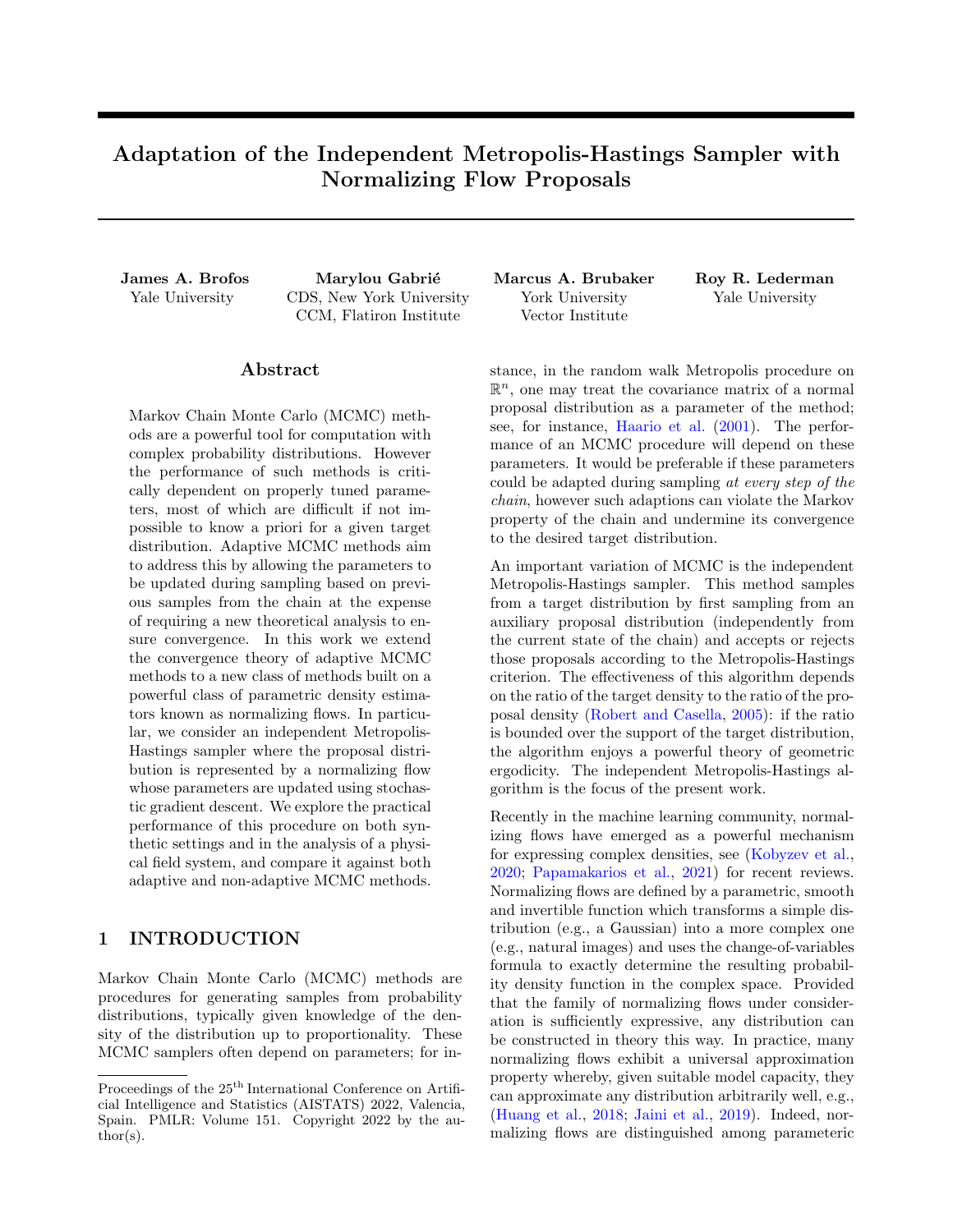are generated according to  $X_{n+1}$   $K_{\theta_n}(X_n)$ , with marginal laws  $X_n$   $K^n(x_0, )$ . From the representation in eq. [\(22\)](#page-12-3) and proposition [B.1,](#page-12-4) it follows that the total variation distance is zero as soon as we generate the next state from Π. Let T be the random variable representing the first step at which  $X_n$  is generated from Π. Then  $K^{n}(x_{0},) = \Pr[T \mid n] \Pi( ) + \Pr[T > n] \tilde{K}^{n}(x_{0},),$  where  $\tilde{K}^{n}$  is the mixture component of  $K^{n}$  that is possibly not Π. Thus,

$$
kK^{n}(x_{0}, \cdot) \quad \Pi(\cdot)k_{\mathsf{TV}} = k\Pr\left[T - n\right]\Pi(\cdot) + \Pr\left[T > n\right]\tilde{K}^{n}(x_{0}, \cdot) \quad \Pi(\cdot)k_{\mathsf{TV}} \tag{23}
$$

$$
= k \Pr[T > n] \tilde{K}^n(x_0, ) \quad \Pr[T > n] \Pi( ) k_{\text{TV}} \tag{24}
$$

$$
= \Pr\left[T > n\right] \quad k\tilde{K}^n(x_0, \cdot) \quad \Pi(\cdot)k_{\mathsf{TV}} \tag{25}
$$

$$
2\prod_{i=0}^{n-1} \left(1 - \frac{1}{M_i}\right),\tag{26}
$$

since  $T > n$  only if we generate the next state from  $\tilde{K}_{\theta_i}$  for  $i = 1, ..., n-1$ , each of which occurs with probability  $1 \quad 1/M_i.$  $\Box$ 

<span id="page-13-0"></span>**Proposition B.4.** Suppose that  $(\theta_0, \theta_1, \ldots)$  is a deterministic Y-valued sequence. Let  $(K_{\theta_n})_{n \geq N}$  be an associated sequence of Markov transition kernels. If  $\Pi$  is stationary for each  $K_{\theta_n}$ , then

$$
kK^{n+1}(x_0, ) \quad \Pi(\ )k_{\mathsf{TV}} \quad kK^n(x_0, ) \quad \Pi(\ )k_{\mathsf{TV}}, \tag{27}
$$

where  $K^n$  is defined in eq. [\(3\)](#page-3-5).

Proof.

$$
kK^{n+1}(x_0, ) \quad \Pi(\ )k_{\mathsf{TV}} = \sup_{f \ge \mathcal{M}} \left| \int_X f(y) K^{n+1}(x_0, \mathrm{d}y) \right| \int_X f(y) \Pi(\mathrm{d}y) \right| \tag{28}
$$

$$
= \sup_{f \ge \mathcal{M}} \left| \int_{X} f(y) K^{n+1}(x_0, \mathrm{d}y) - \int_{X} f(y) \int_{X} K_{\theta_n}(w, \mathrm{d}y) \Pi(\mathrm{d}w) \right| \tag{29}
$$

$$
= \sup_{f \geq 1/\sqrt{2}} \left| \int_{X} f(y) \int_{X} K^{n}(x_{0}, \mathrm{d}w) K_{\theta_{n}}(w, \mathrm{d}y) - \int_{X} f(y) \int_{X} K_{\theta_{n}}(w, \mathrm{d}y) \Pi(\mathrm{d}w) \right| \tag{30}
$$

$$
= \sup_{f \ge \mathcal{M}} \left| \int_{X} \left( \int_{X} f(y) K_{\theta_{n}}(w, dy) \right) K^{n}(x_{0}, dw) - \int_{X} \left( \int_{X} f(y) K_{\theta_{n}}(w, dy) \right) \Pi(dw) \right| \tag{31}
$$

$$
\sup_{f \ge \mathcal{M}} \left| \int_{X} f(w) K^{n}(x_{0}, \mathrm{d}w) - \int_{X} f(w) \Pi(\mathrm{d}w) \right| \tag{32}
$$

$$
= kK^{n}(x_{0},) \quad \Pi(\ )k_{\mathsf{TV}}.\tag{33}
$$

 $\Box$ 

<span id="page-13-1"></span>Definition B.5. Let Π be a probability measure with density π. Suppose that every  $\theta$  2 Y parameterizes a probability measure  $\tilde{\Pi}_{\theta}$  on  $B(X)$  with density  $\tilde{\pi}_{\theta}$ . Define the ergodic set of  $\Pi$  given Y as

 $Q = \mathit{f\theta} \; 2 \; Y$ : there exists  $M_{\theta} < 1$  such that  $\pi(x)$   $M_{\theta} \tilde{\pi}_{\theta}(x)$   $\theta$  x  $2 \text{Supp}(\pi)g$ . (34)

<span id="page-13-2"></span>The combination of proposition [B.4](#page-13-0) and definition [B.5](#page-13-1) allows one to give a slight generalization of theorem [4.1.](#page-4-2) Corollary B.6. Let  $\Pi$  be a probability measure with density  $\pi$ . Suppose that every  $\theta$  2 Y parameterizes a probability measure  $\tilde{\Pi}_{\theta}$  on  $B(X)$  with density  $\tilde{\pi}_{\theta}$ . Suppose that  $(\theta_0, \theta_1, \ldots)$  is a deterministic Y-valued sequence. Let  $(K_{\theta_n})_{n\geq N}$  be an associated sequence of Markov transition kernels of the independent Metropolis-Hastings sampler of  $\Pi$  given  $\tilde{\Pi}_{\theta_n}$ . Let  $K^n(x_0, A)$  denote the n-step transition probability from  $x_0$  to  $A \supseteq B(X)$ . Then

$$
kK^{n}(x_{0},) \quad \Pi(\ )k_{\mathsf{TV}} \quad 2\prod_{i=0}^{n-1}(1-L_{i}), \qquad (35)
$$

where

$$
L_i = \begin{cases} \frac{1}{M_i} & \text{if } \theta_i \ 2 \ Q \\ 0 & \text{otherwise.} \end{cases}
$$
 (36)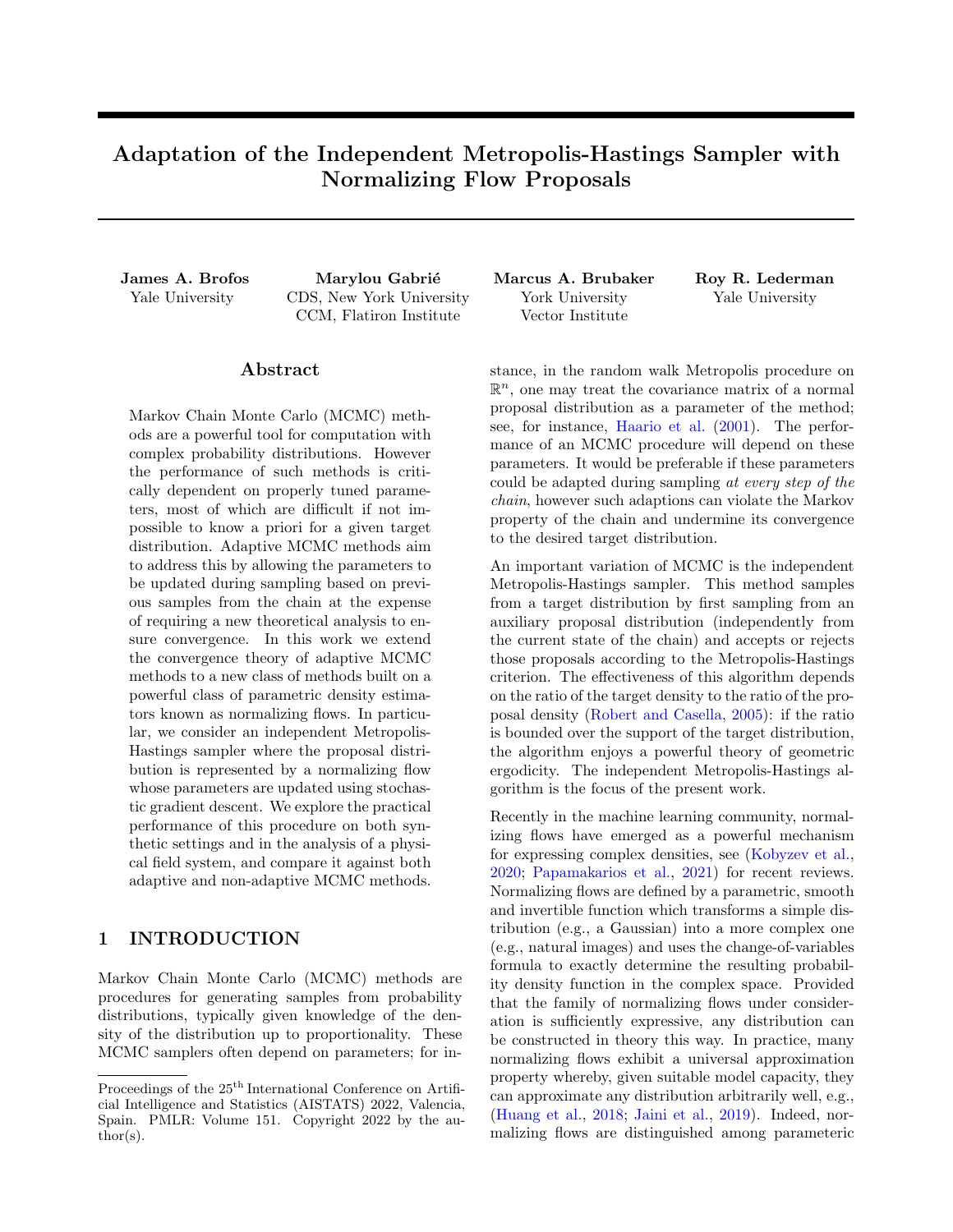*Proof.* The proof proceeds by induction. If  $\theta_0 \supseteq Q$  then by argument in the proof of theorem [4.1](#page-4-2) we have

$$
kK^{1}(x_{0}, \cdot) \quad \Pi(\cdot)k_{\mathsf{TV}} = kK_{\theta_{0}}(x_{0}, \cdot) \quad \Pi(\cdot)k_{\mathsf{TV}} \tag{37}
$$

$$
2\left(1-\frac{1}{M_0}\right). \tag{38}
$$

If  $\theta_0 \not\in Q$  then we obtain the vacuously true inequality  $kK^1(x_0, )$   $\Pi(\ )k_{\mathsf{TV}}$  1. Now assume that  $kK^n(x_0, )$  $\Pi(\)$ k<sub>TV</sub>  $\prod_{i=0}^{n-1} (1 - L_i)$ . If  $\theta_n \otimes \mathcal{Q}$  then by proposition [B.4](#page-13-0) we have

$$
kK^{n+1}(x_0, ) \quad \Pi(\ )k_{\mathsf{TV}} \quad kK^n(x_0, ) \quad \Pi(\ )k_{\mathsf{TV}} \tag{39}
$$

$$
2\prod_{i=0}^{n-1}(1-L_i)
$$
\n(40)

$$
=2\prod_{i=0}^{n-1}(1-L_i) 1
$$
\n(41)

$$
=2\prod_{i=0}^{n}(1-L_i),
$$
\n(42)

since  $L_n = 0$ . On the other hand, if  $\theta_n \geq 0$  then, using the same argument as in the proof of theorem [4.1,](#page-4-2) the probability that none of  $(X_0, \ldots, X_n)$  were drawn from  $\Pi$  is at most

$$
\prod_{i=0}^{n-1} (1 L_i). \tag{43}
$$

Correspondingly, the probability that  $X_{n+1}$  is also not drawn from  $\Pi$  is  $1 \quad 1/M_n$  so that the probability that none of  $(X_0, \ldots, X_n, X_{n+1})$  is drawn from  $\Pi$  is at most

$$
\left(1 - \frac{1}{M_n}\right) \prod_{i=0}^{n-1} (1 - L_i) = \prod_{i=0}^{n} (1 - L_i).
$$
\n(44)

From this the conclusion follows.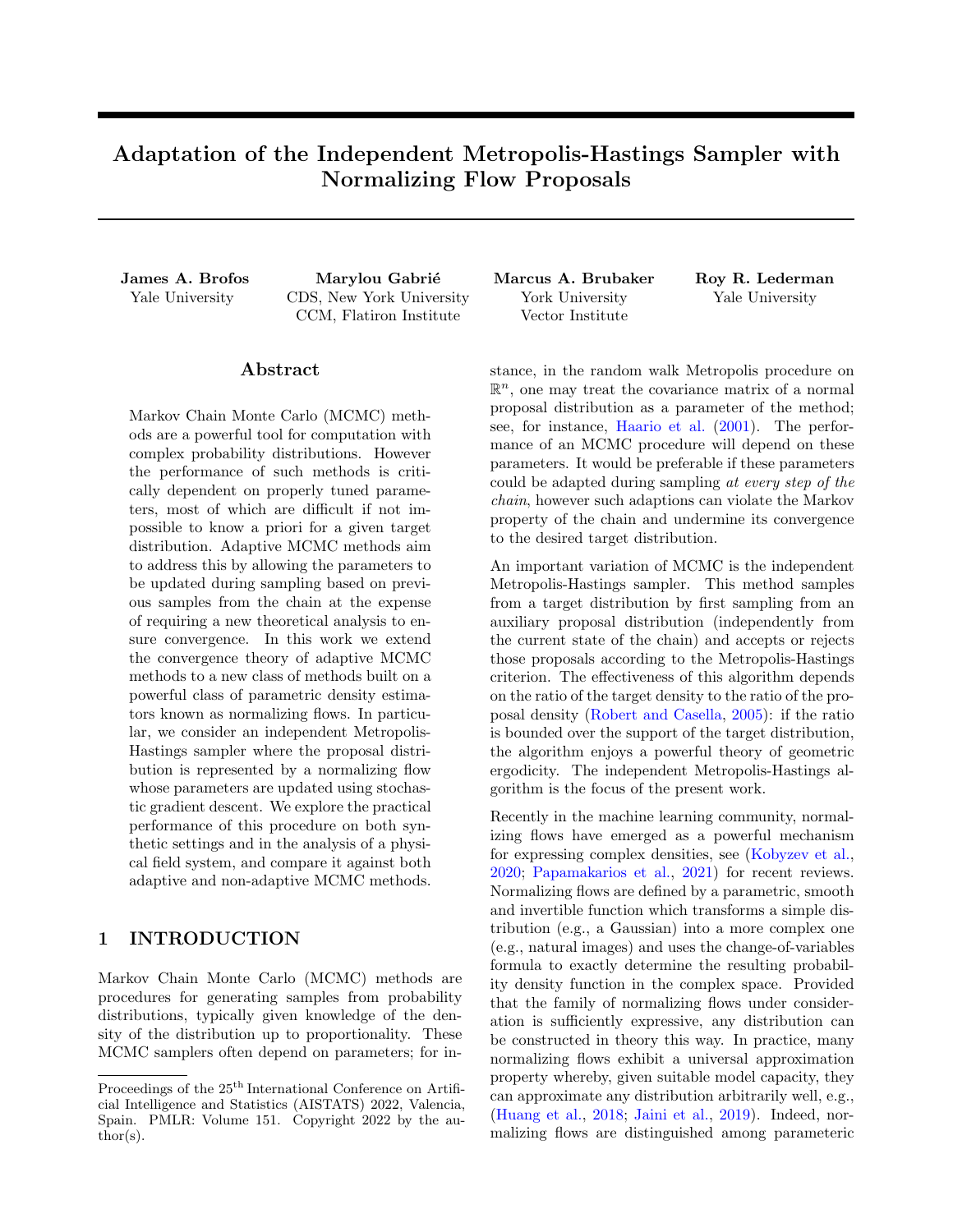#### <span id="page-15-0"></span>C Proofs Concerning Independent Adaptations

<span id="page-15-2"></span>**Theorem C.1.** Let  $\Pi$  be a probability measure with density  $\pi$ . Suppose that every  $\theta \geq Y$  parameterizes a probability measure  $\tilde{\Pi}_{\theta}$  on  $B(X)$  with density  $\tilde{\pi}_{\theta}$ . Suppose that  $(\Theta_0, \Theta_1, \ldots)$  is a stochastic Y-valued sequence. Let  $(K_n)_{n\geq N}$  be an associated sequence of Markov transition kernels of the independent Metropolis-Hastings sampler of  $\Pi$  given  $\tilde{\Pi}$  <sub>n</sub>. Suppose that  $X_n$  and  $\Theta_n$  are independent given the history of the chain to step n 1. Let  $G<sup>n</sup>(x<sub>0</sub>, A)$  be the associated marginal transition law. Then

$$
kG^{n}(x_{0},) \prod(\ )k_{\mathsf{TV}} \quad 2 \underset{(-0,\ldots,-n-1)}{\mathbb{E}} \left[ \prod_{i=0}^{n-1} (1-L_{i}) \right] \tag{45}
$$

where  $L_i = 1/M_i$  if  $M_i < 1$  and otherwise  $L_i = 0$ .

A proof is given in appendix [C.](#page-15-0) This result was previously demonstrated in [Holden et al.](#page-9-13) [\(2009\)](#page-9-13), though we have offered a different proof procedure.

Example 4. Let  $\Pi$  be a probability measure with density  $\pi$ . Let  $Y = \mathbb{R}^m$  and suppose that every  $\theta \geq Y$  smoothly parameterizes a probability measure  $\Pi$  on  $B(X)$  with density  $\tilde{\pi}_{\theta}$  for which  $\text{Supp}(\pi) = \text{Supp}(\tilde{\pi}_{\theta})$ . Consider the sequence of updates,

$$
\theta_n = \theta_{n-1} \quad \epsilon \cap \theta \left( \frac{1}{s} \sum_{i=1}^s \log \frac{\tilde{\pi}_{\theta_{n-1}}(Y_s(\theta_{n-1}))}{\pi(Y_s(\theta_{n-1}))} \right) \tag{46}
$$

where  $Y_1, \ldots, Y_s$  i.i.d.  $\tilde{\Pi}_{\theta_{n-1}}$ . This corresponds to the stochastic gradient approximation of example [1.](#page-4-4) Consider the family of Markov chain transition operators of the independent Metropolis-Hastings sampler of Π given  $\tilde{\Pi}_{\theta_n}$  with transition kernels  $K_{\theta_n}$ . Then  $\Pi$  is the stationary distribution of the Markov chain whose transitions satisfy  $X_{n+1}$   $K_{\theta_n}(X_n)$ . To see this, let  $\tilde{X}$  be a sample from  $\tilde{\Pi}_{\theta_{n-1}}$  independent of  $(Y_1,\ldots,Y_s)$  and let U Uniform $(0, 1)$  be independent of both. Then  $X_n = g(x_{n-1}, \theta_{n-1}, \tilde{X}, U)$  where g is given by,

$$
g(x, \theta, \tilde{x}, u) = \begin{cases} \tilde{x} & \text{if } u < \min\left\{1, \frac{\pi(x)\pi(x)}{\pi(x)\pi(x)}\right\} \\ x & \text{otherwise} \end{cases}
$$
(47)

and  $\Theta_n = f(\theta_{n-1}, Y_1, \ldots, Y_s)$  where f is given by,

$$
f(\theta, y_1(\theta), \dots, y_s(\theta)) = \theta \quad \epsilon \cap \theta \left( \frac{1}{s} \sum_{i=1}^s \log \frac{\tilde{\pi}_{\theta}(y_s(\theta))}{\pi(y_s(\theta))} \right). \tag{48}
$$

By lemma [C.2,](#page-15-1)  $\Theta_n$  and  $X_n$  are independent given the history of the chain to step n 1 and therefore, by proposition [J.1,](#page-30-1)  $\Pi$  is the stationary distribution.  $k$ 

<span id="page-15-1"></span>**Lemma C.2.** Suppose that  $(X_1^{(a)},...,X_r^{(a)})$  and  $(X_1^{(b)},...,X_s^{(b)})$  are two sets of random variables which are independent given the history of the chain to step n 1. Suppose that  $\Theta_n = f(x_{n-1}, \theta_{n-1}, X_1^{(a)}, \ldots, X_r^{(a)})$  and  $X_n = g(x_{n-1}, \theta_{n-1}, X_1^{(b)}, \ldots, X_s^{(b)})$  for two functions f and g. Then  $X_n$  and  $\Theta_n$  are independent given the history of the chain to step  $n \quad 1$ .

*Proof.* The  $\sigma$ -algebra generated by  $\Theta_n$  is a subset of the  $\sigma$ -algebra generated by  $(X_1^{(a)},...,X_r^{(a)})$ . Likewise, the σ-algebra generated by  $X_n$  is a subset of the σ-algebra generated by  $(X_1^{(b)},...,X_s^{(b)})$ . Since  $(X_1^{(a)},...,X_r^{(a)})$  and  $(X_1^{(b)},...,X_s^{(b)})$  are assumed independent given the history of the chain to step  $n-1$ , the conclusion follows.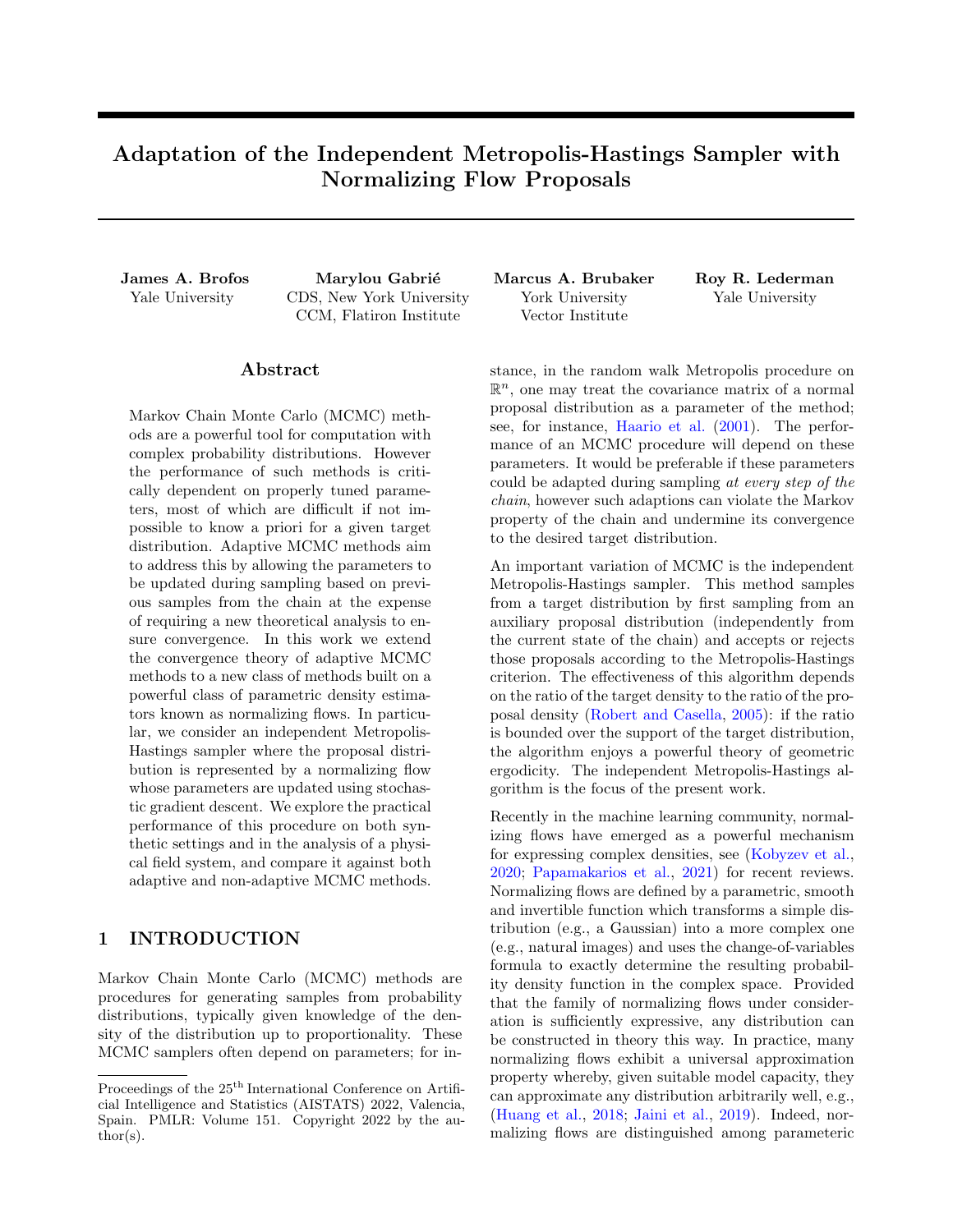Proof of Theorem [C.1.](#page-15-2)

$$
kG^{n}(x_{0},) \quad \Pi(\ )k_{\mathsf{TV}} = k \underset{(-0, \ldots, -n-1)}{\mathbb{E}} K^{n}_{(-0, \ldots, -n-1)}(x_{0},) \quad \Pi(\ )k_{\mathsf{TV}}
$$
(49)

$$
=2\sup_{A\supseteq B(X)}\left|\mathbb{E}\left[\mathbb{E}_{0,\dots,-n-1}\right]K_{(-0,\dots,-n-1)}^n(x_0,A)-\Pi(A)\right|\tag{50}
$$

$$
\mathbb{E}\!\!\sum_{(0,\dots,(n-1))}\!\!\!\sum_{A\geq B(X)}\left|K_{(0,\dots,(n-1))}^n(x_0,A)-\Pi(A)\right|\tag{51}
$$

$$
= \mathop{\mathbb{E}}_{(\,0,\dots,\,n-1)} k K_{(\,0,\dots,\,n-1)}^n(x_0,\,)\quad \Pi(\,)\mathcal{K}_{\mathsf{TV}}\tag{52}
$$

$$
2\underset{(-0,\dots,-n-1)}{\mathbb{E}}\left[\prod_{i=0}^{n-1}(1-L_i)\right],\tag{53}
$$

where the first inequality can be deduced as follows: By Jensen's inequality,

$$
\left| \mathbb{E}_{(\mathbf{0},...,\mathbf{n}-1)} K_{(\mathbf{0},...,\mathbf{n}-1)}^{n}(x_{0},A) - \Pi(A) \right| \quad \mathbb{E}_{(\mathbf{0},...,\mathbf{n}-1)} \left| K_{(\mathbf{0},...,\mathbf{n}-1)}^{n}(x_{0},A) - \Pi(A) \right|.
$$
 (54)

Moreover,

$$
\left| K_{(\text{0},\dots,\text{n-1})}^{n}(x_{0},A) \quad \Pi(A) \right| \quad \sup_{A\supseteq B(X)} \left| K_{(\text{0},\dots,\text{n-1})}^{n}(x_{0},A) \quad \Pi(A) \right| \tag{55}
$$

$$
=)\sum_{(0,\ldots,n-1)}\left|K^{n}_{(0,\ldots,n-1)}(x_{0},A)-\Pi(A)\right| \qquad \underset{(0,\ldots,n-1)}{\mathbb{E}}\sup_{A\supseteq B(X)}\left|K^{n}_{(0,\ldots,n-1)}(x_{0},A)-\Pi(A)\right| \tag{56}
$$

$$
=)\sup_{A\geq B(X)}\mathbb{E}\left[\mathbb{E}\left[\left|K_{(0,\dots,-n-1)}^n\right|X_{(0,\dots,-n-1)}^n(x_0,A)-\Pi(A)\right|\right]\mathbb{E}\left[\sup_{(0,\dots,-n-1)}\left|K_{(0,\dots,-n-1)}^n(x_0,A)-\Pi(A)\right|\right]^{(57)}
$$

The second inequality follows from corollary [B.6](#page-13-2) as follows:

$$
kK_{(\text{0},\dots,\text{0})}^n(x_0,\text{)}\quad \Pi(\text{0},\text{0})\quad 2\prod_{i=0}^{n-1}(1\quad L_i)\tag{58}
$$

$$
=)\quad \underset{(-0,\ldots,-n-1)}{\mathbb{E}} \mathcal{K}^{n}_{(-0,\ldots,-n-1)}(x_0,\,)-\Pi(\,)\mathcal{K}_{\mathsf{TV}}\quad 2\underset{(-0,\ldots,-n-1)}{\mathbb{E}}\left[\prod_{i=0}^{n-1}(1-L_i)\right].\tag{59}
$$

 $\Box$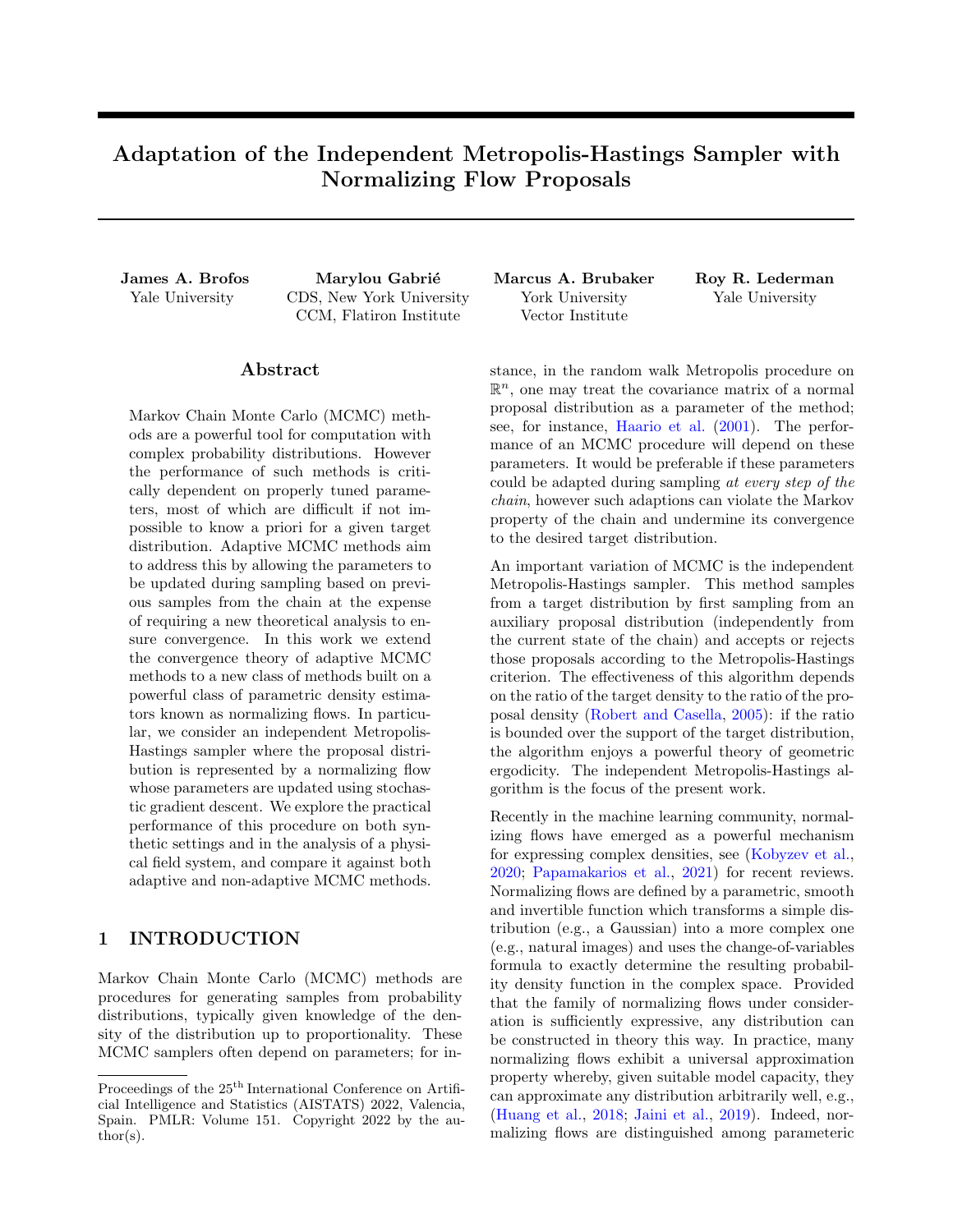# <span id="page-17-0"></span>D Proofs Concerning Continuity of Independent Metropolis-Hastings Transition Kernels

<span id="page-17-1"></span>**Theorem D.1.** Let f be a continuous function from the metric space  $(X, d_X)$  to the metric space  $(Y, d_Y)$ . If  $(X_0, X_1, \ldots)$  is a sequence of X-valued random variables converging in probability to the random variable X then  $(f(X_0), f(X_1), ...)$  is a sequence of Y-valued converging in probability to  $f(X)$ .

Proof of Lemma [4.2.](#page-5-1) Given that  $\theta \neq K_{\theta}$  is continuous, if  $(\Theta_0, \Theta_1, \ldots)$  converges in probability to  $\Theta$ , we have immediately from theorem [D.1](#page-17-1) that  $(K_0, K_1, \ldots)$  converges in probability to K. This means that for all  $\epsilon > 0$  and  $\delta > 0$ , there exists  $N(\epsilon, \delta) \supseteq \mathbb{N}$  such that  $\Pr[d(K_{n}, K_{n}) < \epsilon]$  and  $\delta$  for every  $n \in N$ . For fixed  $\epsilon > 0$ and  $\delta > 0$ , set  $n \in N(\epsilon/2, \delta)$  so that  $\Pr[d(K_{n}, K)] < \epsilon/2] - 1 - \delta$ . Thus,

$$
\Pr\left[d(K_{n}, K_{n+1}) < \epsilon\right] \quad \Pr\left[d(K_{n}, K_{n+1}, K_{n}) < \epsilon\right] \tag{60}
$$

$$
\Pr\left[d(K_{n}, K_{-}) < \epsilon/2 \text{ and } d(K_{n+1}, K_{-}) < \epsilon/2\right] \tag{61}
$$

$$
\Pr\left[d(K_{n}, K_{-}) < \epsilon/2\right] + \Pr\left[d(K_{n+1}, K_{-}) < \epsilon/2\right] - 1\tag{62}
$$

$$
1 \quad \delta + 1 \quad \delta \quad 1 \tag{63}
$$

$$
=1 \quad 2\delta. \tag{64}
$$

This establishes diminishing adaptation in the sense of definition [2.9.](#page-3-2)

Proof of Proposition [2.4.](#page-1-1) To prove symmetry we write,

$$
d(K, K^{\theta}) = \sup_{x \ge X} kK(x, ) \quad K^{\theta}(x, )k_{\text{TV}}
$$
\n(65)

$$
=\sup_{x\geq X}kK^0(x,\ )\quad K(x,\ )k_{\mathsf{TV}}\tag{66}
$$

$$
=d(K^0,K). \tag{67}
$$

Identifiability follows from the definition of equality of Markov chain kernels given in definition [2.3.](#page-1-2) The triangle inequality is then proven as follows. Let  $K^{\emptyset}$  be another transition kernel on  $X - B(X)$ .

$$
d(K, K^{\theta}) = \sup_{x \ge X} kK(x, ) \quad K^{\theta}(x, )k_{\text{TV}}
$$
\n(68)

$$
\sup_{x \ge X} (kK(x, \cdot) - K^{\mathcal{W}}(x, \cdot)k_{\mathsf{TV}} + kK^{\mathcal{W}}(x, \cdot) - K^{\mathcal{Y}}(x, \cdot)k_{\mathsf{TV}}) \tag{69}
$$

$$
\sup_{x \ge X} kK(x, \cdot) \quad K^{\mathcal{W}}(x, \cdot) \mathcal{K}_{\mathsf{TV}} + \sup_{x \ge X} kK^{\mathcal{W}}(x, \cdot) \quad K^{\mathcal{V}}(x, \cdot) \mathcal{K}_{\mathsf{TV}} \tag{70}
$$

$$
=d(K, K^{\emptyset\emptyset})+d(K^{\emptyset\emptyset}, K^{\emptyset}).
$$
\n
$$
(71)
$$

 $\Box$ 

 $\Box$ 

In the sequel, we will limit our discussion to the transition kernel of the independent Metropolis-Hastings sampler. Recall that this transition kernel has the following form,

$$
K_{\theta}(x, A) = \int_{A} \alpha_{\theta}(x, y)\tilde{\pi}_{\theta}(y) \ \mu(\mathrm{d}y) + \left(1 \int_{X} \alpha_{\theta}(x, w)\tilde{\pi}_{\theta}(w) \ \mu(\mathrm{d}w)\right) \mathbf{1} \ \text{fx } 2 \ Ag, \tag{72}
$$

where

$$
\alpha_{\theta}(x, y) = \min\left\{1, \frac{\pi(y)\tilde{\pi}_{\theta}(x)}{\pi(x)\tilde{\pi}_{\theta}(y)}\right\}.
$$
\n(73)

<span id="page-17-2"></span>**Lemma D.2.** Let  $(\theta_1, \theta_2, \ldots)$  be a Y-valued sequence converging to  $\theta$ . If for all  $x \ge X$  and  $A \ge B(X)$  we have

$$
\lim_{n \to \infty} \int_A \alpha_{\theta_n}(x, y) \tilde{\pi}_{\theta_n}(y) \ \mu(\mathrm{d}y) = \int_A \lim_{n \to \infty} \left[ \alpha_{\theta_n}(x, y) \tilde{\pi}_{\theta_n}(y) \right] \ \mu(\mathrm{d}y) \tag{74}
$$

$$
= \int_{A} \alpha_{\theta}(x, y)\tilde{\pi}_{\theta}(y) \mu(\mathrm{d}y). \tag{75}
$$

then  $\lim_{n \to \infty} K_{\theta_n} = K_{\theta}$ .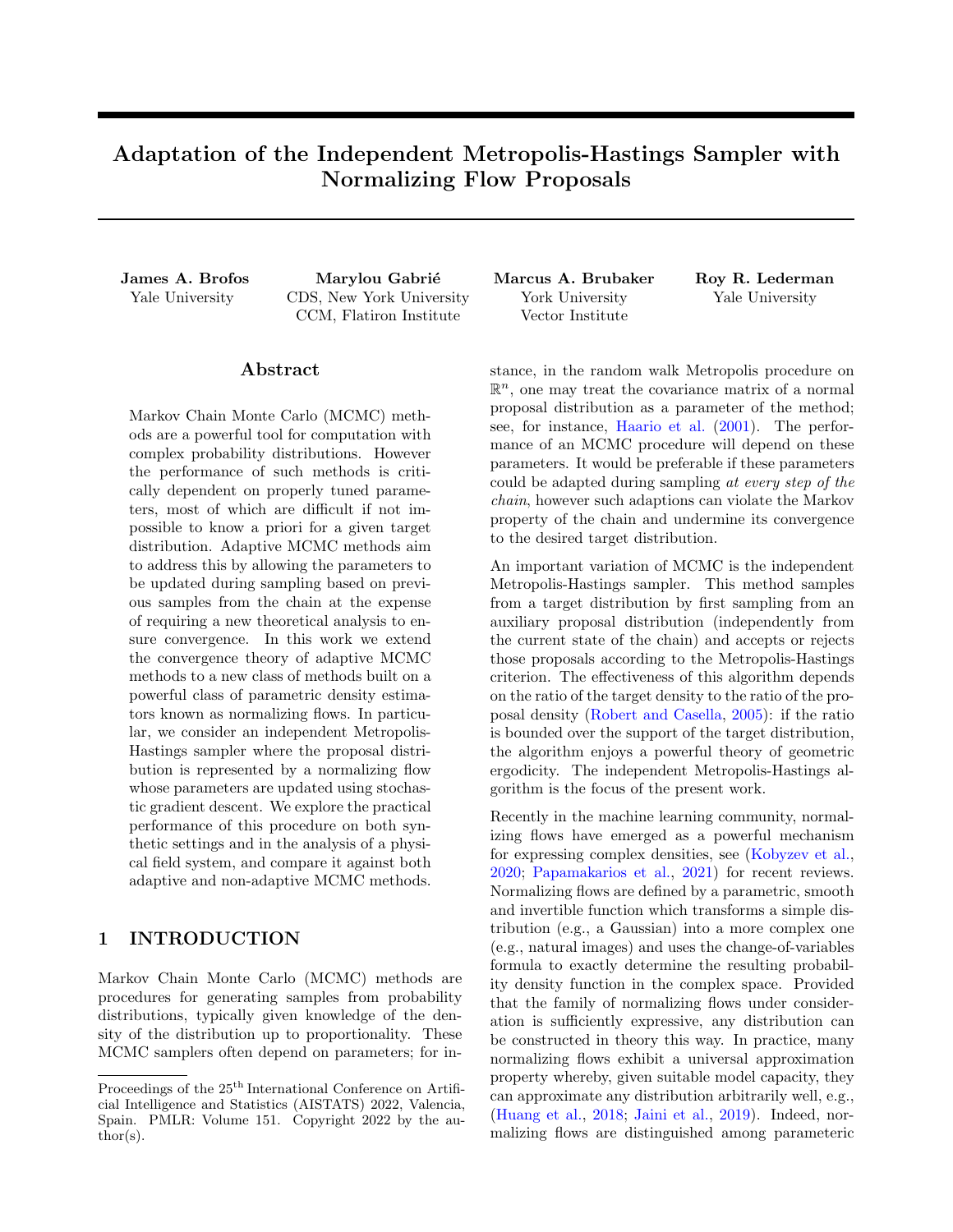Proof. By continuity of the distance function,

$$
\lim_{n \to \infty} d(K_{\theta_n}, K_{\theta}) = d(\lim_{n \to \infty} K_{\theta_n}, K_{\theta})
$$
\n(76)

$$
= \sup_{x \ge X} \sup_{A \ge \mathbf{B}(X)} \left| \lim_{n \to \infty} K_{\theta_n}(x, A) - K_{\theta}(x, A) \right|.
$$
 (77)

Therefore,

$$
\lim_{n \to \infty} K_{\theta_n}(x, A) = \lim_{n \to \infty} \left( \int_A \alpha_{\theta_n}(x, y) \tilde{\pi}_{\theta_n}(y) \ \mu(\mathrm{d}y) + \left( 1 \int_X \alpha_{\theta_n}(x, w) \tilde{\pi}_{\theta_n}(w) \ \mu(\mathrm{d}w) \right) \mathbf{1} \, \text{fx } 2 \, A \, g \right) \tag{78}
$$

$$
= \lim_{n \to \infty} \int_A \alpha_{\theta_n}(x, y) \tilde{\pi}_{\theta_n}(y) \mu(\mathrm{d}y) + \lim_{n \to \infty} \left( 1 - \int_X \alpha_{\theta_n}(x, w) \tilde{\pi}_{\theta_n}(w) \mu(\mathrm{d}w) \right) \mathbf{1} \, \mathrm{d}x \, 2 \, Ag \tag{79}
$$

$$
= \int_{A} \lim_{n \to -\infty} \left[ \alpha_{\theta_n}(x, y) \tilde{\pi}_{\theta_n}(y) \right] \mu(\mathrm{d}y) + \left( 1 - \int_{X} \lim_{n \to -\infty} \left[ \alpha_{\theta_n}(x, w) \tilde{\pi}_{\theta_n}(w) \right] \mu(\mathrm{d}w) \right) \mathbf{1} \, \mathrm{d}x \, 2 \, Ag \quad (80)
$$

$$
= \int_{A} \alpha_{\theta}(x, y)\tilde{\pi}_{\theta}(y) \mu(\mathrm{d}y) + \left(1 \int_{X} \alpha_{\theta}(x, w)\tilde{\pi}_{\theta}(w) \mu(\mathrm{d}w)\right) \mathbf{1} \, \mathrm{d}x \, 2 \, Ag \tag{81}
$$

$$
=K_{\theta}(x,A). \tag{82}
$$

Finally,

$$
\lim_{n \to \infty} d(K_{\theta_n}, K_{\theta}) = \sup_{x \to X} \sup_{A \to B(X)} \left| \lim_{n \to \infty} K_{\theta_n}(x, A) - K_{\theta}(x, A) \right| \tag{83}
$$

$$
= \sup_{x \ge X} \sup_{A \ge B(x)} jK_{\theta}(x, A) \quad K_{\theta}(x, A)j \tag{84}
$$

$$
=0.\t(85)
$$

$$
\qquad \qquad \Box
$$

The following result is called Scheffé's lemma; see [Lebanon](#page-9-21) [\(2017\)](#page-9-21); [Pollard](#page-9-20) [\(2001\)](#page-9-20).

<span id="page-18-2"></span>**Lemma D.3.** Let  $\pi_n$  be a sequence of probability densities that converge pointwise to another density  $\pi$ . Then, Let  $\Pi(A) = \int_A \pi(x) \mu(dx)$  and  $\Pi_n(A) = \int_A \pi_n(x) \mu(dx)$  be the measures whose densities are  $\pi$  and  $\pi_n$  with respect to dominating measure  $\mu$ , respectively. Then  $\lim_{n \to \infty} 1$  kΠ( )  $\Pi_n()$  k<sub>TV</sub> = 0.

We will also require the following theorem from [Royden](#page-10-4) [\(1968,](#page-10-4) Page 270).

<span id="page-18-0"></span>**Theorem D.4.** Let  $(X, B(X))$  be a measurable space and let  $(\Pi_n)_{n\geq N}$  be a sequence of probability measures converging to the probability measure  $\Pi$ . Let  $\alpha_n : X \perp \mathbb{R}$  and  $\beta_n : X \perp \mathbb{R}$  be two sequences of functions converging pointwise to the functions  $\alpha$  and  $\beta$ , respectively. Suppose further that  $\alpha_n(x)$   $\beta_n(x)$  for every  $x \nightharpoonup X$  and that,

$$
\lim_{n \to \infty} \int_X \beta_n(x) \, \Pi_n(\mathrm{d}x) = \int_X \beta(x) \, \Pi(\mathrm{d}x) < 1 \,. \tag{86}
$$

Then,

$$
\lim_{n \to \infty} \int_{A} \alpha_n(x) \Pi_n(\mathrm{d}x) = \int_{A} \alpha(x) \Pi(\mathrm{d}x), \tag{87}
$$

for  $A \supseteq B(X)$ .

<span id="page-18-1"></span>**Lemma D.5.** Suppose that for fixed  $x \geq X$  the mapping  $\theta \neq \tilde{\pi}_{\theta}(x)$  is continuous, that  $y \geq X$ , and that Supp $(\tilde{\pi}_{\theta}) = X$  for every  $\theta \geq Y$ . Let  $(\theta_1, \theta_2, ...)$  be a Y-valued sequence converging to  $\theta$ . Then  $\lim_{n \to \infty} \alpha_{\theta_n}(x, y) \tilde{\pi}_{\theta_n}(y) = \alpha_{\theta}(x, y) \tilde{\pi}_{\theta}(y)$  pointwise.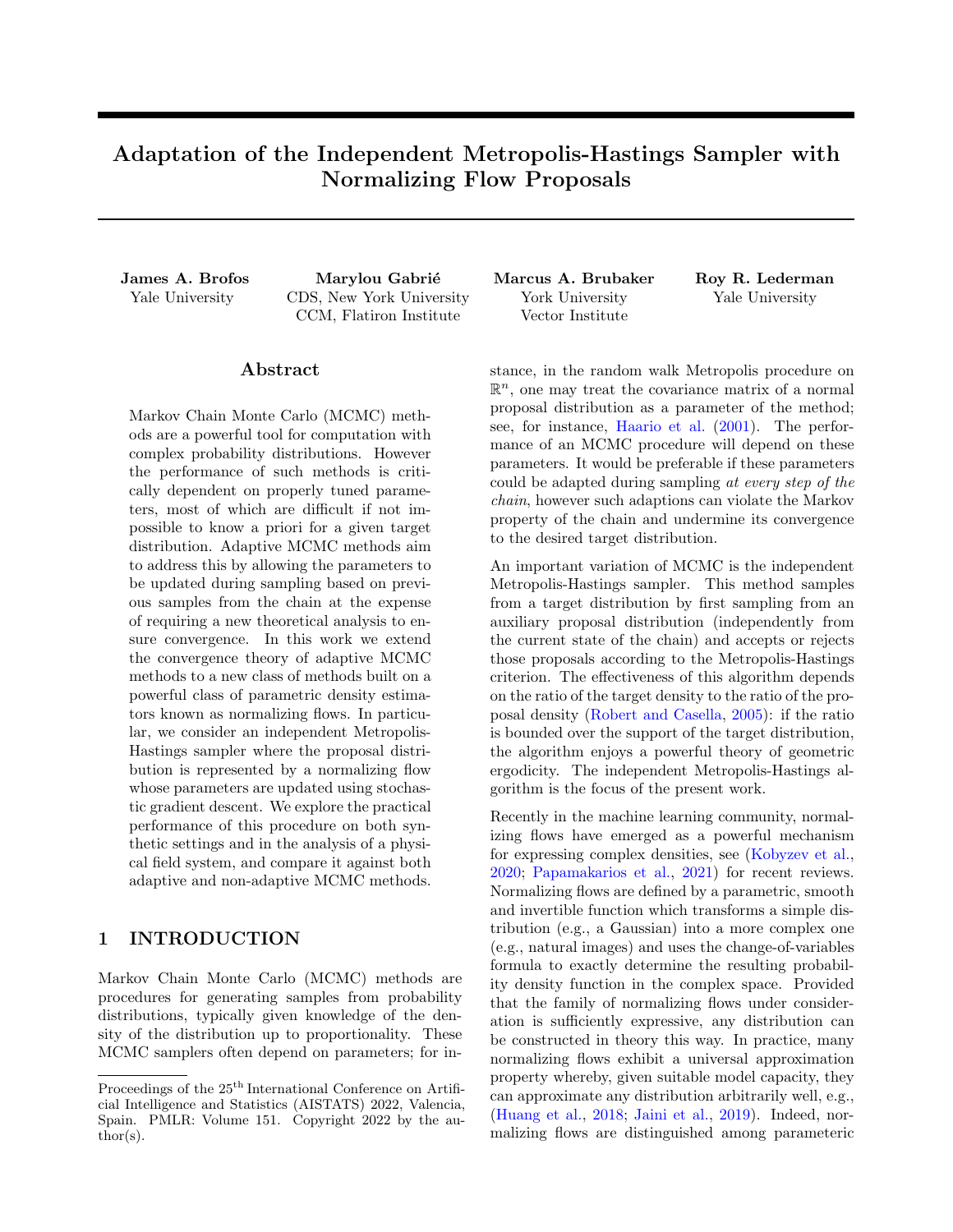Proof.

$$
\lim_{n \to -\infty} \alpha_{\theta_n}(x, y) = \lim_{n \to -\infty} \min \left\{ 1, \frac{\pi(y)\tilde{\pi}_{\theta_n}(x)}{\pi(x)\tilde{\pi}_{\theta_n}(y)} \right\}
$$
(88)

$$
= \left(\min\left\{1, \lim_{n' \to 1} \frac{\pi(y)\tilde{\pi}_{\theta_n}(x)}{\pi(x)\tilde{\pi}_{\theta_n}(y)}\right\}\right) \tag{89}
$$

$$
= \left(\min\left\{1, \frac{\pi(y)}{\pi(x)} \lim_{n \to \infty} \frac{\tilde{\pi}_{\theta_n}(x)}{\tilde{\pi}_{\theta_n}(y)}\right\}\right) \tag{90}
$$

$$
= \left(\min\left\{1, \frac{\pi(y)}{\pi(x)} \left(\lim_{n \to \infty} \tilde{\pi}_{\theta_n}(x)\right) \left(\lim_{n \to \infty} \frac{1}{\tilde{\pi}_{\theta_n}(y)}\right)\right\}\right) \tag{91}
$$

$$
= \left(\min\left\{1, \frac{\pi(y)}{\pi(x)} \left(\tilde{\pi}_{\theta}(x)\right) \left(\frac{1}{\lim_{n \neq 1} \pi \tilde{\pi}_{\theta_n}(y)}\right)\right\}\right) \tag{92}
$$

$$
= \left(\min\left\{1, \frac{\pi(y)}{\pi(x)} \left(\tilde{\pi}_{\theta}(x)\right) \left(\frac{1}{\tilde{\pi}_{\theta}(y)}\right)\right\}\right) \tag{93}
$$

$$
= \alpha_{\theta}(x, y). \tag{94}
$$

<span id="page-19-2"></span><span id="page-19-0"></span> $\Box$ 

The assumption that  $\text{Supp}(\tilde{\pi}_{\theta}) = X$  is used in eq. [\(92\)](#page-19-0).

<span id="page-19-1"></span>Corollary D.6. Let  $(\theta_1, \theta_2, ...)$  be a Y-valued sequence converging to  $\theta$ . Let  $\pi$  be a probability density function on a compact space X and let  $\tilde{\pi}_{\theta}$  be a family of density functions on X indexed by  $\theta$  such that the map  $\theta \nabla \tilde{\pi}_{\theta}$ is continuous (i.e.  $\pi_{\theta_n}$ !  $\pi_{\theta}$ ). Assume further that  $\text{Supp}(\tilde{\pi}_{\theta}) = X$  for every  $\theta \geq Y$ . Let  $x \geq X$  be fixed and let  $y$  2  $X$ . Define

$$
\alpha_{\theta}(x, y) = \min\left\{1, \frac{\pi(y)\tilde{\pi}_{\theta}(x)}{\pi(x)\tilde{\pi}_{\theta}(y)}\right\}.
$$
\n(95)

Then,

$$
\lim_{n \to \infty} \int_{A} \alpha_{\theta_n}(x, y) \tilde{\pi}_{\theta_n}(y) \mu(\mathrm{d}y) = \int_{A} \alpha_{\theta}(x, y) \tilde{\pi}_{\theta}(y) \mu(\mathrm{d}y) \tag{96}
$$

*Proof.* This follows immediate from theorem [D.4](#page-18-0) with  $\beta_n(y)$  1,  $\alpha_n(y) = \alpha_{\theta_n}(x, y)$  (which converges pointwise by lemma [D.5\)](#page-18-1) and the measures  $\Pi_n(A) = \int_A \tilde{\pi}_{\theta_n}(x) \mu(dx)$  and  $\Pi(A) = \int_A \tilde{\pi}_{\theta}(x) \mu(dx)$ , which converge by  $\Box$ lemma [D.3.](#page-18-2)

*Proof of theorem [4.3.](#page-5-2)* Fix  $x \, 2 \, X$  and  $A \, 2 \, B(X)$ . Thus,

$$
\lim_{n \to \infty} K_{\theta_n}(x, A) = \lim_{n \to \infty} \left( \int_A \alpha_{\theta_n}(x, y) \tilde{\pi}_{\theta_n}(y) \ \mu(\mathrm{d}y) + \left( 1 \int_X \alpha_{\theta_n}(x, w) \tilde{\pi}_{\theta_n}(w) \ \mu(\mathrm{d}w) \right) \mathbf{1} \, \text{fx } 2 \, \text{Ag} \right) \tag{97}
$$

$$
= \lim_{n \to \infty} \int_A \alpha_{\theta_n}(x, y) \tilde{\pi}_{\theta_n}(y) \mu(\mathrm{d}y) + \lim_{n \to \infty} \left(1 \int_X \alpha_{\theta_n}(x, w) \tilde{\pi}_{\theta_n}(w) \mu(\mathrm{d}w)\right) \mathbf{1} \, \mathrm{f}x \, 2 \, Ag \qquad (98)
$$

$$
= \int_{A} \alpha_{\theta}(x, y)\tilde{\pi}_{\theta}(y) \mu(\mathrm{d}y) + \left(1 \int_{X} \alpha_{\theta}(x, w)\tilde{\pi}_{\theta}(w) \mu(\mathrm{d}w)\right)1 \, \mathrm{f}x \, 2 \, Ag \tag{99}
$$

$$
=K_{\theta}(x,A). \tag{100}
$$

where we have used corollary  $D.6$  in eq. [\(99\)](#page-19-2). The conclusion then follows from lemma  $D.2$ .  $\Box$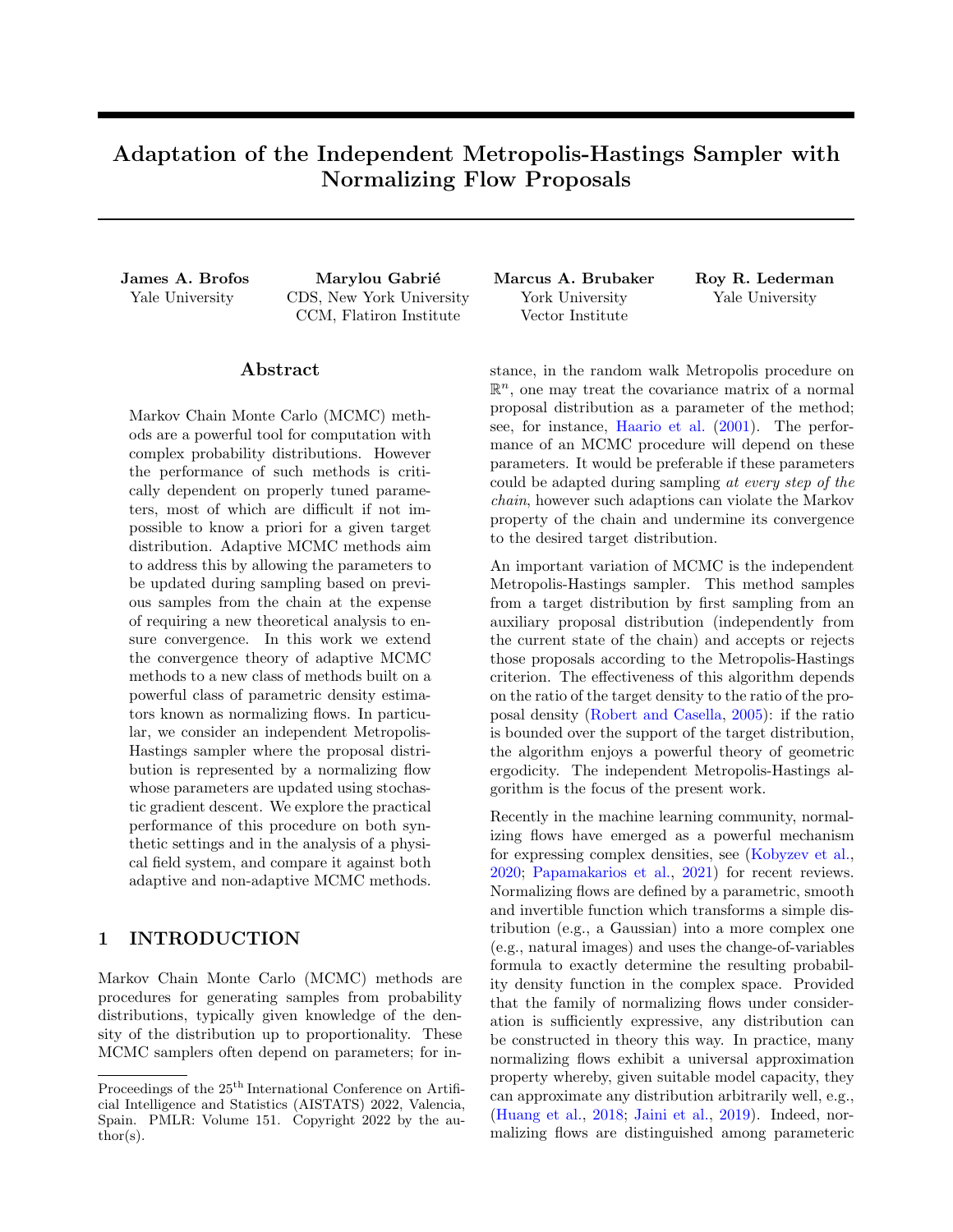# <span id="page-20-0"></span>E Proofs Concerning Simultaneous Uniform Ergodicity on Compact Spaces

*Proof of Corollary [2.7.](#page-2-3)* Because X is compact and  $\pi$  and  $\tilde{\pi}$  are continuous, we know that  $\pi$  and  $\tilde{\pi}$  attain maximum and minimum values on X. Therefore, the ratio  $\pi(x)/\tilde{\pi}(x)$  (i) does not diverge on Supp $(\pi)$  because Supp $(\pi)$  $\text{Supp}(\tilde{\pi})$  and (ii) is bounded by

<span id="page-20-1"></span>
$$
\frac{\max_{x \ge X} \pi(x)}{\min_{x \ge X} \tilde{\pi}(x)},\tag{101}
$$

and M is at most this value, with equality if the maximum of  $\pi$  and the minimum of  $\tilde{\pi}$  occur at the same point in  $X$ .  $\Box$ 

Proof of Proposition [N.2.](#page-35-2) Define

$$
M_{\theta} = \max_{x \ge \text{Supp}(\pi)} \frac{\pi(x)}{\tilde{\pi}_{\theta}(x)}
$$
(102)

and recall from corollary [2.7](#page-2-3) that

$$
kK_{\theta}^{n}(x, \ ) \quad \pi k_{\mathsf{TV}} \quad \left(1 \quad \frac{1}{M_{\theta}}\right)^{n}.\tag{103}
$$

From eq. [\(101\)](#page-20-1) and eq. [\(199\)](#page-35-3),  $M_{\theta}$  is bounded as

$$
M_{\theta} \quad \frac{\max_{x \ge \text{Supp}(\pi)} \pi(x)}{\min_{x \ge \text{Supp}(\pi)} \tilde{\pi}_{\theta}(x)} \quad \frac{\max_{x \ge \text{Supp}(\pi)} \pi(x)}{\delta} = M_{\delta} \tag{104}
$$

The quantity  $M_{\delta}$  does not depend on  $\theta$  2 Y and therefore we have, for all  $\theta$  2 Y,

$$
kK_{\theta}^{n}(x, \, ) \quad \pi k_{\mathsf{TV}} \quad \left(1 \quad \frac{1}{M_{\delta}}\right)^{n}.\tag{105}
$$

Using this worst-case bound, we may find an n satisfying definition [N.1](#page-35-0) for all  $\theta \neq Y$ .  $\Box$ 

*Proof of Lemma [N.3.](#page-35-4)* Fix  $\theta$  2  $\gamma$ . Then

$$
\min_{x \ge \text{Supp}(\pi)} \tilde{\pi}_{\theta}(x) = \min_{x \ge \text{Supp}(\pi)} (\beta \pi - (x) + (1 - \alpha)\tilde{\pi}_{\theta}(x))
$$
\n(106)

$$
\min_{x \ge \text{Supp}(\pi)} \beta \pi \quad (x) \tag{107}
$$

$$
= \delta. \tag{108}
$$

The quantity  $\delta$  is greater than zero since  $\beta > 0$  and Supp( $\pi$ ) Supp( $\pi$ ). Since  $\theta$  was arbitrary, the conclusion follows. $\Box$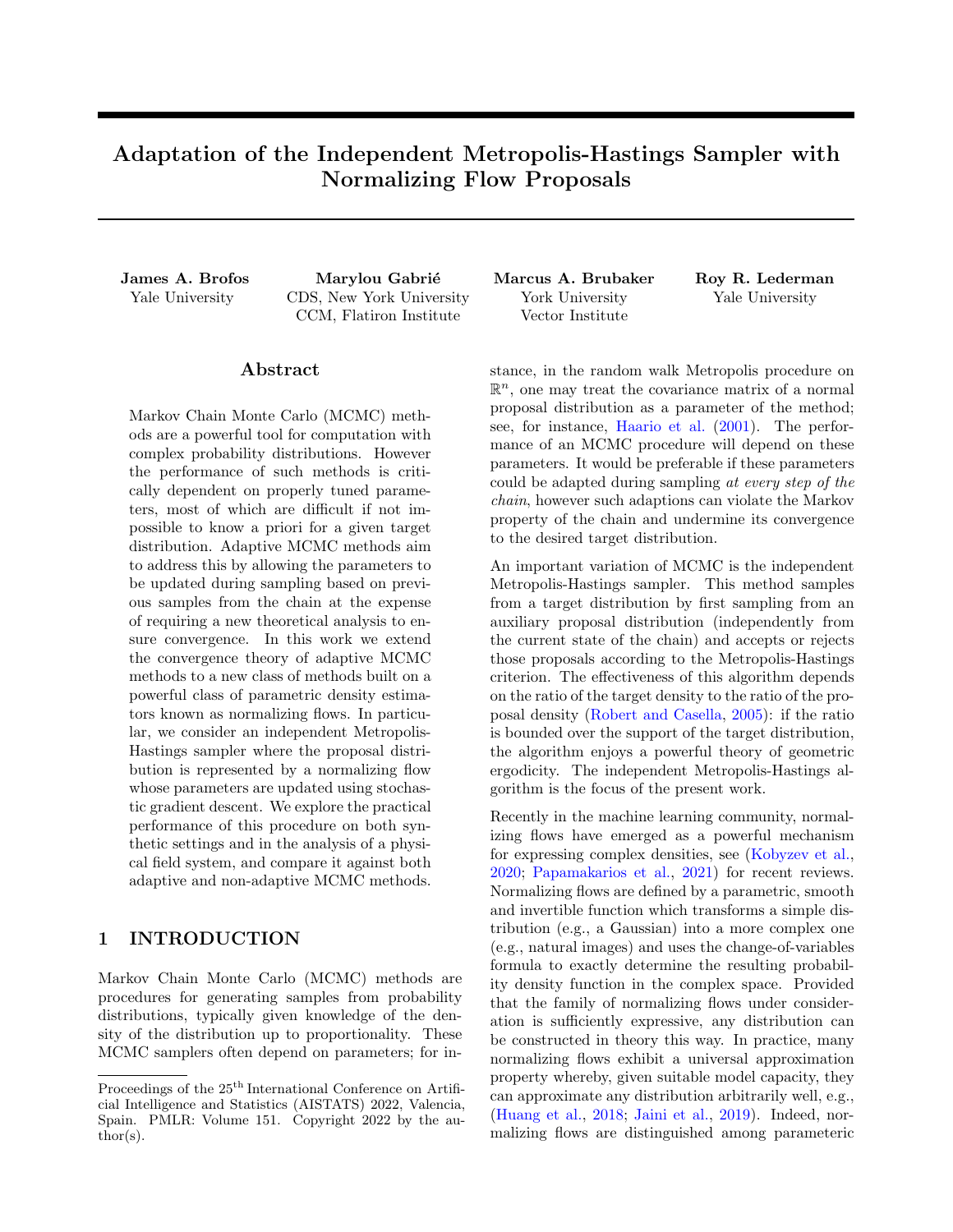# <span id="page-21-0"></span>F Proofs Concerning Containment

Proof of Proposition  $4.4$ .

$$
\Pr\left[\log \pi(x) \quad \log \tilde{\pi}_{n}(x) < \log M \quad \mathcal{S} \quad x \quad \mathcal{Z} \quad \mathcal{X}\right] \quad 1 \quad \delta \quad \mathcal{S} \quad n \quad \mathcal{Z} \quad \mathbb{N} \tag{109}
$$

$$
\Rightarrow \Pr\left[\frac{\pi(x)}{\tilde{\pi}_{n}(x)} < M \quad \mathcal{B} \quad x \quad 2 \times\right] \quad 1 \quad \delta \quad \mathcal{B} \quad n \quad 2 \mathbb{N} \tag{110}
$$

Then for all  $\epsilon > 0$  there exists  $N - N(\epsilon, \delta) \supseteq \mathbb{N}$  such that for all  $x \supseteq X$ ,

$$
\Pr\left[kK_{n}^{N}(x,\cdot) \quad \Pi(\cdot)k_{\mathsf{TV}} < \epsilon\right] \quad 1 \quad \delta \quad \mathcal{B} \quad n \quad 2\mathbb{N} \tag{111}
$$

$$
=)\ \Pr\left[W_{\epsilon}(x,K_{n})\quad N\right]\quad 1\quad \delta\ \mathcal{B}\ \ n\ \mathcal{2}\ \mathbb{N}.\tag{112}
$$

 $\Box$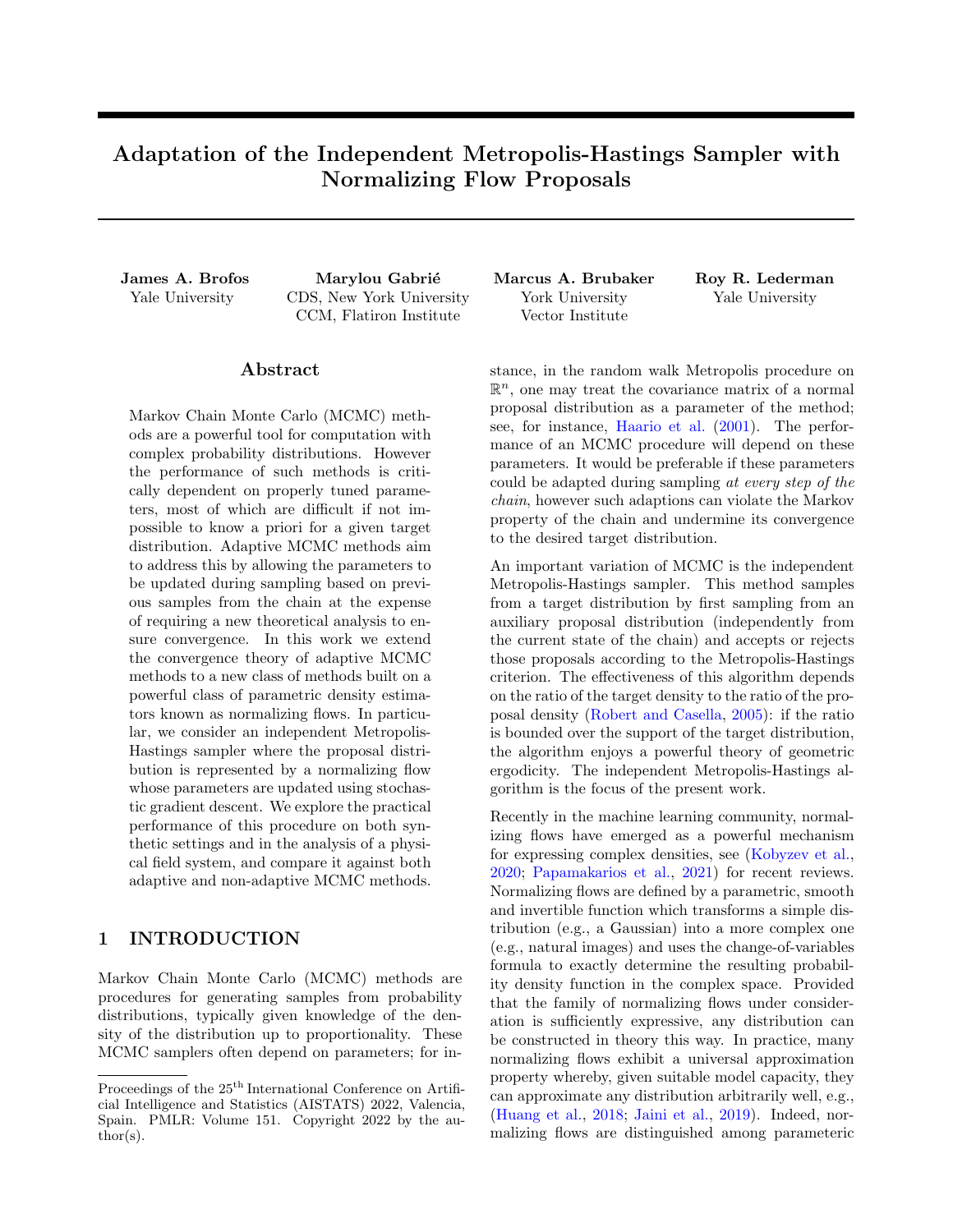# G Adaptation via the Flow of the KL Divergence

Consider an adaptive sequence of parameters  $(\theta_0, \theta_1, \ldots)$  which parameterize proposal densities  $(\tilde{\pi}_{\theta_0}, \tilde{\pi}_{\theta_1}, \ldots)$ . Given a target distribution  $\Pi$  with density  $\pi$ , the efficacy of the adaptive independent Metropolis-Hastings sampler is dictated by the ratio of the target density to the proposal density,

<span id="page-22-0"></span>
$$
U(\theta) \stackrel{\text{def.}}{=} \sup_{x \ge \text{Supp}(\pi)} \frac{\pi(x)}{\tilde{\pi}_{\theta}(x)}.
$$
 (113)

The smaller this upper bound, the better the mixing properties of the independent Metropolis-Hastings algorithm with proposal distribution  $\tilde{\Pi}_{\theta_n}$ . A central question is whether or not the sequence  $(\theta_0, \theta_1, \ldots)$  actually produces improvements in these upper bounds; i.e. is  $U(\theta_{n+1})$   $U(\theta_n)$ ?

It is important that the bound in eq. [\(113\)](#page-22-0) is actually the *least* upper bound. This is because an arbitrary upper bound may decrease while the least upper bound decreases.

In estimating the parameters of normalizing flows, it is typical that parameters follow, at least approximately, the gradient flow of a prescribed loss function, such as a KL divergence. Since gradient flows are initial value problems with deterministic solutions, by examining the case wherein adaptations are obtained exactly by gradient flow allows us to bypass the added difficulty of contending with stochastic adaptations.

<span id="page-22-1"></span>**Proposition G.1.** Let X be a state space and let  $\theta \supseteq \mathbb{R}^m$  parameterize a probability measure  $\tilde{\Pi}_{\theta}$  on  $B(X)$  with density  $\tilde{\pi}_{\theta}$ . Given a target density  $\pi$ , consider the function  $U : \mathbb{R}^m$  !  $\mathbb R$  defined by eq. [\(113\)](#page-22-0) and assume further that U is smooth with respect to its argument. Let  $L : \mathbb{R}^m$  !  $\mathbb R$  be a loss function and consider the gradient flow  $\theta_t = r L(\theta_t)$  given an initial condition  $\theta_0$ . A sufficient condition that  $U(\theta_{t+s})$   $U(\theta_t)$  is that

$$
\Gamma \, U(\theta_{t^0}) \quad \Gamma \, L(\theta_{t^0}) \quad 0, \tag{114}
$$

where  $t^{\theta} \, 2 \, (t, t + s)$ ; i.e.  $\Gamma \, L(\theta_{t^{\theta}})$  is an ascent direction of U at  $\theta_{t^{\theta}}$ .

Proof. By applying the chain rule,

$$
\frac{\mathrm{d}}{\mathrm{d}t}U(\theta_t) = r U(\theta_t) \dot{\theta}_t \tag{115}
$$

$$
= r U(\theta_t) \qquad r L(\theta_t). \tag{116}
$$

By the fundamental theorem of calculus,

$$
U(\theta_{t+s}) \quad U(\theta_t) = \int_t^{t+s} \left( \frac{\mathrm{d}}{\mathrm{d}t^{\theta}} U(\theta_{t^{\theta}}) \right) \bigg|_{t^{\theta}=t^{\omega}} \mathrm{d}t^{\theta} \tag{117}
$$

$$
= \int_{t}^{t+s} \mathcal{L} U(\theta_{t^{(0)}}) \mathcal{L} L(\theta_{t^{(0)}}) dt^{(0)} \tag{118}
$$

$$
0\tag{119}
$$

Therefore,  $U(\theta_{t+s})$   $U(\theta_t)$ .

While verifying the conditions of proposition  $G.1$  in general appears a daunting task, we can do some analysis in simple cases.

Example 5. Consider the problem of sampling Normal $(0,1)$  by adapting a proposal of the form Normal $(\mu, \sigma^2)$ . Assume further that  $\sigma^2 > 1$ . We can deduce an upper bound on the ratio of the target density to the proposal density as follows:

$$
\max_{x \ge R} \frac{\exp(-x^2/2)/\sqrt{2\pi}}{\exp(-(x-\mu)^2/2\sigma^2)/\sqrt{2\pi\sigma^2}} = \sigma \max_{x \ge R} \exp\left(-\frac{x^2}{2} + \frac{(x-\mu)^2}{2\sigma^2}\right)
$$
(120)

$$
\sigma \exp\left(\frac{\mu^2}{2(\sigma^2 - 1)}\right),\tag{121}
$$

<span id="page-22-2"></span> $\Box$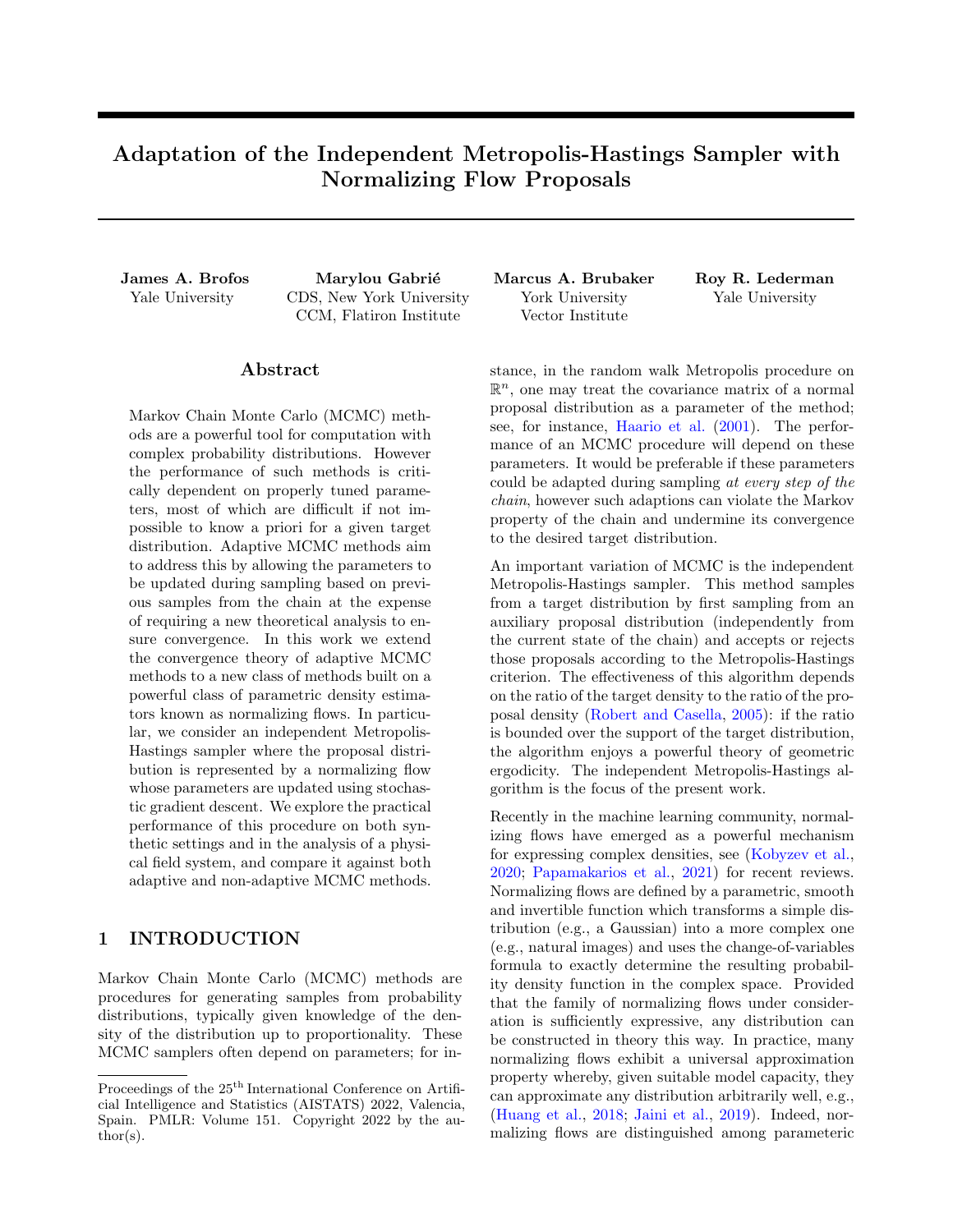which can be deduced by maximizing  $\frac{x^2}{2} + \frac{(x-\mu)^2}{2\sigma^2}$  using calculus. The reverse KL divergence between the proposal distribution and the target distribution is seen to be,

$$
\mathbb{KL}(\text{Normal}(\mu, \sigma^2) \land \text{Normal}(0, 1)) = \log \sigma + \frac{\sigma^2 + \mu^2}{2} \frac{1}{2}.
$$
 (122)

Consider the gradient flow of the reverse KL divergence:

$$
\dot{\mu}_t = \frac{\partial}{\partial \mu} \mathbb{KL}(\text{Normal}(\mu, \sigma^2) \land \text{Normal}(0, 1)) \tag{123}
$$

$$
= \mu \tag{124}
$$

$$
\dot{\sigma}_t = \frac{\partial}{\partial \sigma} \mathbb{KL}(\text{Normal}(\mu, \sigma^2) \land \text{Normal}(0, 1)) \tag{125}
$$

$$
=\frac{1}{\sigma_t} \quad \sigma_t. \tag{126}
$$

When we specify initial conditions  $\mu_0 \supseteq \mathbb{R}$  and  $\sigma_0 > 1$ , this produces an initial value problem. To verify that adapting by following the gradient flow of KL divergence produces a provable improvement to the upper bound deduced in eq. [\(121\)](#page-22-2), it suffices to check that the time derivative of the upper bound in decreasing under the postulated gradient flow dynamics. That is,

$$
\frac{\mathrm{d}}{\mathrm{d}t} \sigma_t \exp\left(\frac{\mu_t^2}{2(\sigma_t^2 - 1)}\right) = \frac{\mu_t \sigma_t \exp(\mu_t^2 / (2(\sigma_t^2 - 1)))}{\sigma_t^2 - 1} \mu_t + \frac{\exp(\mu_t^2 / (2(\sigma_t^2 - 1))) (\mu_t^2 + 2)\sigma_t^2 + \sigma_t^4 + 1)}{(\sigma_t^2 - 1)^2} \left(\frac{1}{\sigma_t} - \sigma_t\right)
$$
\n
$$
= \frac{(\sigma_t - 1)(\sigma_t + 1) \exp(\mu_t^2 / (2(\sigma_t^2 - 1)))}{\sigma_t}.
$$
\n(128)

It follows that this is a negative quantity if we can establish that  $\sigma_t > 1$ . From the initial condition  $\sigma_0 > 1$ , it follows that the positive solution of the differential equation  $\dot{\sigma}_t = \frac{1}{\sigma_t}$   $\sigma_t$  is  $\sigma_t = \sqrt{e^{-2t}(\sigma_0^2 - 1) + 1}$ , so we see, indeed, that  $\sigma_t > 1$ . Therefore, the upper bound is a decreasing function of t given the prescribed gradient flow dynamics. The differential equation  $\mu_t = \mu_t$  also has an explicit solution given the initial condition  $\mu_0$ , which is  $\mu_t = \mu_0 e^{-t}$ . These explicit solutions to the gradient flow of the KL divergence allow us to express the evolution of the upper bound concretely as,

$$
\sqrt{e^{-2t}(\sigma_0^2 - 1) + 1} \exp\left(\frac{\mu_0^2 e^{-2t}}{2e^{-2t}(\sigma_0^2 - 1)}\right) = \sqrt{e^{-2t}(\sigma_0^2 - 1) + 1} \exp\left(\frac{\mu_0^2}{2(\sigma_0^2 - 1)}\right)
$$
(129)

This is an intriguing formula since it suggests that although the sequence  $M_t$  is decreasing, it decreases only to a non-unit limit  $\exp(\mu_0^2/(2(\sigma_0^2-1)))$ ; indeed, unless  $\mu_0=0$ , the limit of this upper bound does not approach one. For the purposes of MCMC, this may be acceptable, since uniform ergodicity can be obtained so long as the bound is finite; however, were the upper bound to equal one, this would be optimal. Connecting this back to the question of adaptation, choosing an increasing sequence of times  $t_0 < t_1 < t_2 < \ldots$  and consider using Normal $(\mu_{t_n}, \sigma_{t_n}^2)$  as the proposal distribution at step n. The Doeblin coefficient at step n is therefore,

$$
L_n = \frac{1}{\sqrt{e^{-2t}(\sigma_0^2 - 1) + 1} \exp\left(\frac{\mu_0^2}{2(\sigma_0^2 - 1)}\right)}.
$$
\n(130)

Finally, let us remark that the undesirable property that the upper bounds do not converge to unity can be easily corrected. The principle issue is that the factors of  $e^{-2t}$  cancel in the exponent. However, consider that instead of using  $(\mu_t, \sigma_t)$  to inform adaptations one instead uses  $(\mu_{2t}, \sigma_t)$  so that the mean value is further along in the solution to its initial value problem than the scale. Plugging this into the formula for the upper bound yields,

$$
\sqrt{e^{-2t}(\sigma_0^2 - 1) + 1} \exp\left(\frac{\mu_0^2 e^{-4t}}{2e^{-2t}(\sigma_0^2 - 1)}\right) = \sqrt{e^{-2t}(\sigma_0^2 - 1) + 1} \exp\left(\frac{\mu_0^2 e^{-2t}}{2(\sigma_0^2 - 1)}\right),\tag{131}
$$

which converges to unity as  $t \neq 1$  as desired.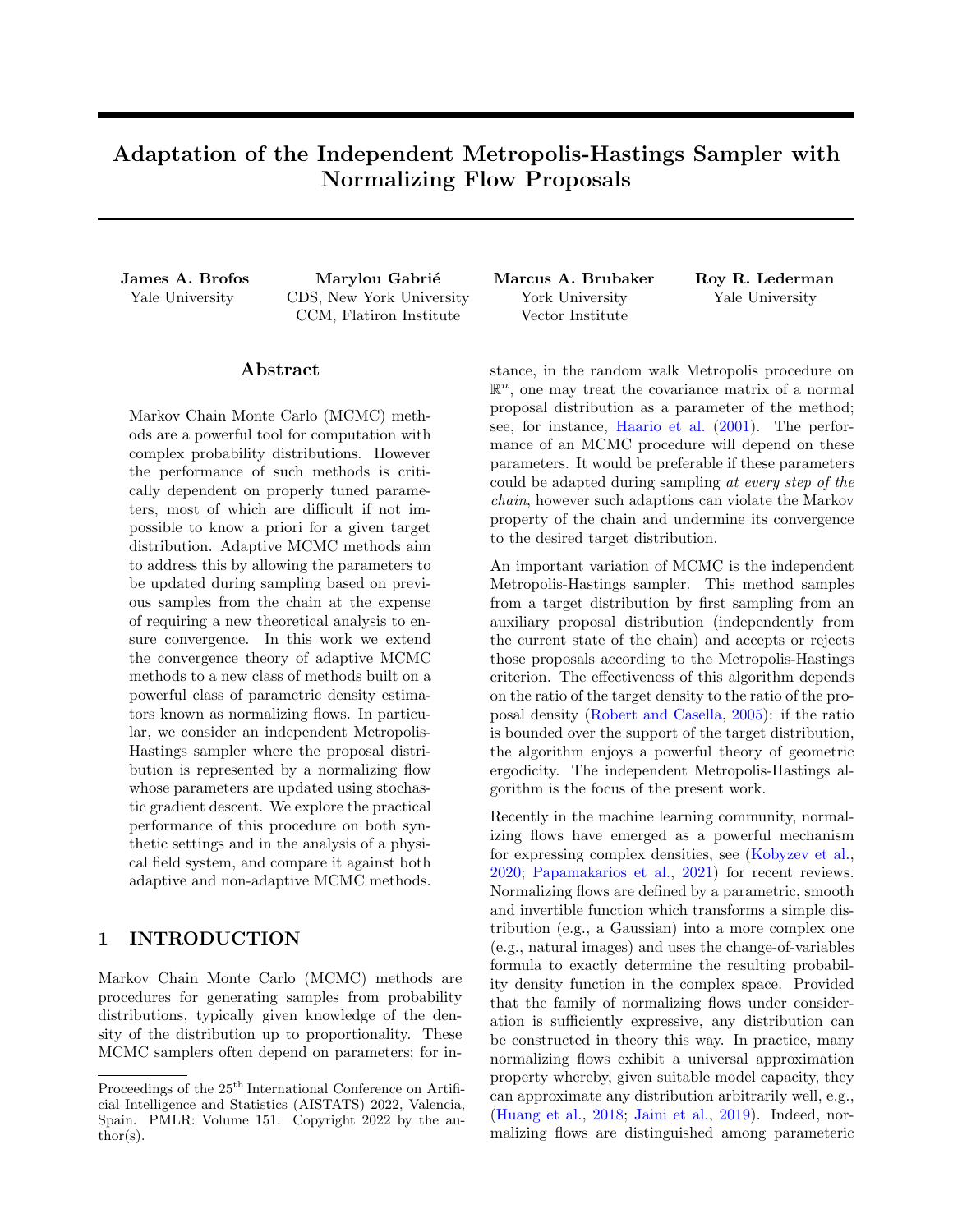Instead of the reverse KL divergence we may consider the forward KL divergence between the target distribution and the proposal.

$$
\mathbb{KL}(\text{Normal}(0, 1) \land \text{Normal}(\mu, \sigma^2)) = \log \sigma + \frac{1 + \mu^2}{2\sigma^2} \quad \frac{1}{2}.
$$
\n(132)

The forward KL divergence produces the following equations of motion.

$$
\dot{\mu}_t = \frac{\mu_t}{\sigma_t^2} \tag{133}
$$

$$
\dot{\sigma}_t = \frac{\mu_t^2 + 1}{\sigma_t^3} \quad \frac{1}{\sigma_t} \tag{134}
$$

Applying the chain rule to eq. [\(121\)](#page-22-2) with these equations of motion yields the following time derivative of the upper bound,

$$
\frac{\mathrm{d}}{\mathrm{d}t}\sigma_t \exp\left(\frac{\mu_t^2}{2(\sigma_t^2 - 1)}\right) = \exp\left(\frac{\mu_t^2}{2(\sigma_t^2 - 1)}\right) - \frac{\mu_t^4 \sigma^2 + \mu_t^2 \sigma_t^4 - 2\mu_t^2 \sigma_t^2 + \mu_t^2 - \sigma_t^6 + 3\sigma_t^4 - 3\sigma_t^2 + 1}{\sigma_t^3 (\sigma_t^2 - 1)^2}.
$$
(135)

This derivative is less than or equal to zero iff

$$
\mu_t^4 \sigma^2 + \mu_t^2 \sigma_t^4 \quad 2\mu_t^2 \sigma_t^2 + \mu_t^2 \quad \sigma_t^6 + 3\sigma_t^4 \quad 3\sigma_t^2 + 1 \quad 0 \tag{136}
$$

$$
( ) \ \mu_t^2 (\sigma_t^2 - 1)^2 \ \mu_t^4 \sigma_t^2 + (\sigma_t^2 - 1)^3, \tag{137}
$$

which is true for  $\sigma_t^2 > 1$ .

k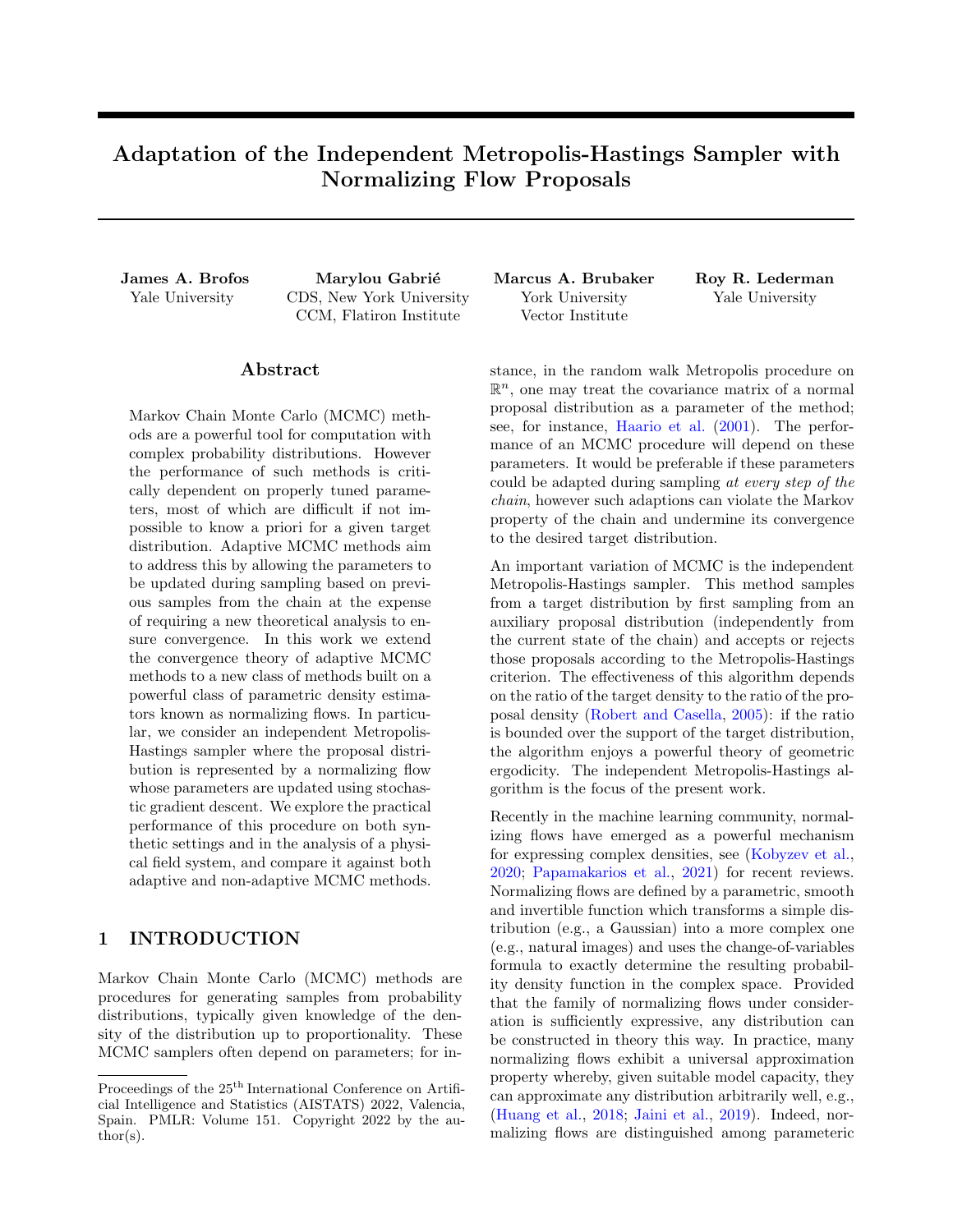### H Adaptation of a Kernel Density Proposal Distribution

A principle difficulty in using normalizing flows as proposal distributions is that it is unclear whether or not a given adaptation of the neural network parameters will provably decrease the upper bound on the ratio of the target density and the normalizing flow density. Analyzing this property theoretically in the case of normalizing flows does not appear to be forthcoming. Nevertheless, we have been able to analyze certain behaviors of proposals based on kernel density estimators. A version of this procedure (to use kernel density estimators as a proposal in independent Metropolis-Hastings) was previously pursued in [Maire et al.](#page-9-22) [\(2019\)](#page-9-22); however, they do not appear to have looked at the question of when the addition of a new component into the mixture is beneficial, which is the topic under consideration in the sequel.

Let  $x_1, \ldots, x_n \n\supset \mathbb{R}^m$ . We consider the kernel density estimator computed by,

$$
\tilde{K}_n(x) = \frac{1}{n} \sum_{i=1}^n \frac{1}{\text{Vol}(\bar{B}_{\epsilon}(x_i))} \mathbf{1} \left\{ x \ 2 \ \bar{B}_{\epsilon}(x_i) \right\}.
$$
\n(138)

where  $\bar{B}_{\epsilon}(x)$  is the closed ball of radius  $\epsilon$  centered at x. For notational convenience, we observe that  $V =$  $\text{Vol}(\bar{B}_{\epsilon}(x)) = \text{Vol}(\bar{B}_{\epsilon}(x^{\theta}))$  for any  $x, x^{\theta} \geq \mathbb{R}^{m}$  and we write  $m_{n}(x) = \# \{i \geq 1, \ldots, n : x \geq \bar{B}_{\epsilon}(x_{i})\}.$  Therefore, we have the simple expression for the kernel density estimator as  $\tilde{K}_n(x) = m_n(x)/nV$ .

Suppose that  $\Pi$  is a probability measure on  $\mathbb{R}^m$  with compactly supported density  $\pi : \mathbb{R}^m$  !  $\mathbb{R}_+$ . Define,

$$
M_n = nV \sup_{x \ge \text{Supp}(\pi)} \frac{\pi(x)}{m_n(x)}\tag{139}
$$

Hence  $\pi(x)/\tilde{K}_n(x)$   $M_n$ . Given a new observation  $x_{n+1} \, 2 \, \mathbb{R}^m$ , we would like to understand conditions under which one can show  $M_{n+1}$   $M_n$ . This means that the inclusion of a new observation in the kernel density estimate reduces the upper bound on the ratio of the target density and the proposal density. To discuss this, we begin with two definitions.

Definition H.1. The inner bound is defined by,

$$
M_n^{\theta} = \sup_{x \ge B \ (x_{n+1}) \setminus \text{Supp}(\pi)} \frac{\pi(x)}{m_n(x)}.
$$
 (140)

Definition H.2. The outer bound is defined by,

$$
M_n^{\emptyset} = \sup_{x \ge \text{Supp}(\pi) \cap B} \frac{\pi(x)}{m_n(x)}.
$$
\n(141)

<span id="page-25-0"></span>**Lemma H.3.** Let A and B be sets. Then max fsup  $A$ , sup  $Bg = \sup A \mid B$ .

*Proof.* Since  $A \cap A/B$ , it is immediate that sup  $A \cap B$ . Identical reasoning shows that sup  $B \cap \text{sup } A/B$ . Therefore, max fsup A, sup  $Bq \text{ sup } A/B$ . Now suppose without loss of generality that sup B sup A. Then for all  $a \nightharpoonup A$  we have  $a$  sup  $B$ ; moreover, for all  $b \nightharpoonup B$ ,  $b$  sup  $B$ . Therefore, for all  $x \nightharpoonup A$   $B$ ,  $x$  sup  $B$ . Thus, sup  $A/B$  sup  $B$ , since sup  $A/B$  is by definition the least upper bound. Applying identi sup B, since sup  $A/B$  is by definition the least upper bound. Applying identical reasoning to the case  $\sup A$  sup B reveals  $\sup A[B]$  max  $f\sup A$ ,  $\sup Bg$ . Thus, we must have  $\sup A[B] = \max f \sup A$ ,  $\sup Bg$ .  $\square$ 

**Corollary H.4.** Since  $\text{Supp}(\pi) \cap \overline{B}_{\epsilon}(x_{n+1}) = \text{Supp}(\pi) \setminus \overline{B}_{\epsilon}(x_{n+1})^{\text{c}}$ , it follows from the distributive law of set relationships that,

$$
\left\{ \mathrm{Supp}(\pi) \setminus \bar{B}_{\epsilon}(x_{n+1}) \right\} / \left\{ \mathrm{Supp}(\pi) \cap \bar{B}_{\epsilon}(x_{n+1}) \right\} = \mathrm{Supp}(\pi). \tag{142}
$$

Applying lemma [H.3](#page-25-0) shows that  $nV$  max  $fM_n^{\theta}, M_n^{\theta\theta} = M_n$ .

**Lemma H.5.** The kernel density estimator  $\tilde{K}_{n+1}(x)$  can be written as,

$$
\tilde{K}_{n+1}(x) = \begin{cases}\n\frac{m_n(x)}{(n+1)V} & \text{if } x \triangleleft \bar{B}_{\epsilon}(x_{n+1}) \\
\frac{m_n(x)+1}{(n+1)V} & \text{otherwise.} \n\end{cases}
$$
\n(143)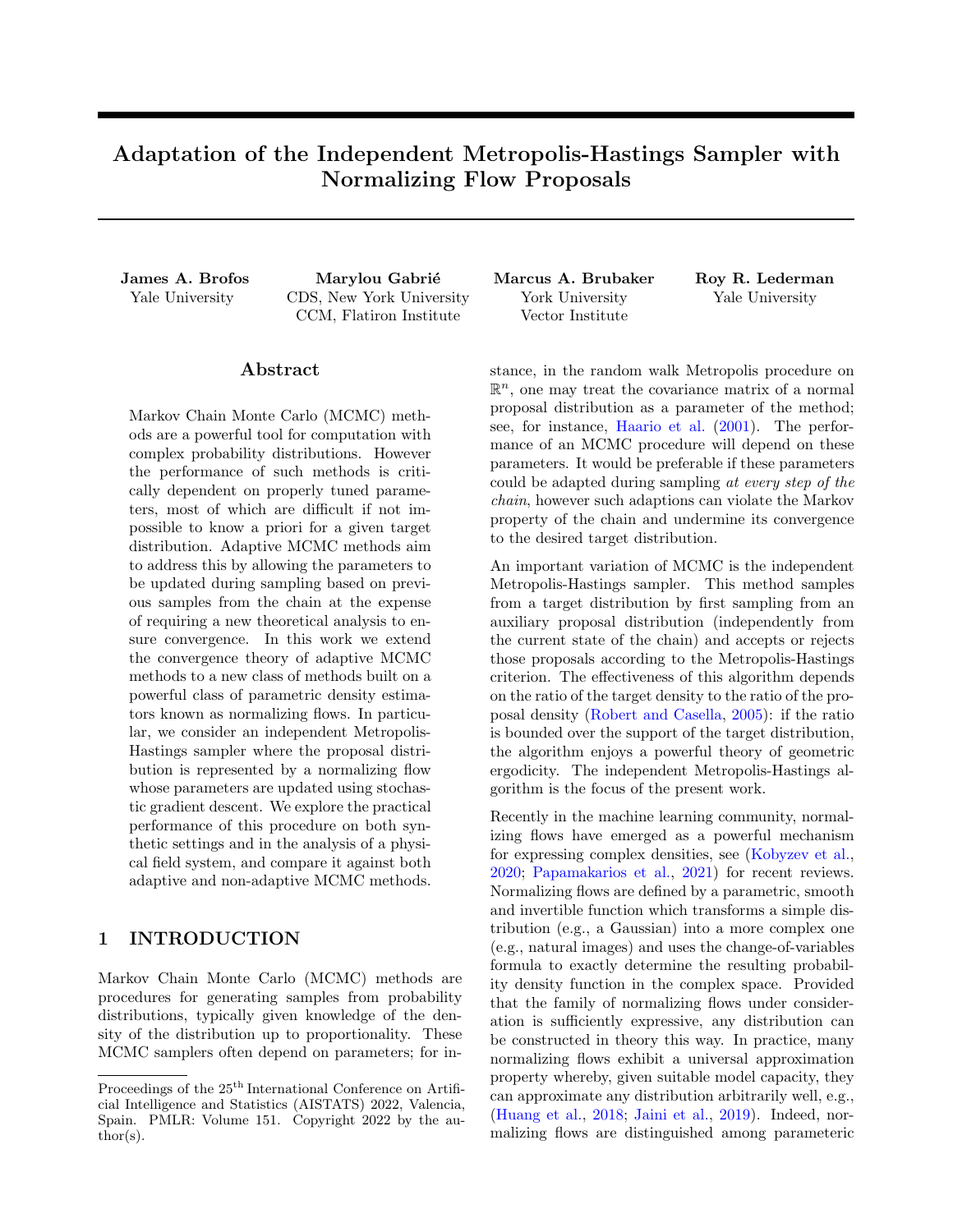Proof. This follows immediately from the equation,

$$
\tilde{K}_{n+1}(x) = \frac{1}{(n+1)V} \sum_{i=1}^{n+1} \mathbf{1} \{ x \ 2 \ \bar{B}_{\epsilon}(x_i) \}
$$
\n(144)

$$
= \frac{1}{(n+1)V} \left( m_n(x) + \mathbf{1} \left\{ x \ 2 \ \bar{B}_{\epsilon}(x_{n+1}) \right\} \right). \tag{145}
$$

 $\Box$ 

<span id="page-26-0"></span>Lemma H.6. We have,

$$
\sup_{x \ge \text{Supp}(\pi) \cap B} \frac{\pi(x)}{\tilde{K}_{n+1}(x)} = (n+1)V M_n^{\emptyset}.
$$
\n(146)

*Proof.* For  $x \, 2 \operatorname{Supp}(\pi) \, n \, \overline{B}_{\epsilon}(x_{n+1}),$ 

$$
\frac{\pi(x)}{\tilde{K}_{n+1}(x)} = (n+1)V \frac{\pi(x)}{m_n(x)}.
$$
\n(147)

Therefore,

$$
\sup_{x \ge \text{Supp}(\pi) \cap B} \frac{\pi(x)}{\tilde{K}_{n+1}(x)} = (n+1)V \sup_{x \ge \text{Supp}(\pi) \cap B} \frac{\pi(x)}{(x_{n+1})} \frac{\pi(x)}{m_n(x)}
$$
(148)

$$
= (n+1)VM_n^{\emptyset}.
$$
\n<sup>(149)</sup>

 $\Box$ 

 $\Box$ 

<span id="page-26-1"></span>Lemma H.7. We have,

$$
\sup_{x \ge \text{Supp}(\pi) \setminus B} \frac{\pi(x)}{\tilde{K}_{n+1}(x)} \quad nVQ_n M_n^{\theta},\tag{150}
$$

where

$$
Q_n = \sup_{x \ge \text{Supp}(\pi) \setminus B} \frac{m_n(x)(n+1)}{(m_n(x)+1)n} \quad 1. \tag{151}
$$

*Proof.* Within  $\text{Supp}(\pi) \setminus \overline{B}_{\epsilon}(x_{n+1})$  we have the bound,

$$
nV\frac{\pi(x)}{m_n(x)} \quad nVM_n^{\theta} \tag{152}
$$

$$
=)\frac{\pi(x)}{m_n(x)/nV}\frac{m_n(x)/n}{(m_n(x)+1)/(n+1)}\frac{m_n(x)/n}{(m_n(x)+1)/(n+1)}nVM_n^0
$$
\n(153)

$$
=)\frac{\pi(x)}{\tilde{K}_{n+1}(x)} \quad nV \frac{m_n(x)/n}{(m_n(x)+1)/(n+1)} M_n^{\theta} \tag{154}
$$

Taking the supremum on both sides yields,

$$
\sup_{x \ge \text{Supp}(\pi) \setminus B} \frac{\pi(x)}{\tilde{K}_{n+1}(x)} \quad nVQ_n M_n^{\theta}.\tag{155}
$$

Since  $m_n(x)$  n, it follows that  $Q_n$  1.

<span id="page-26-2"></span>**Proposition H.8.** If  $M_n^{\emptyset} > M_n^{\emptyset}$ , then  $M_{n+1} > M_n$ . In this case, the inclusion of the new observation degrades the quality of the proposal distribution.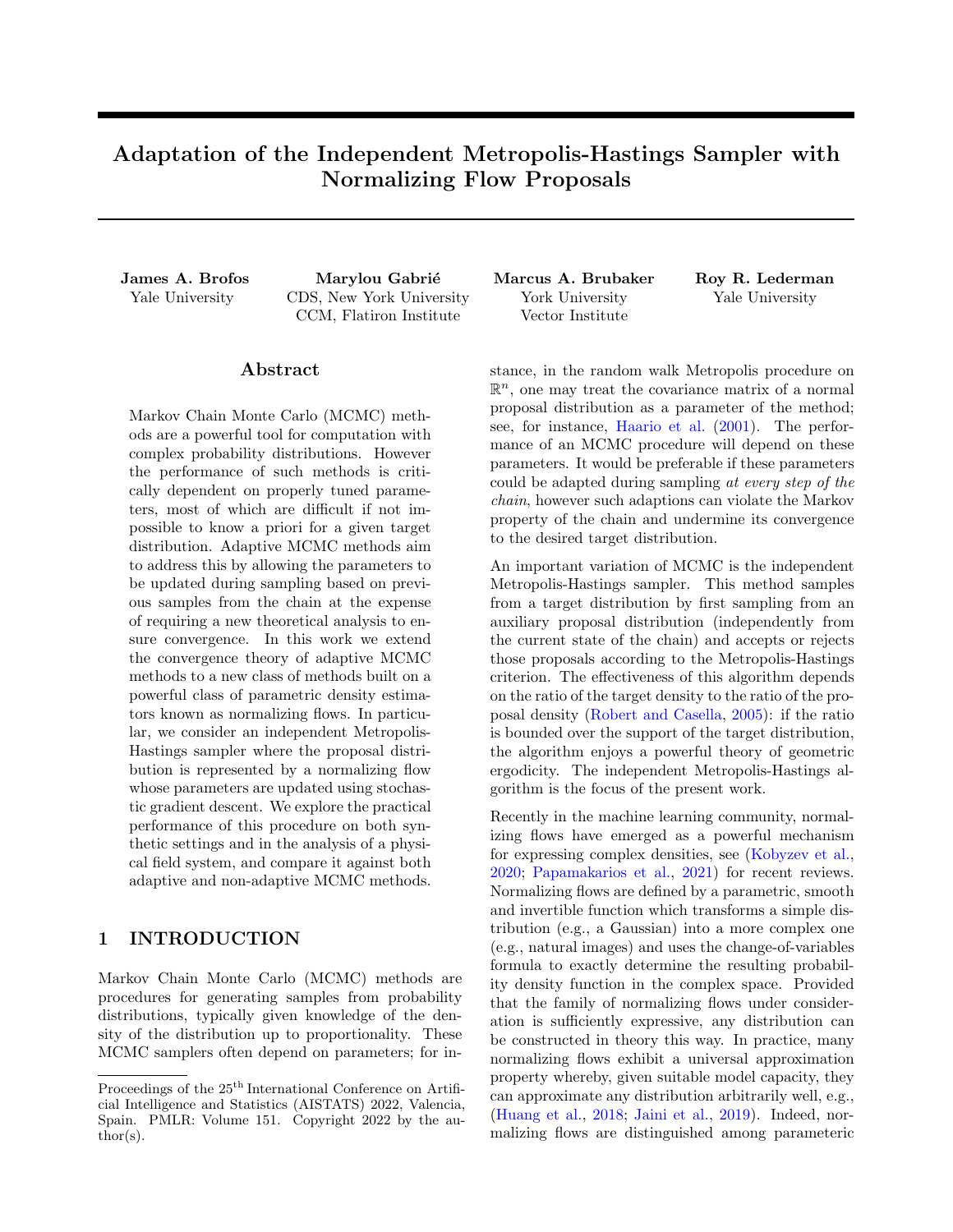*Proof.* Since  $M_n^{\emptyset} > M_n^{\emptyset}$ , it follows that

$$
\sup_{x \ge \text{Supp}(\pi) \setminus B} \frac{\pi(x)}{\tilde{K}_{n+1}(x)} \quad nVQ_n M_n^{\theta} \tag{156}
$$

$$
nVM_n^{\theta} \tag{157}
$$

$$
\langle nVM_n^{\emptyset} \rangle
$$
\n
$$
\langle n+1 \rangle VM_n^{\emptyset} \rangle
$$
\n
$$
(158)
$$
\n
$$
(159)
$$

$$
(n+1)V M_n \tag{139}
$$

$$
= \sup_{x \ge \text{Supp}(\pi) \cap B} \frac{\pi(x)}{\tilde{K}_{n+1}(x)}.
$$
 (160)

Hence  $M_{n+1} = (n+1)V M_n^{\omega} > nVM_n^{\omega} = M_n$ .

<span id="page-27-0"></span>**Proposition H.9.** It is necessary and sufficient that  $(1+1/n)M_n^{\emptyset}$   $M_n^{\emptyset}$  in order for  $M_{n+1}$   $M_n$ .

Proof. To establish sufficiency, we have:

$$
M_{n+1} \quad \max f(n+1)V M_n^{\emptyset}, nV Q_n M_n^{\emptyset} g \tag{161}
$$

$$
\max f n V M_n^{\theta}, n V Q_n M_n^{\theta} g \tag{162}
$$
\n
$$
V M_n^{\theta} \tag{163}
$$

$$
=nVM_n^{\theta} \tag{163}
$$

$$
=M_n \tag{164}
$$

To show that this is actually necessary, consider  $M_n^{\emptyset}$   $M_n^{\emptyset} < (1 + 1/n)M_n^{\emptyset}$ . Then, from lemma [H.6](#page-26-0) we know,

$$
\sup_{x \ge \text{Supp}(\pi) \cap B} \frac{\pi(x)}{\tilde{K}_{n+1}(x)} = (n+1)V M_n^{\text{III}}.
$$
\n(165)

But from lemma [H.7](#page-26-1) we have,

$$
\sup_{x \ge \text{Supp}(\pi) \setminus B} \frac{\pi(x)}{\tilde{K}_{n+1}(x)} \quad nVQ_n M_n^{\theta} \tag{166}
$$

$$
\langle (n+1)VQ_n M_n^{\emptyset} \tag{167}
$$

$$
(n+1)V M_n^{\emptyset} \tag{168}
$$

Now 
$$
M_n = nV M_n^{\theta} < (n+1)V M_n^{\theta} = M_{n+1}
$$
.

Proposition [H.8](#page-26-2) informs us that if the worst case bound is outside of  $\bar{B}_{\epsilon}(x_{n+1})$ , then the adaptation has actually made the bound worse. This is because the density outside of  $\bar{B}_{\epsilon}(x_{n+1})$  behaves in a predictable manner: it is decreased by a factor of  $n/(n+1)$ . Therefore, if the worst case bound on the ratio occurs outside of  $\bar{B}_{\epsilon}(x_{n+1}),$ the ratio can only get worse. At the same time, proposition [H.9](#page-27-0) informs us that the worst-case bound on the ratio inside  $\bar{B}_{\epsilon}(x_{n+1})$  must be greater than the worst-case bound outside of  $\bar{B}_{\epsilon}(x_{n+1})$  by at least a factor of  $(1 + 1/n)$  in order for the inclusion of the additional observation  $x_{n+1}$  to improve the worst-case bound of the ratio of the target density to the kernel density estimator.

 $\Box$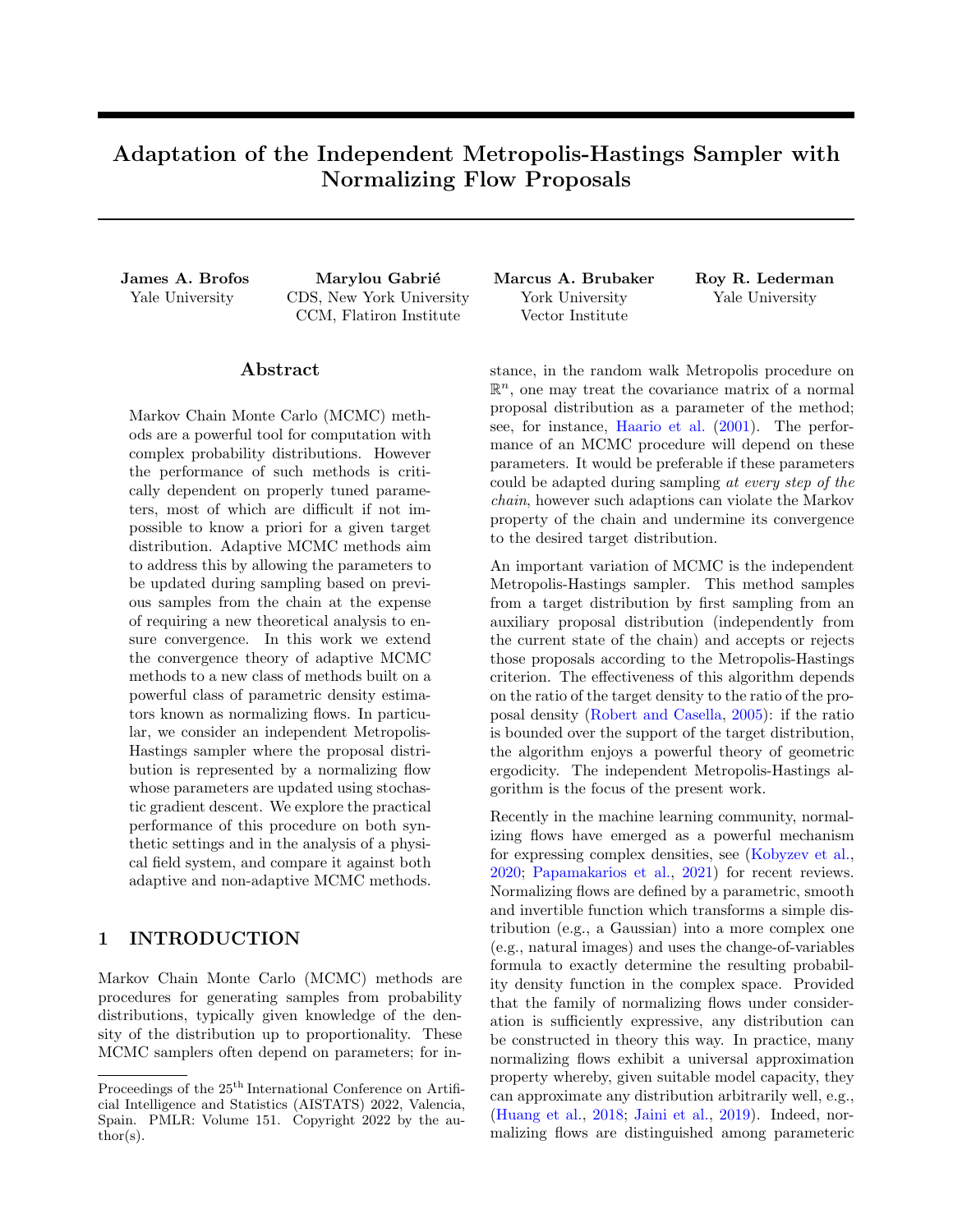#### <span id="page-28-0"></span>I Diminishing Adaptation and Containment for Mixture Kernels

<span id="page-28-1"></span>**Proposition I.1.** Let  $\Pi$  be a probability measure with density  $\pi$  with respect to measure  $\mu$ . Let  $\theta \geq Y$  and suppose that  $\theta$  parameterizes a transition kernel  $K_{\theta}$ . Let  $(\Theta_0, \Theta_1, ...)$  be a sequence of Y-valued random variables. Suppose that with probability 1  $\delta$  there exists M  $M(\delta)$  2 N such that K  $_n(x, dx^{\theta}) = \frac{\pi(x^{\theta})}{M} \mu(dx^{\theta})$  for every  $n = 1, 2, ...$ Then  $(K_{0}, K_{1}, \ldots)$  exhibits containment.

*Proof.* By assumption, with probability 1  $\delta$ , there exists M  $M(\delta) \geq \mathbb{N}$  such that  $K_n(x, dx^{\theta}) = \frac{\pi(x^{\theta})}{M} \mu(dx^{\theta})$ for every  $n = 1, 2, \ldots$  and any  $x \geq X$ . Therefore, with probability 1  $\delta$ , there exists M  $M(\delta) \geq N$  such that,

$$
kK^{m}_{\quad \, \alpha}(x,\,)\quad \Pi(\,)\mathcal{K}_{\mathsf{TV}}\qquad\left(1\quad \frac{1}{M}\right)^{m}\tag{169}
$$

for any  $m \geq N$ , every  $n = 1, 2, \ldots$ , and  $x \geq X$ . Let  $\epsilon > 0$  be arbitrary. Then, with probability  $1 - \delta$ , there exists  $N = N(\epsilon, \delta)$  2 N such that

$$
kK_{n}^{N}(x, \cdot) \quad \Pi(\cdot)k_{\mathsf{TV}} \quad \epsilon. \tag{170}
$$

for every  $n = 1, 2, \ldots$  and any  $x \, 2 \, X$ . Namely, the choice

$$
N(\epsilon, \delta) = \left\lceil \frac{\log \epsilon}{\log \left( 1 - \frac{1}{M(\delta)} \right)} \right\rceil \tag{171}
$$

suffices. Thus as a special case, with probability 1  $\delta$ , there exists  $N = N(\epsilon, \delta) \geq N$  such that

$$
kK_{n}^{N}(X_{n},\ )\quad \Pi(\ )k_{\mathsf{TV}}\quad \epsilon. \tag{172}
$$

for every  $n = 1, 2, \ldots$  Define the function,

$$
W_{\epsilon}(x,\theta) = \inf \mathsf{fn}\, 2\,\mathbb{N} : \mathsf{k}K_{\theta}^{n}(x,\ ) \quad \Pi(\ )\mathsf{k}_{\mathsf{TV}} \quad \epsilon g. \tag{173}
$$

Hence, with probability 1  $\delta$ , there exists  $N = N(\epsilon, \delta) \geq N$  such that

$$
W_{\epsilon}(X_n, \Theta_n) \qquad N \tag{174}
$$

 $\Box$ 

for every  $n = 1, 2, \ldots$  This is the containment condition.

**Proposition I.2.** Let  $\Pi$  be probability measure with density  $\pi$  with respect to measure  $\mu$ . Let  $\theta \geq Y$  and suppose that  $\theta$  parameterizes a probability measure  $\tilde{\Pi}_{\theta}$  with density  $\tilde{\pi}_{\theta}$ . Let  $K_{\theta}$  be the transition kernel of the independent Metropolis-Hastings sampler of  $\Pi$  given  $\tilde{\Pi}_{\theta}$ :

$$
K_{\theta}(x, dx^{\theta}) = \min\left\{1, \frac{\pi(x^{\theta})\tilde{\pi}_{\theta}(x)}{\pi(x)\tilde{\pi}_{\theta}(x^{\theta})}\right\}\tilde{\pi}_{\theta}(x^{\theta}) \mu(dx^{\theta}) + \left(1 - \int_{X} \min\left\{1, \frac{\pi(w)\tilde{\pi}_{\theta}(x)}{\pi(x)\tilde{\pi}_{\theta}(w)}\right\} \tilde{\pi}_{\theta}(w) \mu(dw)\right\}\delta_{x}(dx^{\theta}).
$$
 (175)

Let  $K^{\theta}$  be another transition and consider the transition kernel that is formed by the mixture of  $K_{\theta}$  and  $K^{\theta}$ .  $\hat{K}_{\theta}(x, A) = \alpha K_{\theta}(x, A) + (1 - \alpha) K^{\theta}(x, A)$  for  $x \geq X$  and  $A \geq \mathbf{B}(X)$ . Let  $(\Theta_0, \Theta_1, \ldots)$  be a sequence of Y-valued random variables. If  $(K_0, K_1, \ldots)$  exhibits diminishing adaptation then so does  $(\hat{K}_0, \hat{K}_1, \ldots)$ . Furthermore, suppose that with probability at least 1  $\delta$  there exists M  $M(\delta)$  such that  $K_{n}(x, dx^{\delta}) = \frac{\pi(x^{\delta})}{M} \mu(dx^{\delta})$  for every  $n=1,2,\ldots$  Then  $(\hat{K}_{0},\hat{K}_{1},\ldots)$  exhibits containment.

Proof.

$$
d(\hat{K}_{n}, \hat{K}_{n+1}) = \sup_{x \ge X} k \hat{K}_{n}(x, \mathbf{I}) \quad \hat{K}_{n+1}(x, \mathbf{I}) k_{\text{TV}}
$$
(176)

$$
= \sup_{x \ge X} k\alpha K_{n}(x, t) \alpha K_{n+1}(x, t) \mathcal{K}_{\mathsf{TV}} \tag{177}
$$

$$
= \alpha \sup_{x \ge X} kK_{n}(x, ) \quad K_{n+1}(x, )k_{\mathsf{TV}} \tag{178}
$$

$$
= \alpha d(K_{n}, K_{n+1}). \tag{179}
$$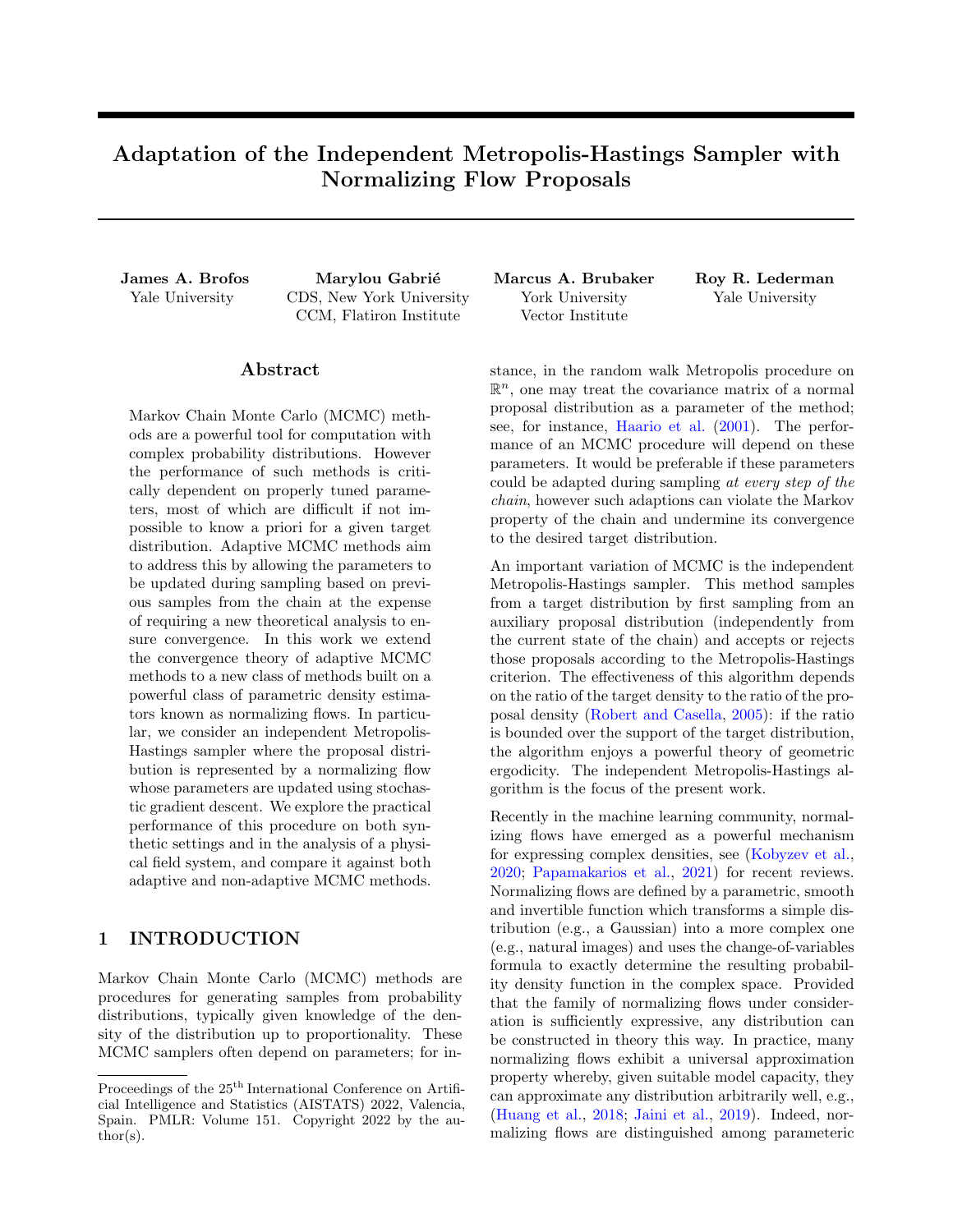Hence, if  $d(K_{n}, K_{n+1})$  converges in probability to zero then so does  $d(\hat{K}_{n}, \hat{K}_{n+1})$ . To show containment, observe that with probability at least  $1 - \delta$  there exists  $M - M(\delta)$  such that,

$$
\hat{K}_{\theta}(x, \mathrm{d}x^{\theta}) \qquad \alpha K_{\theta}(x, \mathrm{d}x^{\theta}) \tag{180}
$$

$$
\alpha \frac{\pi(x^{\theta})}{M} \mu(\mathrm{d}x^{\theta}).\tag{181}
$$

Containment then follows from proposition [I.1.](#page-28-1)

 $\Box$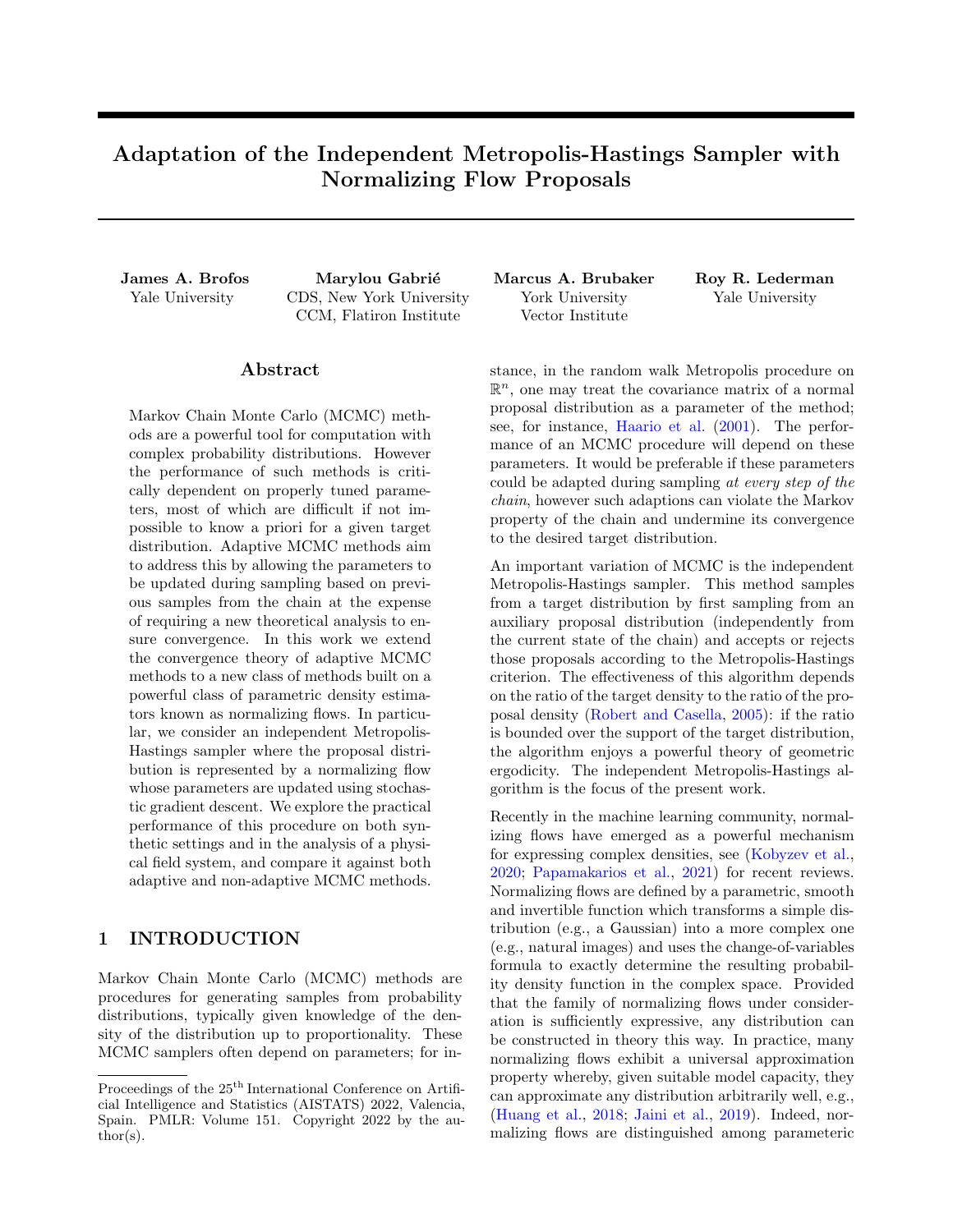<span id="page-30-2"></span>

Figure 5: Examinations of the violations of stationarity that result by maximizing the pseudo-likelihood of the accepted samples as an adaptation mechanism. After one-hundred steps of adaptation, one clearly perceives that the distribution of states does not follow the target distribution. However, after ten-thousand steps, the distribution of state is closer to the target distribution. We also show the KL divergence between the target distribution at the proposal distribution according to the number of steps of the chain. Results are computed over one-million random simulations.

# <span id="page-30-0"></span>J Violations of Stationarity

In general, adaptation of the parameters of the transition kernel will destroy stationarity. However, if the adaptations and the state of the chain enjoy a prescribed independence condition, then stationarity of the target distribution can be conserved.

<span id="page-30-1"></span>**Proposition J.1.** Suppose that  $(\Theta_0, \Theta_1, \ldots)$  is a stochastic Y-valued sequence. Let  $(K_{n})_{n \geq N}$  be an associated sequence of Markov transition kernels which produces an  $X$ -valued chain as  $X_{n+1}$   $\longrightarrow$   $K_n(X_n, \cdot)$ . Suppose further that  $\Theta_n$  and  $X_n$  are independent given the history of the chain to step n 1. If  $\Pi$  is stationary for each  $K_n$ , then  $\Pi$  is also the stationary distribution of  $(X_n)_{n\geq N}$ .

We first give an illustration of why maximizing the pseudo-likelihood objective may not always be beneficial. In particular, we look for evidence of violations of stationarity; violations of stationarity mean that if one begins with a sample from the target distribution and transforms it according to several steps of the transition kernel with adaptations, then the final state may not be distributed according to the target distribution. This can be interpreted as an undesirable form of sample degradation wherein applications of an adaptive transition kernel move exact samples further from the target distribution.

As a simple example, we consider sampling Normal $(1, 1/2)$  using a proposal distribution Normal $(\mu, \sigma^2)$ ; the proposal distribution can be interpreted as a simple normalizing flow consisting of a shift and scale applied to a standard normal base distribution. We consider adapting the parameters of the proposal distribution by computing the maximum likelihood estimates of the mean and standard deviation using the accepted samples. Specifically, let  $(X_0, X_1, \ldots, X_n)$  denote the states of the chain to step n; then the parameters of the proposal distribution at step  $n+1$  are  $\mu_{n+1} = (n+1)^{-1} \sum_{i=0}^{n} X_i$  and  $\sigma_{n+1} = \sqrt{(n+1)^{-1} \sum_{i=0}^{n} X_i^2 - \mu_{n+1}^2}$ . Results for this adaptation mechanism are shown in fig. [5;](#page-30-2) after one-hundred steps of adaptation, there is a clear violation of stationarity, but which has nearly vanished by the ten-thousandth step. We observe that adaptations do tend to reduce the forward KL divergence between the target and the proposal distribution, with the closeness improving as the number of adaptation steps increases.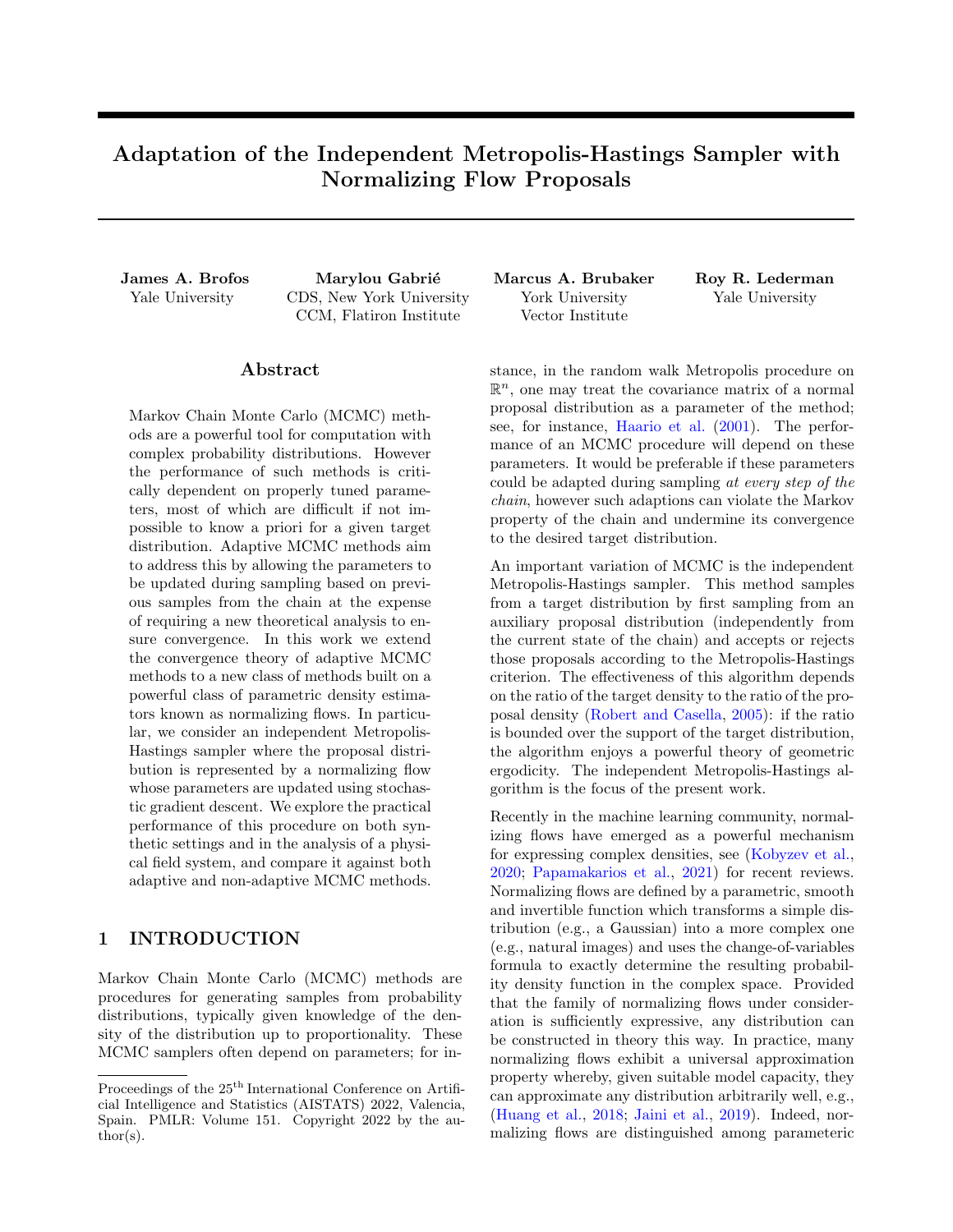#### K Independence and Product Transition Kernels

Let  $\Pi$  be a probability measure of  $\mathbb{R}^m$  with density  $\pi$ . Let  $\hat{\Pi}(A_1,\ldots,A_n)=\prod_{i=1}^n \Pi(A_i)$  be the product probability measure on  $(\mathbb{R}^m)^n = \prod_{i=1}^n \mathbb{R}^m$  (the product space of n copies of  $\mathbb{R}^m$ ). Let  $(x_1, \ldots, x_n) \n\supseteq (\mathbb{R}^m)^n$  and define the  $i<sup>th</sup>$  transition kernel by,

$$
K_i((x_1,\ldots,x_n),(dy_1,\ldots,dy_n))=[\alpha_i(x_i,y_i)\,dy_i+\beta_i(x_i)\,\delta_{x_i}(dy_i)]\,\prod_{j=1,j\neq i}^n\delta_{x_j}(dy_j)\qquad\qquad(182)
$$

$$
\alpha_i(x, y) = \min\left\{1, \frac{\pi(y)\tilde{\pi}_i(x/y)}{\pi(x)\tilde{\pi}_i(y/x)}\right\}\tilde{\pi}_i(y/x)
$$
\n(183)

$$
\beta_i(x) = \left(1 \quad \int_{\mathbb{R}^m} \alpha_i(x, w) \, \mathrm{d}w\right) \tag{184}
$$

Thus we can understand  $K_i$  as a transition kernel that applies a Metropolis-Hastings accept-reject decision to the  $i<sup>th</sup>$  dimension of the posterior using a proposal density  $\tilde{\pi}_i(jx_i)$  on  $\mathbb{R}^m$  and leaves all other dimensions unchanged. Because of the product structure of the joint distribution, these Metropolis-Hastings updates preserve the joint distribution even though the accept-reject decision is computed only on the  $i<sup>th</sup>$  marginal.

As an example, consider  $K_1$  and  $K_2$ . What is the composition transition kernel generated by first applying  $K_1$ and subsequently applying  $K_2$ ? By the Chapman-Kolmogorov formula, it is,

$$
(K_2 \quad K_1)((x_1, \ldots, x_n), (A_1, \ldots, A_n)) \tag{185}
$$

$$
= \int_{\mathbb{R}^m} \int_{\mathbb{R}^m} K_2((y_1,\ldots,y_n), (A_1,\ldots,A_n)) K_1((x_1,\ldots,x_n),(\mathrm{d}y_1,\ldots,\mathrm{d}y_n)) \tag{186}
$$

$$
= \int_{\mathbb{R}^m} \int_{\mathbb{R}^m} \left( \left[ \int_{A_2} \alpha_2(y_2, w) dw + \beta_2(y_2) \delta_{y_2}(A_2) \right] \prod_{j=1, j \notin 2}^n \delta_{y_j}(A_j) \right)
$$
  

$$
\left( [\alpha_1(x_1, y_1) dy_1 + \beta_1(x_1) \delta_{x_1}(dy_1)] \prod_{j=1, j \notin 1}^n \delta_{x_j}(dy_j) \right)
$$
  

$$
= \left[ \int_{\mathbb{R}^m} \alpha_1(x_1, w) dw + \beta_1(x_1) \delta_{x_1}(A_1) \right] \left[ \int_{\mathbb{R}^m} \alpha_2(x_2, w) dw + \beta_2(x_2) \delta_{x_2}(A_2) \right] \prod_{j=1}^n \delta_{x_j}(A_j).
$$
 (188)

$$
= \left[ \int_{A_1} \alpha_1(x_1, w) \, dw + \beta_1(x_1) \delta_{x_1}(A_1) \right] \left[ \int_{A_2} \alpha_2(x_2, w) \, dw + \beta_2(x_2) \delta_{x_2}(A_2) \right] \prod_{j=3}^{n} \delta_{x_j}(A_j). \tag{188}
$$

Notice that the composition kernel assumes a factorized form. Suppose that  $(x_1^{\ell}, \ldots, x_n^{\ell})$  $(K_2)$  $K_1((x_1,\ldots,x_n))$ . Drawing a sample from this composition kernel can be achieved by setting  $x_j^{\ell} = x_j$  for  $j = 3, \ldots, n$  and sampling  $x_1^{\ell}$  and  $x_2^{\ell}$  independently from the distributions

$$
\Pr\left[x_i^{\theta} \ge A \mid x_i\right] = \int_A \alpha_i(x_i, w) \, \mathrm{d}w + \beta_i(x_i) \delta_{x_i}(A),\tag{189}
$$

for  $i \nightharpoonup \mathcal{I}$  fl, 2g.

The fact that any composition kernel K<sup>k</sup> K<sup>1</sup> has this product distribution form can be established via induction. Assume

$$
(K_k \t K_1)((x_1,\ldots,x_n),(dy_1,\ldots,dy_n)) = \prod_{i=1}^k [\alpha_i(x_i,y_i) \ dy_i + \beta_i(x_i) \ \delta_{x_i}(dy_i)] \prod_{j=k+1}^n \delta_{x_j}(dy_j) \qquad (190)
$$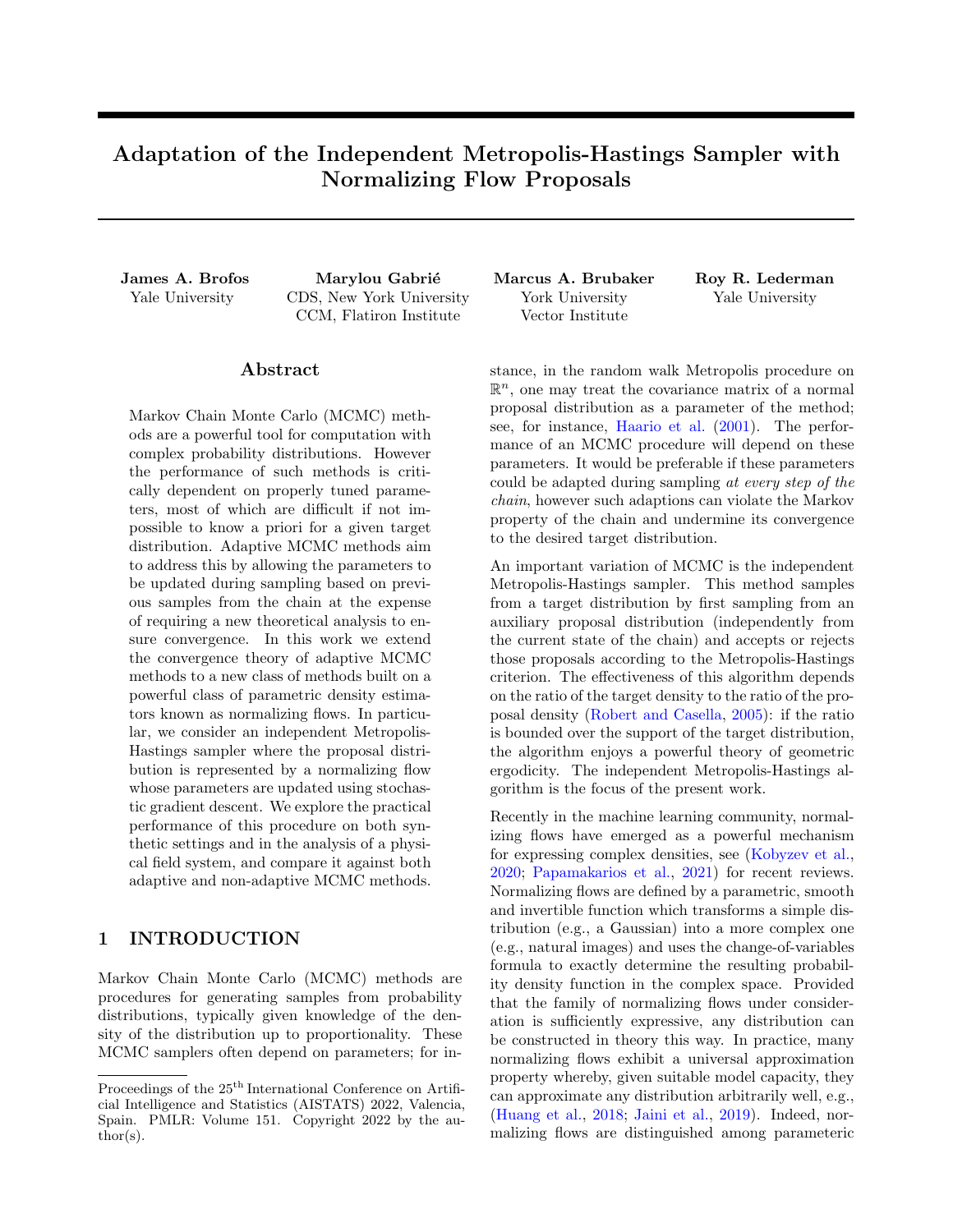Then,

$$
(K_{k+1} \t K_1)((x_1,\ldots,x_n),(A_1,\ldots,A_n)) \t (191)
$$

$$
= \int_{(\mathbb{R}^m)^n} K_{k+1}((y_1, \dots, y_n), (A_1, \dots, A_n))(K_k \qquad K_1)((x_1, \dots, x_n), (dy_1, \dots, dy_n)) \tag{192}
$$

$$
= \int_{(\mathbb{R}^m)^n} \left[ \left( \int_{A_{k+1}} \alpha_{k+1}(y_{k+1}, w) \, dw + \beta_{k+1}(y_{k+1}) \delta_{y_{k+1}}(A_{k+1}) \right) \prod_{j=1, j \notin k+1}^n \delta_{y_j}(A_j) \right]
$$
  

$$
\left[ \prod_{i=1}^k \left[ \alpha_i(x_i, y_i) \, dy_i + \beta_i(x_i) \, \delta_{x_i}(dy_i) \right] \prod_{i=1}^n \delta_{x_i}(dy_j) \right]
$$
(193)

$$
\left[\prod_{i=1} [\alpha_i(x_i, y_i) dy_i + \beta_i(x_i) \delta_{x_i}(dy_i)] \prod_{j=k+1} \delta_{x_j}(dy_j)\right]
$$
\n
$$
= \left[\prod_{i=1}^{k+1} \left(\int_{A_i} \alpha_i(y_i, w) dw + \beta_i(y_i) \delta_{x_i}(A_i)\right) \right] \left[\prod_{j=k+2}^n \delta_{x_j}(A_j)\right].
$$
\n(194)

This verifies that the composition kernel has the desired product structure. The special case of  $k = n$  implies,

$$
(K_n \t K_1)((x_1,\ldots,x_n),(dy_1,\ldots,dy_n)) = \prod_{i=1}^n [\alpha_i(x_i,y_i) \ dy_i + \beta_i(x_i) \ \delta_{x_i}(dy_i)]. \t (195)
$$

To sample  $(x_1^{\ell},...,x_n^{\ell})$   $(K_n \t K_1)((x_1,...,x_n),)$ , one may simply sample independently from the distributions,

$$
\Pr\left[x_i^{\theta} \ 2 \ 4 \ jx_i\right] = \int_A \alpha_i(x_i, w) \, dw + \beta_i(x_i) \delta_{x_i}(A) \tag{196}
$$

for  $i = 1, \ldots, n$ . Each of these samples may be drawn in parallel because the i<sup>th</sup> sample depends only on  $x_i$ .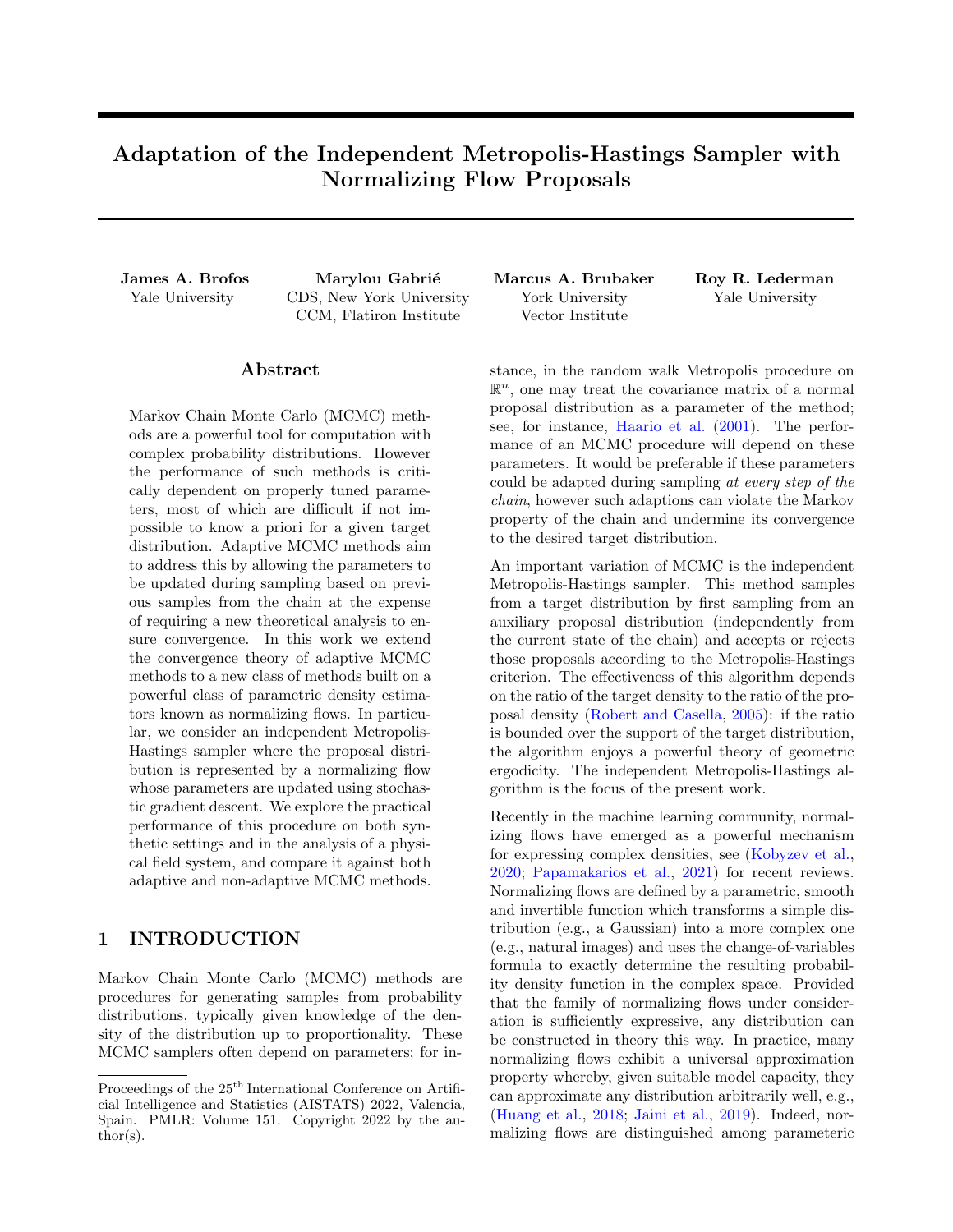# <span id="page-33-0"></span>L Reasons for Violations of Containment

## Inexpressive Family

If the family of proposal densities is not sufficiently expressive, it may be that there does not exist any  $M$  1 satisfying  $\log \pi(x)$   $\log \tilde{\pi}_{\theta}(x) < \log M$  for any  $\theta$ . For instance, on  $\mathbb{R}^{n}$ , if the proposal densities have tails that vanish exponentially quickly and the target density's tails diminish only polynomially, then the family of proposal densities is not sufficiently expressive for proposition [4.4](#page-5-4) to hold; see [Jaini et al.](#page-9-16) [\(2020\)](#page-9-16) for details on the tail behavior of normalizing flows. On the other hand, if the family of proposal distributions has a universality property (see, inter alia [Kobyzev et al.](#page-9-1) [\(2020\)](#page-9-1)), then this concern can be alleviated.

## Mode Collapse

Proposal densities obtained through the minimization of certain loss functions, including  $\mathbb{KL}(\tilde{\pi}_{\theta}k\pi)$ , may result in the modes of  $\pi$  not being properly represented in the proposal density  $\tilde{\pi}_{\theta}$ . In the case of KL( $\tilde{\pi}_{\theta}k\pi$ ), the mode-seeking behavior of the loss function can cause the mode-collapse phenomenon, which can invalidate the assumption of proposition [4.4.](#page-5-4) One could alleviate this concern by targeting a tempered version of the target density or if one has confidence that mode collapse will not occur (for instance if the target density is unimodal).

## Unstable Loss

If the adaptations produced by attempting to minimize the loss function are ill-behaved (for instance if the stepsize is too large, leading to divergent adaptations), then the sequence  $(\Theta_n)_{n\geq N}$  may parameterize poor proposal densities which cause the failure of eq. [\(6\)](#page-5-3). If the algorithm relies of the convergence of the sequence  $(\Theta_n)_{n\geq N}$ , then ill-behaved adaptations may lead to a violation of ergodicity due to a failure of both containment and diminishing adaptation.

### Inadequate Prior Knowledge

Sampling procedures can be developed so as to incorporate additional knowledge about the posterior, such as symmetries. When such information is available, developing a Bayesian inference procedure that incorporates it can lead to improvements. On the other hand, in complicated distributions, a lack of understanding about the posterior can lead to missed modes, resulting in a failure of containment.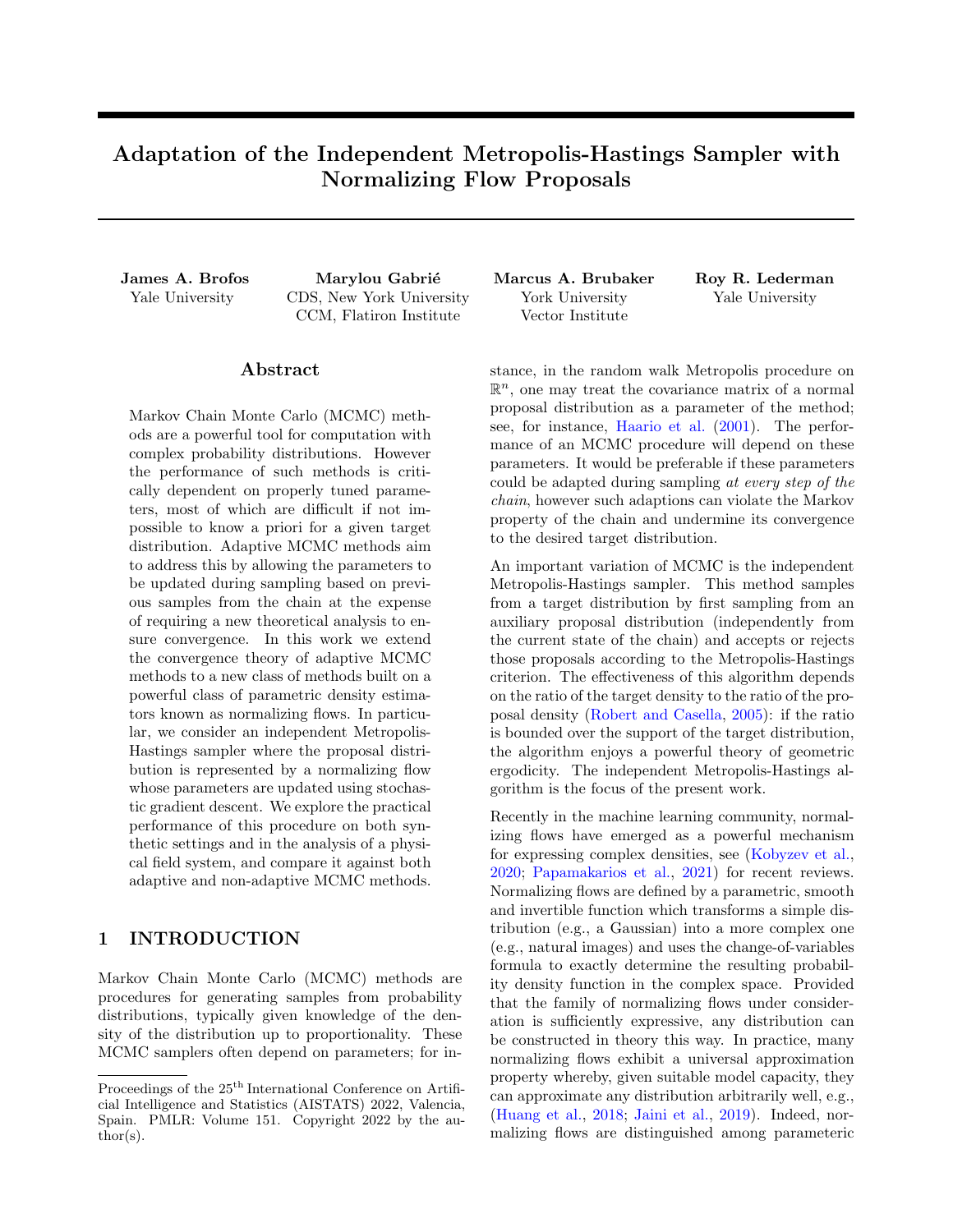<span id="page-34-0"></span>Algorithm 1 Algorithm for sampling from a target distribution by adapting a normalizing flow proposal distribution in the independent Metropolis-Hastings algorithm using the pseudo-likelihood objective.

**Input:** A sequence of step-sizes  $(\epsilon_0, \epsilon_1, \ldots)$ ; a sequence of adaptation probabilities  $(\alpha_0, \alpha, \ldots)$  an initial state  $x_0$  and initial parameter  $\theta_0$ ; a target distribution with density  $\pi : X \neq \mathbb{R}$ . for  $n = 0, 1, 2, \ldots$  do

Sample a proposal state from the current proposal distribution  $\tilde{x}_{n+1}$   $\tilde{\Pi}_{\theta_{n-1}}$ .

Generate  $u$  Uniform $(0, 1)$  and compute the Metropolis-Hastings accept-reject decision.

$$
a \qquad u < \min\left\{1, \frac{\pi(\tilde{x}_{n+1})\tilde{\pi}_{\theta_n}(x_n)}{\pi(x_n)\tilde{\pi}_{\theta_n}(\tilde{x}_{n+1})}\right\} \tag{197}
$$

if a then Accept the proposal  $x_{n+1}$   $\tilde{x}_{n+1}$ . else Remain at current state  $x_{n+1}$   $x_n$ . end if Generate  $u^{\theta}$  Uniform $(0, 1)$ . if  $u^{\theta} < \alpha_n$  then Update the parameters

$$
\theta_{n+1} \qquad \theta_n + \epsilon_n \Gamma \log \tilde{\pi}_{\theta_n}(x_k) \tag{198}
$$

where k Uniform $(\textit{f0}, 1 \ldots, n+1 \textit{g}).$ else Otherwise, keep the current parameters  $\theta_{n+1}$   $\theta_n$ . end if end for

## <span id="page-34-1"></span>M Pseudo-Likelihood Algorithm

The pseudo-likelihood training algorithm is given in algorithm [1.](#page-34-0)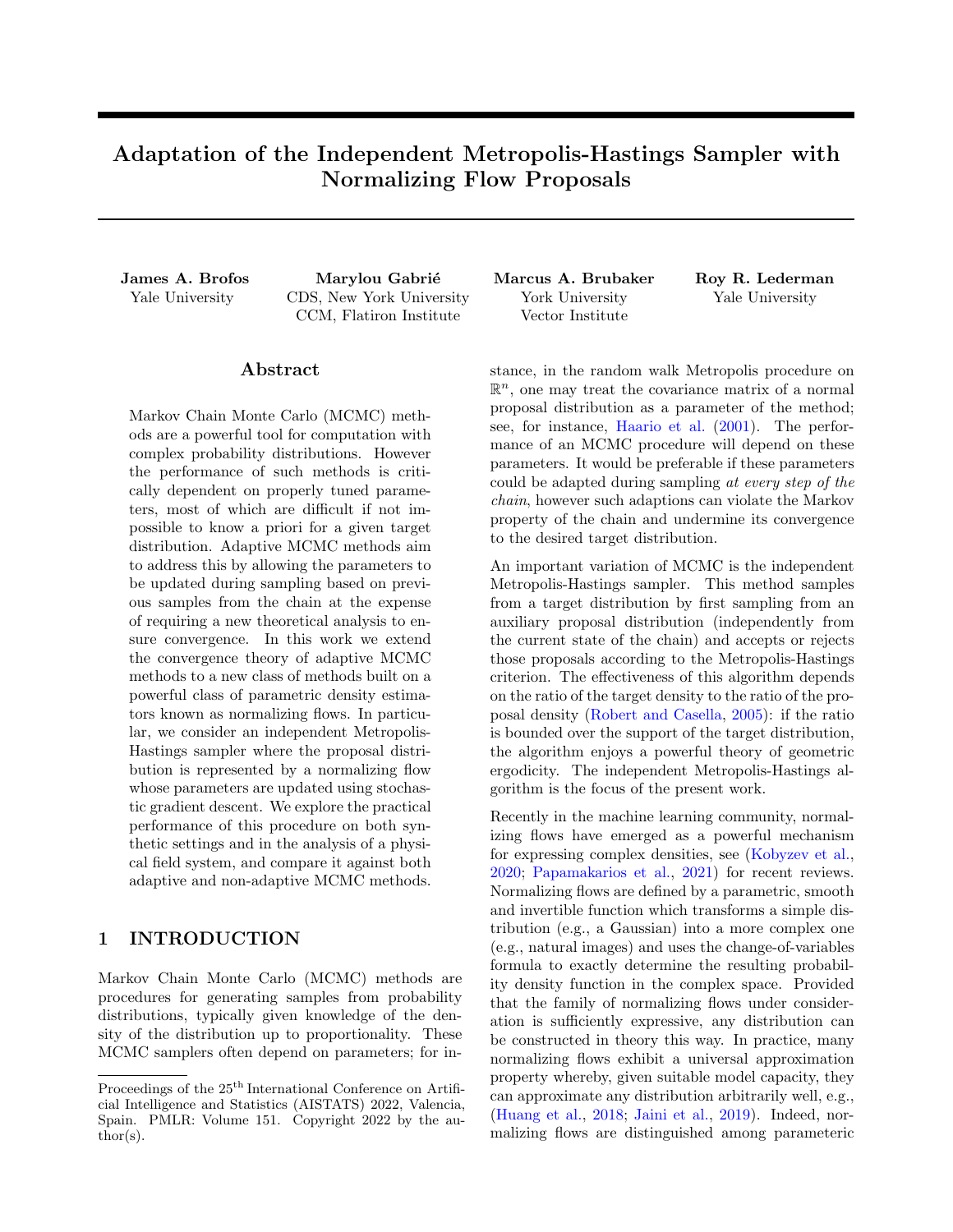## <span id="page-35-1"></span>N Simultaneous Uniform Ergodicity on Compact Spaces

<span id="page-35-0"></span>Definition N.1. A family of transition kernels  $fK_{\theta}$ :  $\theta$  2  $\gamma$ g is said to exhibit simultaneous uniform ergodicity if, for all  $\epsilon > 0$ , there exists  $n \geq \mathbb{N}$  such that  $kK_{\theta}^{n}(x, \cdot)$   $\Pi(\cdot)$   $k_{\mathsf{TV}}$   $\epsilon$  for all  $\theta \geq \mathbb{Y}$  and  $x \geq \mathbb{X}$ .

Simultaneous uniform ergodicity is a strong condition which states that, no matter which parameter  $\theta$  2 Y one selects, there is a finite number of steps one can take with that fixed transition kernel in order to become arbitrarily close to the target distribution in total variation. We will see later that this condition can be made to hold for compactly supported target distributions.

We now turn our attention to the question of simultaneous uniform ergodicity.

<span id="page-35-2"></span>**Proposition N.2.** Let X and  $\pi$  satisfy the conditions of corollary [2.7.](#page-2-3) Suppose that every  $\theta$  2 Y parameterizes a probability measure  $\tilde{\Pi}_{\theta}$  on  $B(X)$  whose density  $\tilde{\pi}_{\theta}$  is continuous and satisfies  $\text{Supp}(\pi)$   $\text{Supp}(\tilde{\pi}_{\theta})$ . Suppose further that for all  $\theta \supseteq Y$ , there exists  $\delta > 0$  such that

<span id="page-35-3"></span>
$$
\delta = \min_{x \ge \text{Supp}(\pi)} \tilde{\pi}_{\theta}(x) \tag{199}
$$

Then the family of Markov chain transition operators of the independent Metropolis-Hastings sampler of Π given  $\tilde{\Pi}_{\theta}$  satisfies the simultaneous uniform ergodicity property.

A proof is given in appendix [E.](#page-20-0) Perhaps the most straight-forward mechanism to guarantee eq. [\(199\)](#page-35-3) is to consider mixture distributions with a fixed distribution that shares the same support as  $\pi$ .

<span id="page-35-4"></span>**Lemma N.3.** Suppose that  $\Pi$  is a distribution on X with continuous density  $\pi$  such that Supp( $\pi$ )  $\text{Supp}(\pi)$ . Suppose that every  $\theta$  2 Y parameterizes a probability measure  $\tilde{\Pi}_{\theta}$  on  $B(X)$  whose density  $\tilde{\pi}_{\theta}$  is continuous. Consider probability measures  $\tilde{\Pi}_{\theta}$  whose densities are constructed from mixtures,

$$
\tilde{\pi}_{\theta}(x) = \beta \pi \quad (x) + (1 - \beta)\tilde{\pi}_{\theta}(x),\tag{200}
$$

where  $\beta \, \mathcal{Q}(0,1)$ . Then  $\tilde{\pi}_{\theta}$  satisfies eq. [\(199\)](#page-35-3) with

<span id="page-35-5"></span>
$$
\delta = \beta \min_{x \ge \text{Supp}(\pi)} \pi \quad (x). \tag{201}
$$

A proof is given in appendix [E.](#page-20-0) A natural choice of  $\Pi$  would be the uniform distribution on X. It is conceivable that one could consider adapting  $\beta$  in the same way that one adapts  $\theta$ . However, in order to guarantee that eq. [\(201\)](#page-35-5) is greater than zero, one will require the condition that  $\beta \neq (\beta, 1)$  where  $\beta > 0$ .

Example 6. Let  $\Pi$  be a probability measure with density  $\pi$  on a compact space X. Let  $Y = \mathbb{R}^m$  and suppose that every  $\theta$  2 Y smoothly parameterizes a probability measure  $\tilde{\Pi}_{\theta}$  on  $B(X)$  with density  $\tilde{\pi}_{\theta}$  for which Supp( $\pi$ ) =  $\text{Supp}(\tilde{\pi}_{\theta})$ . Let  $\tilde{\Pi}_{\theta}$  be as in lemma [N.3.](#page-35-4) Let  $(\alpha_0, \alpha_1, \ldots)$  be a sequence, bounded between zero and one, converging to zero. Consider the sequence of updates,

$$
\theta_n = \begin{cases} \theta_{n-1} & \epsilon \cap \theta \log \frac{\pi_{n-1}(X(\theta_{n-1}))}{\pi(X(\theta_{n-1}))} & \text{w.p. } 1 - \alpha_{n-1} \\ \theta_{n-1} & \text{otherwise.} \end{cases}
$$
(202)

where  $\tilde{X}$  $_{\theta_{n-1}}$ . Consider the family of Markov chain transition operators of the independent Metropolis-Hastings sampler of  $\Pi$  given  $\tilde{\Pi}_{\theta_n}$  with transition kernels  $K_{\theta_n}$  where the proposal at step n is  $\tilde{X}$ . Then by theorem [2.12](#page-3-7) the distribution of  $X_{n+1}$   $K_{\theta_n}(X_n)$  converges to  $\Pi$ .

Examples of compact spaces on which normalizing flows have been applied include the torus, the sphere, the special orthogonal group, and the Stiefel manifold [\(Rezende et al.,](#page-9-23) [2020;](#page-9-23) [Falorsi et al.,](#page-9-24) [2019\)](#page-9-24).

The reason we were required to invoke a mixture distribution in the adaptation was because it prevented any sequence from becoming arbitrarily ill-suited to sampling the target distribution; the fact that there was a global limit to how bad any proposal distribution could be allowed us to invoke simultaneous uniform ergodicity of the family of distributions.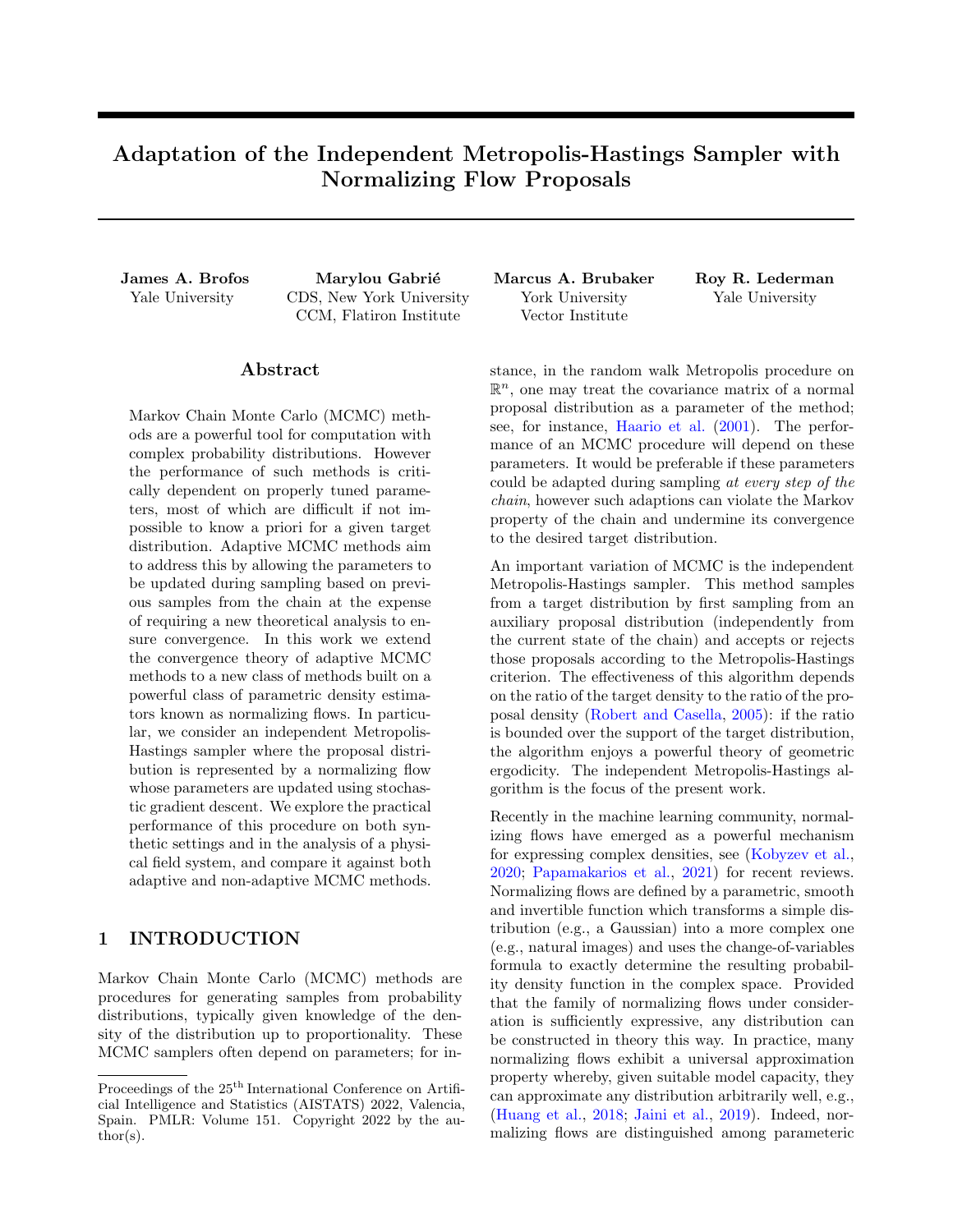## <span id="page-36-0"></span>O Experimental details on field experiment

We provide additional details on the experiment presented in section  $5.3$ .

Field distribution. The  $\phi^4$  field model is a popular model used to study phase transition in statistical mechanics (see for example [\(Berglund et al.,](#page-8-6) [2017\)](#page-8-6)). Here we focus on its 1d version, where its field is defined on the segment [0, 1], and impose Dirichlet boundary conditions  $\phi(0) = \phi(1) = 0$ . The energy function is an intergral over the segment of two terms:

<span id="page-36-1"></span>
$$
U(\phi) = \int_0^1 \left[ \frac{a}{2} (\partial_s \phi)^2 + \frac{1}{4a} \left( 1 - \phi^2(s) \right)^2 \right] ds.
$$
 (203)

The coupling term  $\frac{a}{2}(\partial_s\phi)^2$  encourages the smoothness of the field, while the local potential term  $\frac{1}{4a}(1-\phi^2(s))^2$ favors fields taking values close to 1 or 1 over the segment. For large values of the parameter a, fields with significant statistical weights will take values close to 0 over the entire segment  $[0, 1]$ . As a decreases, the system undergoes a *phase transition* and two distinct modes forms concentrating around either  $+1$  or 1.

Note that here the energy function [\(203\)](#page-36-1) is symmetric under the symmetry  $\phi$ !  $\phi$ . We exploit this symmetry to provide high-quality reference samples in the experiments described next. Note however that as a biasing term is added to the energy, the statistical weights of either of the modes become unknown.

The numerical experiments described next shows that the adaptive sampler with normalizing flow proposals can recover the relative statistics thanks to efficient mixing, at least at the level of discretization described. Conversely, the energy barrier between the two modes prevents a Langevin sampler from mixing in a reasonable time.

Numerics. We sample the field at 100 equally spaced locations between 0 and 1. The RealNVP flow [\(Dinh](#page-8-7) [et al.,](#page-8-7) [2017\)](#page-8-7) we optimize has 5 pairs of affine coupling layers updating each half of the 100 field variables. The scaling and translation transformations of each coupling layer is a 2-hidden-layer perceptron with relu activations and 100 units per layer.

The algorithm minimizing the "pseudo-likelihood" objective, defined in example [3,](#page-5-0) follows largely the lines of algorithm [1.](#page-34-0) Being more specific, we collect the states of 100 parallel walkers every 10 sampling iterations and take a gradient step with the corresponding 1000-sample batch. The initial learning rate of 10<sup> $-3$ </sup> is halved every 5000 gradient steps.

We initialize 100 chains: 20 at the uniform value of 1 and 80 at the uniform value of 1. Thanks to the adaptation of the normalizing flow, leading to good acceptance as reported in the main text, these chains can easily mix between modes and recover the proper statistical weights of 50/50.